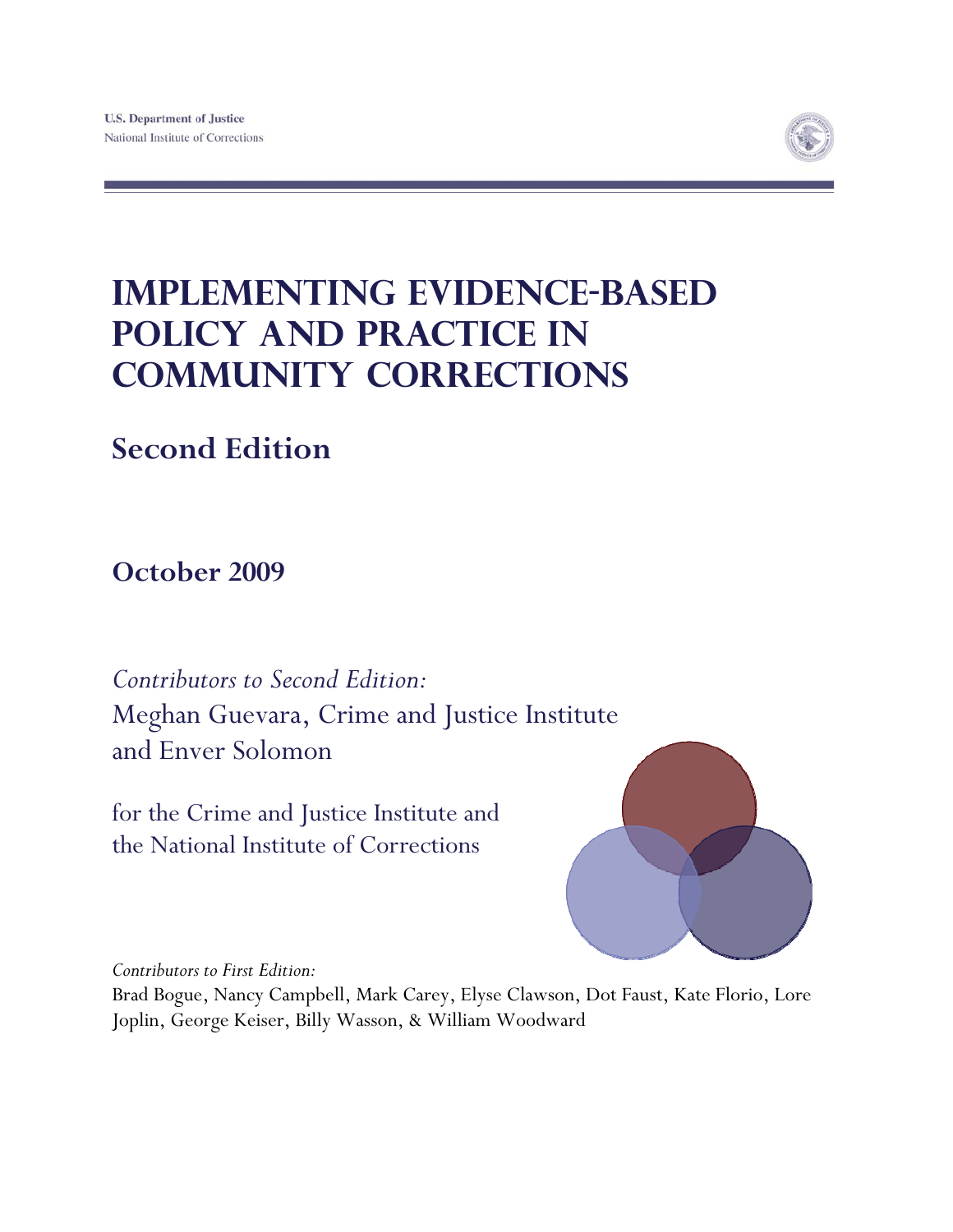This paper was developed as part of a set of papers focused on the role of system stakeholders in reducing offender recidivism through the use of evidence-based practices in corrections**.** 



Dot Faust, Correctional Program Specialist National Institute of Corrections Community Corrections Division (202) 514-3001 dfaust@bop.gov www.nicic.org



Elyse Clawson, Executive Director Crime and Justice Institute *a division of Community Resources for Justice*  (617) 482-2520 eclawson @crjustice.org www.cjinstitute.org



John Larivee, Chief Executive Officer Community Resources for Justice (617) 482-2520 jjlarivee @crjustice.org www.crjustice.org

©2009 by the Crime and Justice Institute at Community Resources for Justice. The National Institute of Corrections reserves the right to reproduce, publish, translate, or otherwise use and to authorize others to publish and use all or any part of the copyrighted material contained in this publication.

*Suggested citation:* 

Crime and Justice Institute at Community Resources for Justice (2009). Implementing Evidence-Based Policy and Practice in Community Corrections, 2<sup>nd</sup> ed. Washington, DC: National Institute of Corrections.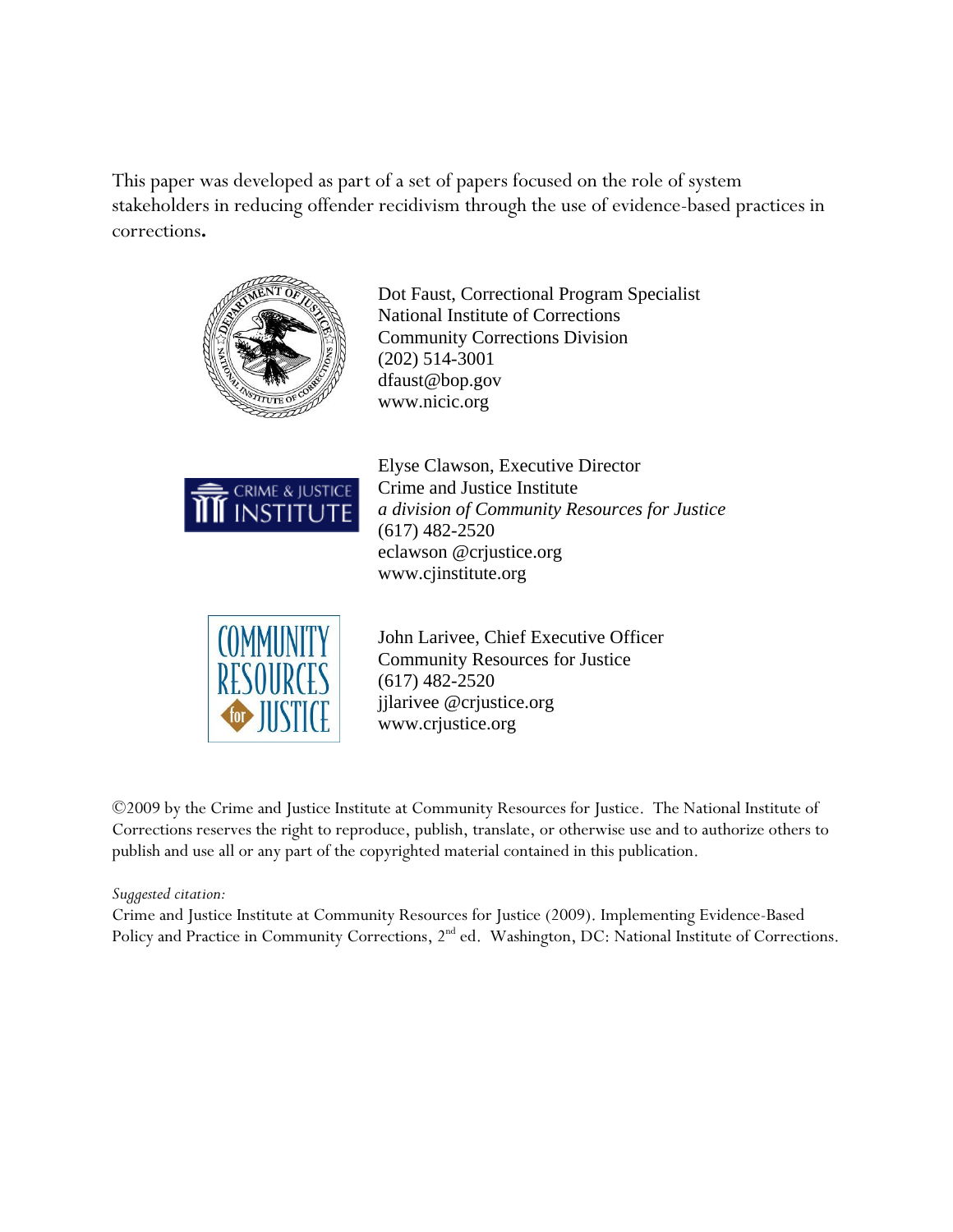The author(s) shown below used Federal funds provided by the U.S. Department of Justice, National Institute of Corrections and prepared the following final report:

| Document Title:          | Implementing Evidence-Based Policy and Practice<br>in Community Corrections, Second Edition |
|--------------------------|---------------------------------------------------------------------------------------------|
| Author:                  | Crime and Justice Institute                                                                 |
| <b>Accession Number:</b> |                                                                                             |
| Dates Received:          |                                                                                             |

Award Number: 05C45GJI3

This paper has not been published by the U.S. Department of Justice. To provide better customer service, NIC has made this Federally-funded cooperative agreement final report available electronically in addition to traditional paper copies.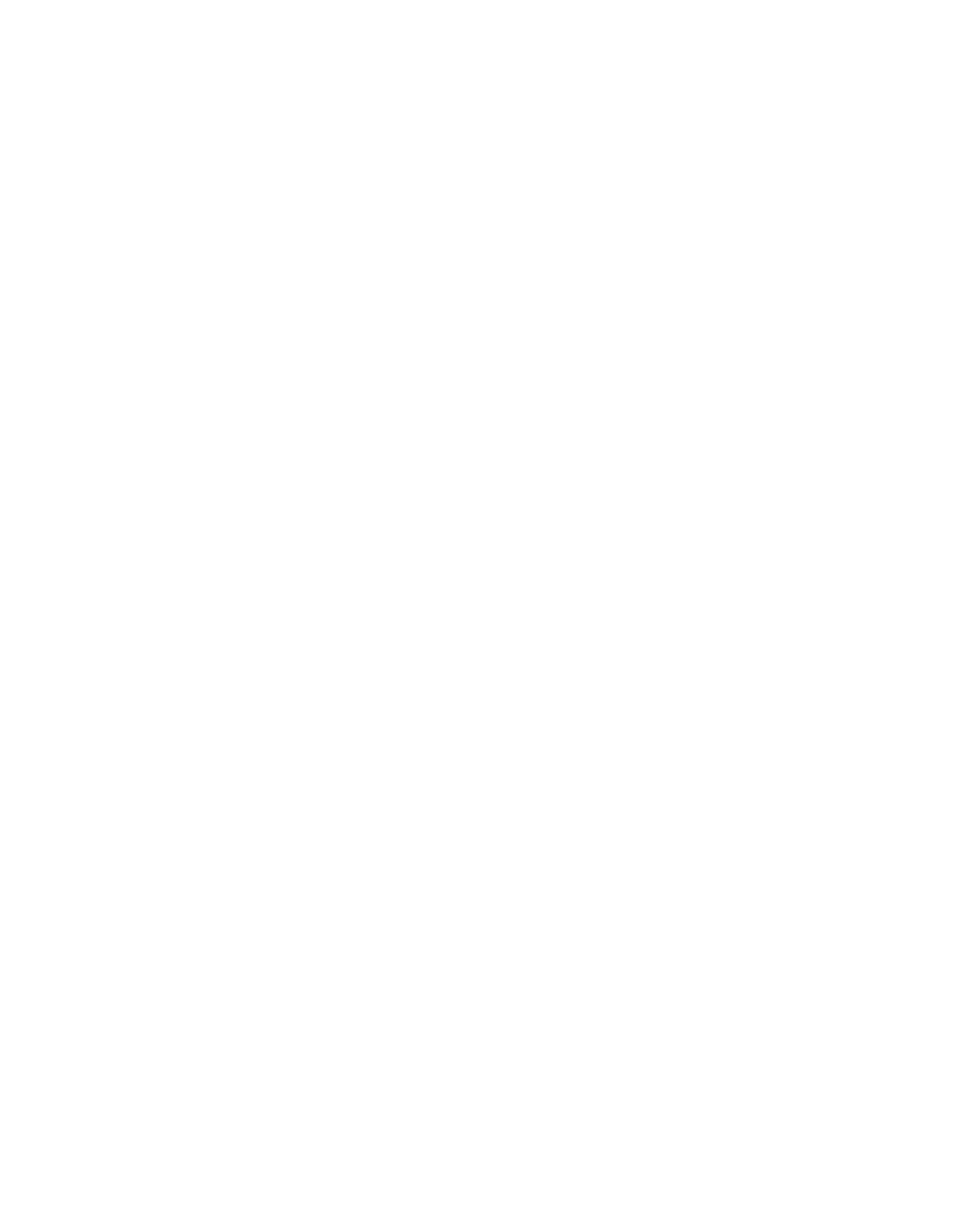## **TABLE OF CONTENTS**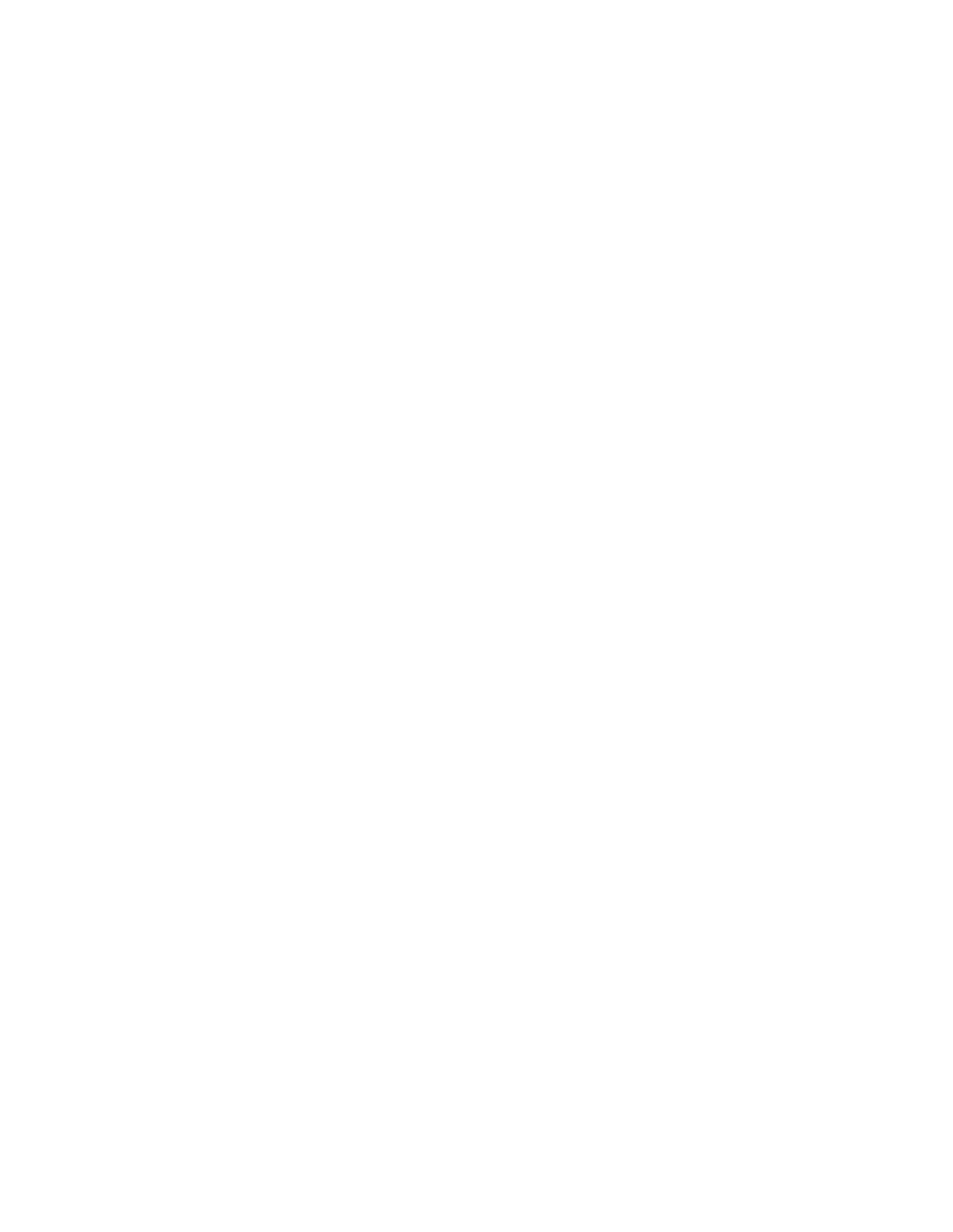The Crime and Justice Institute (CJI) and the National Institute of Corrections (NIC) are proud to present a series of eight whitepapers known as the Box Set. The papers are designed to share information with criminal justice system stakeholders about how the implementation of evidence-based practices (EBP) and a focus on recidivism reduction affect their areas of expertise in community corrections, pretrial services, judiciary, prosecution, defense, jail, prison, and treatment. This initiative stems from a cooperative agreement established in 2002 between CJI and NIC entitled *Implementing Effective Correctional Management of Offenders in the Community*. The goal of this project is reduced recidivism through systemic integration of EBP in adult community corrections. The project's integrated model of implementation focuses equally on EBP, organizational development, and collaboration. It was previously piloted in Maine and Illinois, and is currently being implemented in Maricopa County, Arizona and Orange County, California. More information about the project, as well as the Box Set papers, are available on the web sites of CJI [\(www.cjinstitute.org](http://www.cjinstitute.org/)) and NIC [\(www.nicic.org\)](http://www.nicic.org/).

CJI is a nonpartisan nonprofit agency that aims to make criminal justice systems more efficient and cost effective to promote accountability for achieving better outcomes. Located in Boston, Massachusetts, CJI provides consulting, research, and policy analysis services to improve public safety throughout the country. In particular, CJI is a national leader in developing resultsoriented strategies and in empowering agencies and communities to implement successful systemic change.

The completion of the Box Set papers is due to the contribution of several individuals. It was the original vision of NIC Correctional Program Specialist Dot Faust and myself to create a set of papers for each of the eight criminal justice stakeholders most affected by the implementation of EBP that got the ball rolling. The hard work and dedication of each of the authors to reach this goal deserves great appreciation and recognition. In addition, a special acknowledgment is extended to the formal reviewers, all of whom contributed a great amount of time and energy to ensure the success of this product. I would also like to express my appreciation to NIC for funding this project and to George Keiser, Director of the Community Corrections Division of NIC, for his support. It is our sincere belief and hope that the Box Set will be an important tool for agencies making a transition to EBP for many years to come.

Sincerely,

Elyse Clawson Executive Director, CJI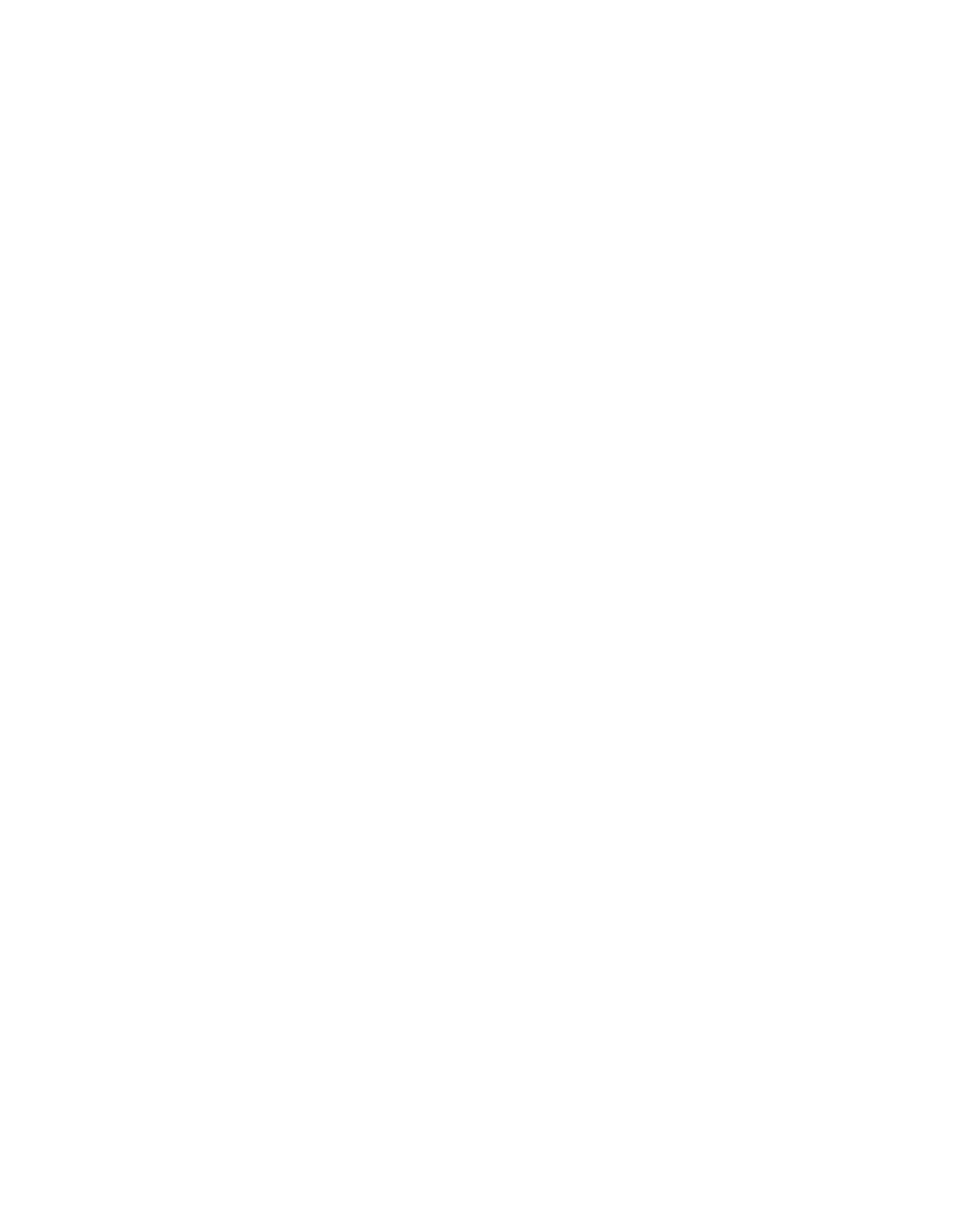## <span id="page-8-0"></span>**ACKNOWLEDGEMENTS**

*Thank you to the following individuals for their thoughtful review of this document:* 

Micheal Collins *Division Director, EBP Implementation Coordinator*  Orange County Probation Department

Kristy Danford *Project Manager*  Crime and Justice Institute

Dorothy Faust *Correctional Program Specialist*  National Institute of Corrections, Community Corrections Division

Sally Kreamer *Director*  5<sup>th</sup> Judicial District, Iowa Department of Correctional Services

Judith Sachwald *Senior Policy Advisor*  Crime and Justice Institute

*Thank you also to the following individuals for their contributions to the first edition:* Brad Bogue, Nancy Campbell, Mark Carey, Elyse Clawson, Dot Faust, Kate Florio, Lore Joplin, George Keiser, Billy Wasson, & William Woodward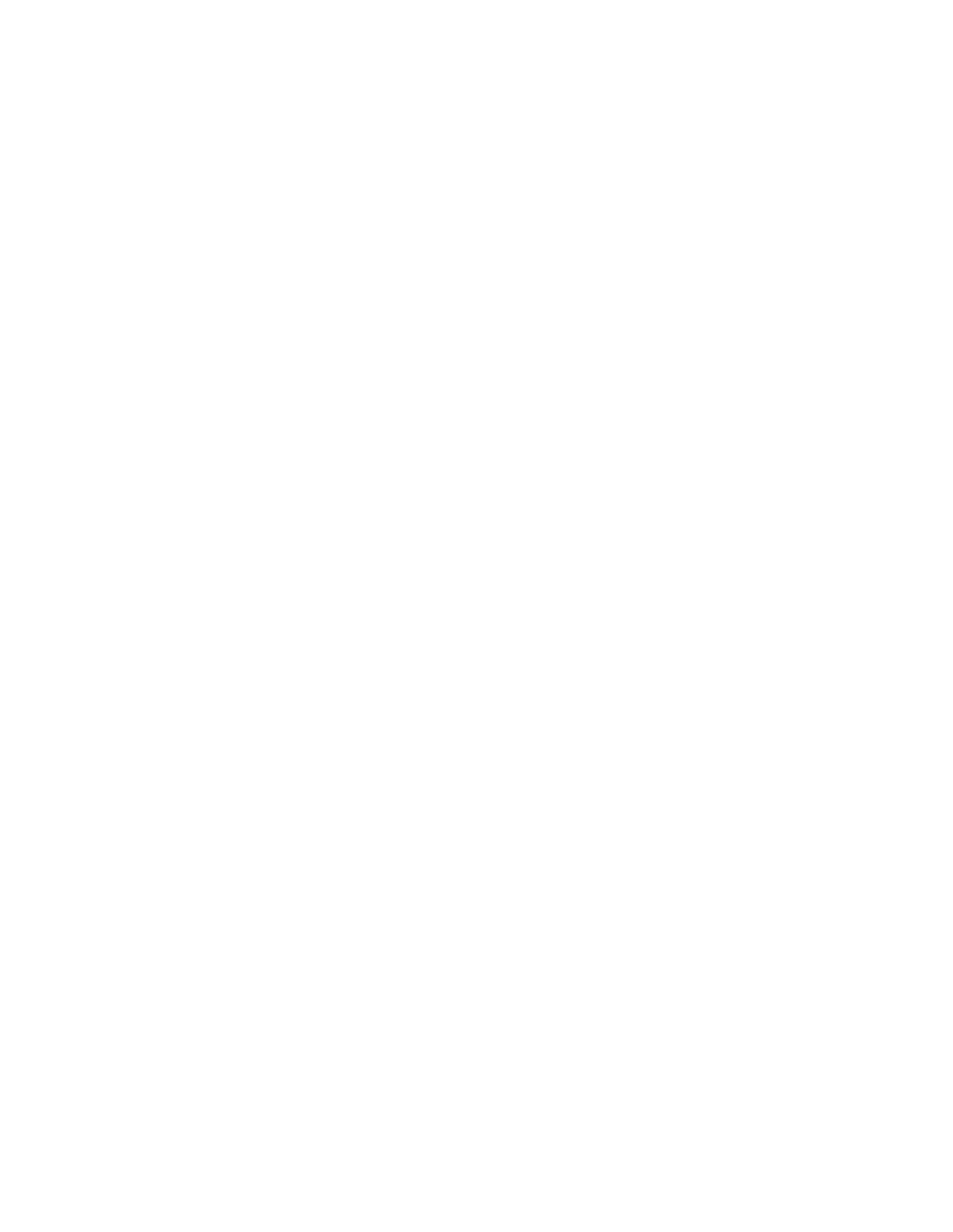## <span id="page-10-0"></span>**EXECUTIVE SUMMARY**

#### **Introduction**

Across the country, community corrections agencies are struggling to do more with less. Offender populations continue to grow, and policymakers and corrections officials look to community corrections to alleviate overcrowding in prisons and jails. In the face of shrinking budgets, community corrections agencies as well as elected and appointed government officials are looking for innovative solutions to reduce new crimes and new victimization. Fortunately, a substantial body of literature exists on cost-efficient practices that are proven to reduce offender risk.

Unfortunately, knowledge of these evidence-based practices is not sufficient to implement and sustain this new way of doing business. Agencies and systems must have the capacity to undergo a significant shift in their business practices and organizational culture; they require a framework to guide this change. Through a cooperative agreement with the National Institute of Corrections, the Crime and Justice Institute and its partners developed the Integrated Model for the implementation of evidence-based policy and practice (Figure 1). The Model



incorporates both research on effective corrections practice and practical approaches needed to create and sustain an evidence-based organization. The Model has three components: Evidence-Based Practice, Organizational Development, and Collaboration. The purpose of this paper is to outline the theoretical and empirical support for the model, as well as practical strategies for its implementation in community corrections settings.

#### **What is Evidence-Based Practice?**

Evidence-based practice (EBP) is the objective, balanced, and responsible use of current research and the best available data to guide policy and practice decisions, such that outcomes for consumers are improved. In the case of corrections, consumers include offenders, victims and survivors, communities, and other key stakeholders. Used originally in the health care and social science fields, evidence-based practice focuses on approaches demonstrated to be effective through empirical research rather than through anecdote or professional experience alone.

An evidence-based approach involves an ongoing, critical review of research literature to determine what information is credible, and what policies and practices would be most effective given the best available evidence. It also involves rigorous quality assurance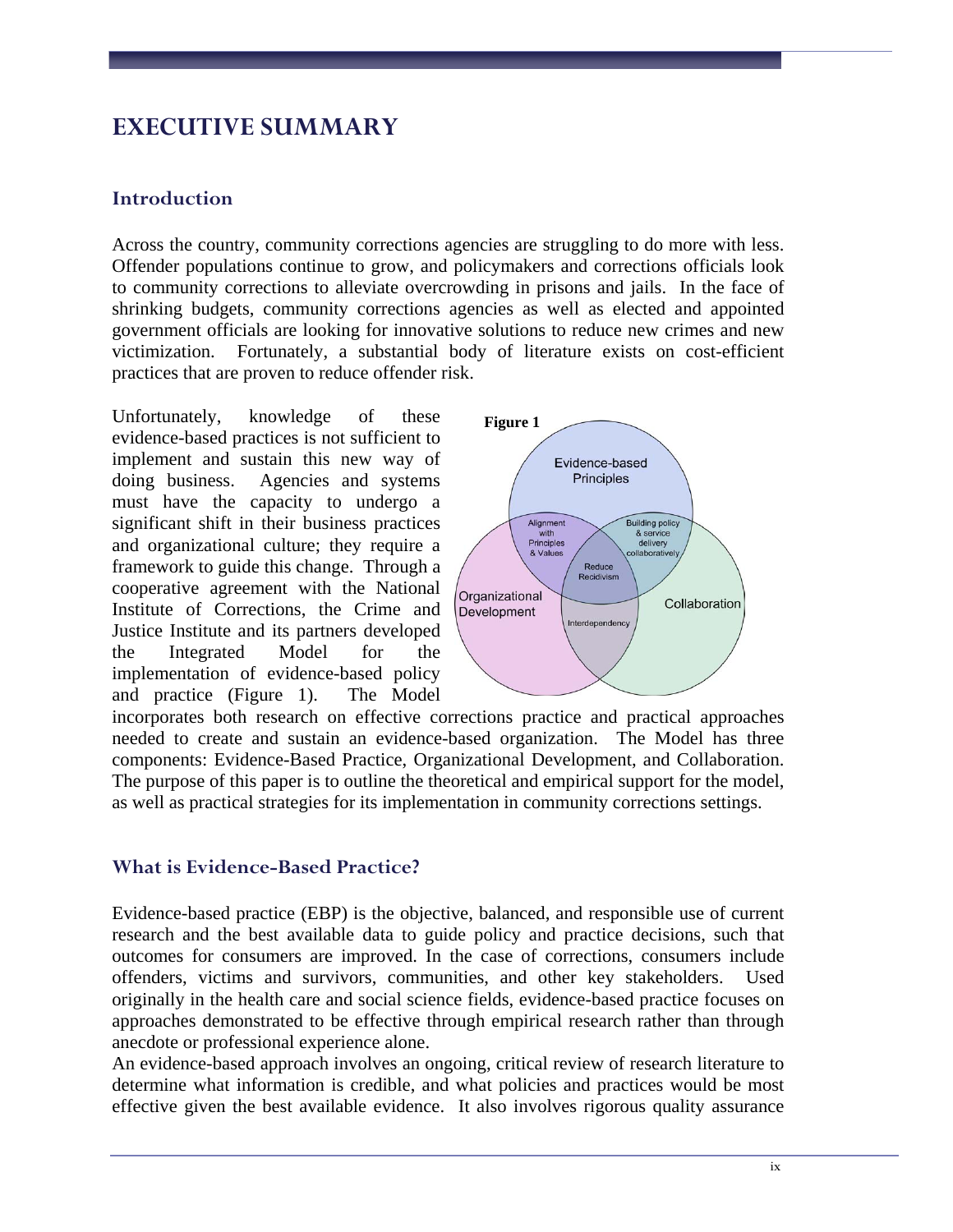and evaluation to ensure that evidence-based practices are replicated with fidelity, and that new practices are evaluated to determine their effectiveness.

#### **The Integrated Model**

To facilitate the implementation of effective interventions in corrections, the *Integrated Model* emphasizes the importance of focusing equally on evidence-based practices, organizational development, and collaboration to achieve successful and lasting reform. It acknowledges the fact that scientific evidence is not sufficient to support the development of evidence-based organizations. The model incorporates best practices from corrections, social sciences, business, and other disciplines, and it provides a framework for sustaining effective interventions across the criminal justice system.

Each of the three components of the integrated model is essential. Evidence-based principles form the basis of effective supervision and service provision. Organizational development is required to successfully move from traditional supervision to evidencebased practice. Organizations must rethink their missions and values; gain new knowledge and skills; adjust their infrastructure to support this new way of doing business; and transform their organizational culture. Collaboration with system stakeholders enhances internal and external buy-in and creates more holistic system change.

Investment in the Integrated Model offers many benefits. The model is clearly evidencebased, having been developed from empirically tried and tested practices. It also provides for an efficient use of resources, fosters responsible practices, promotes accountability, and creates a learning organization of informed policymakers, practitioners, and consumers. Ultimately, implementation of the model should result in improved functioning within agencies and across systems, as well as improved public safety outcomes for offenders and communities.

#### **The Principles of Effective Intervention**

Current research points to eight principles that, when taken together, increase the likelihood of offender risk reduction. Though not all of the principles are supported by the same weight of evidence, each has a sound empirical or theoretical basis. In addition, new evidence is always emerging, so the state of the art in risk reduction is likely to evolve over time.

The eight principles are:

- 1. Assess Actuarial Risk/Needs
- 2. Enhance Intrinsic Motivation
- 3. Target Interventions
	- *Risk Principle*: Prioritize supervision and treatment resources for higher risk offenders.
	- *Need Principle*: Target interventions to criminogenic (correlated to crime) needs.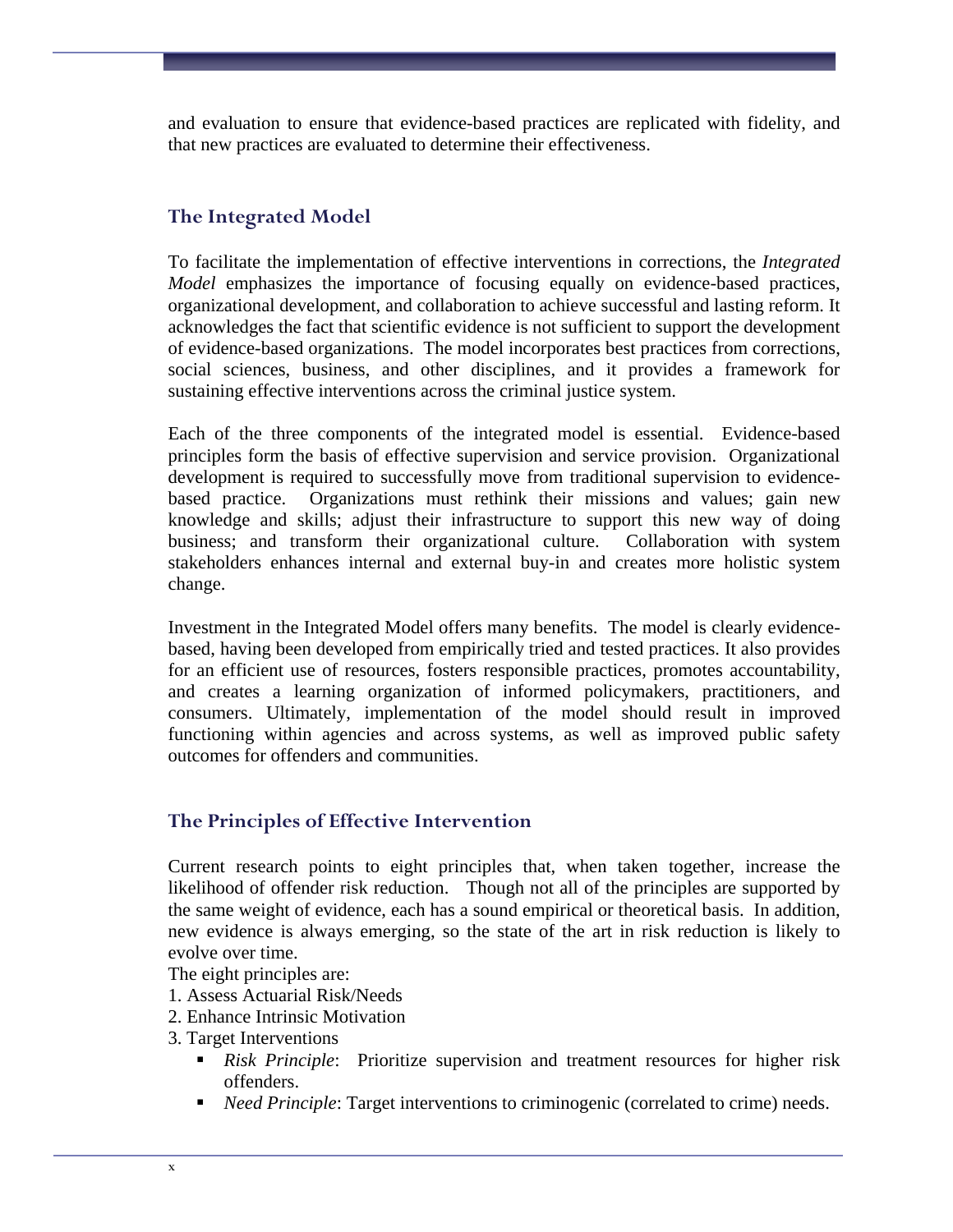- *Responsivity Principle*: Be responsive to temperament, learning style, motivation, culture, and gender when assigning programs.
- **Dosage:** Structure 40-70% of high-risk offenders' time for three to nine months.
- *Treatment Principle:* Integrate treatment into the full sentence/sanction requirements.
- 4. Skill Train with Directed Practice (e.g., use cognitive behavioral treatment methods)
- 5. Increase Positive Reinforcement
- 6. Engage Ongoing Support in Natural Communities
- 7. Measure Relevant Processes/Practices
- 8. Provide Measurement Feedback

To be effective, these principles must be reflected in the policies, procedures, and day-today work of community corrections agencies. In addition, the success of offenders is highly dependent on the rapport developed between officers and clients. Officers are most successful when they: strike a balance between an enforcement and intervention role; clarify their role with the client; model pro-social behaviors, show empathy without diminishing accountability; and focus interactions on problem solving and addressing criminogenic needs.

#### **Implementing the Principles**

Aligning the eight evidence-based principles with the core business practices of an organization is an ongoing challenge requiring careful planning. Correctional interventions are composed of dozens of interlocking parts that have the ability to impact recidivism, including employee skills, case management strategies, community linkages, and the policy environment. Depending on how well the processes are aligned and managed, they can enhance or diminish successful outcomes. Any organization interested in understanding and improving outcomes must manage the operation as a set of highly interdependent systems, and must have the data needed to monitor and improve processes.

Minimally, EBP involves:

- Developing employees' knowledge, skills, and attitudes congruent with current research-supported practice;
- Implementing offender programming consistent with research recommendations;
- Sufficiently monitoring employee actions and offender programming to identify discrepancies or fidelity issues; and
- Routinely obtaining verifiable outcome evidence associated with employee performance and offender programming.

Two fundamentally different approaches are necessary for such an alteration in priorities. One, the *outside/in* approach, brings insights gleaned from external research evidence to bear on internal organizational practices. The other, the *inside-out* approach, increases organizational capacity to internally measure performance and outcomes for current practice. When these two interdependent strategies are employed, an organization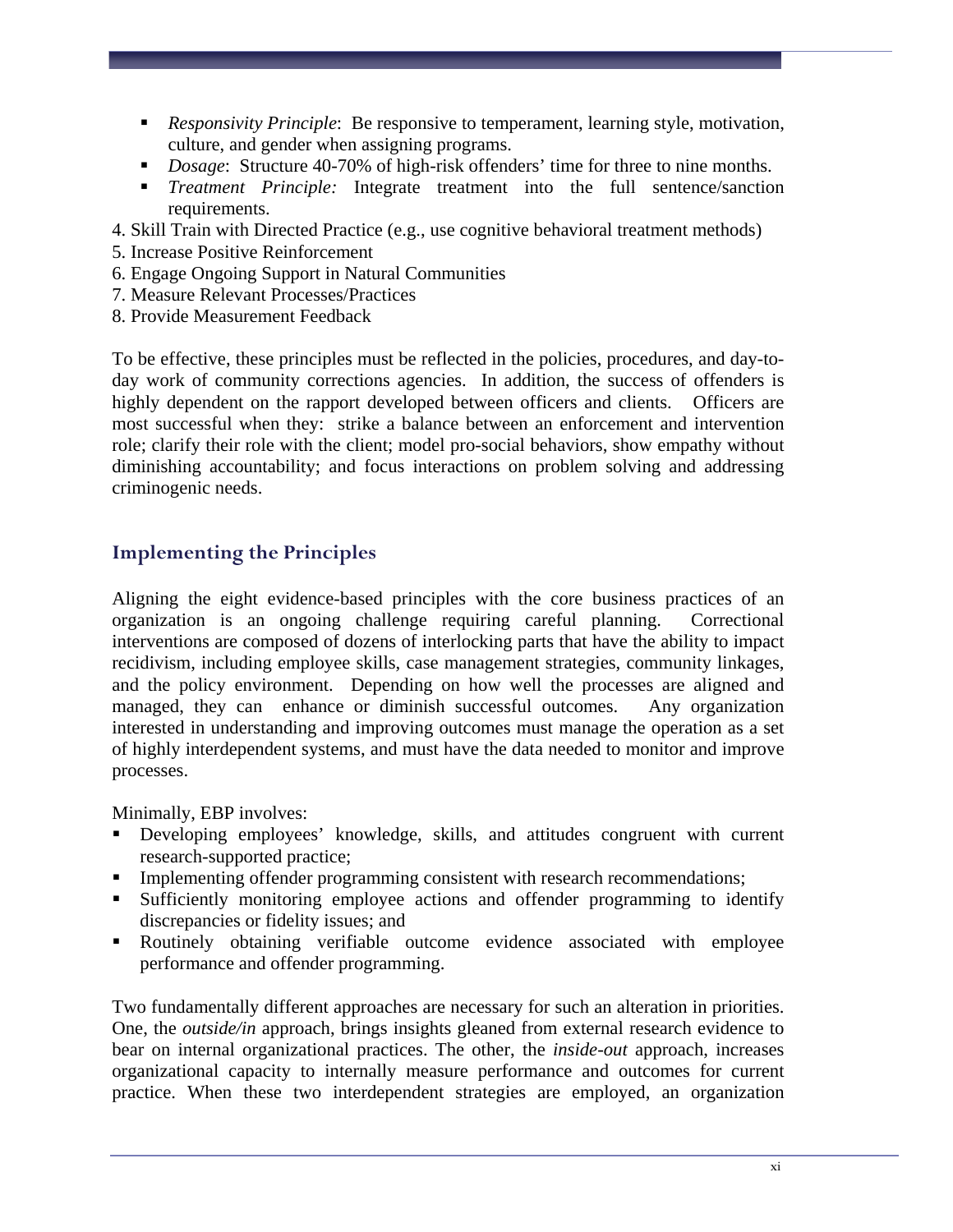acquires the ability to understand what is necessary and practicable to improve its outcomes.

All of these elements cannot be put in place overnight. It is up to each organization to determine a pace of implementation that is appropriate to its level of readiness and the resources available. Implementation requires an investment of time and people, but it pays dividends by through improved outcomes.

#### **"Essential Ingredients" for Effective Interventions**

- **Incorporate Policy and Practice**: consider evidence-based changes to external statutes and regulations as well as internal policy and procedure.
- **Develop an Organizational Case Plan:** assess organizational needs, create a strategic plan, and implement the plan. Align all business practices with the evidence, not just supervision strategies.
- **Build on Risk, Need, Treatment, and Fidelity:** The pillars of evidence-based practice are effective assessment, case plans focused on criminogenic needs, effective treatment, and a quality assurance process that ensures all facets are being implemented according to research.
- **Prioritize the Workforce:** Focus on employee development, including awareness of research, skill development, and management of behavioral and organizational change processes, within the context of a complete training program and supportive human resources practice. Develop leaders at all levels of the organization.
- **Measure for Accountability and Improvement:** Assess baseline and subsequent progress using quantifiable data. Routinely measure employee practices (attitudes, knowledge, and skills) that are related to outcomes.
- **Use Data:** Provide employees timely, relevant, and accurate feedback regarding performance related to outcomes. Utilize extensive data-driven advocacy and brokerage to enable appropriate community justice/correctional services.
- **Engage and Communicate:** Internal and external stakeholders require constant communication on the process of EBP implementation, their role in it, the vision for the future, and the outcomes that are realized. You can never have too much effective communication!

## **Leading Organizational Change and Development**

In order to successfully move towards effective evidence-based supervision and service provision, significant organizational change and development is required. Organizations must critically examine their missions and values; gain new knowledge and skills; adjust their infrastructure to support new ways of doing business and transform their organizational culture. Shifting to an evidence-based organizational management approach may require significant changes in the way business is conducted.

The three steps of assessment, intervention and monitoring/measurement are critical to organizational change and development in the same way they are integral to client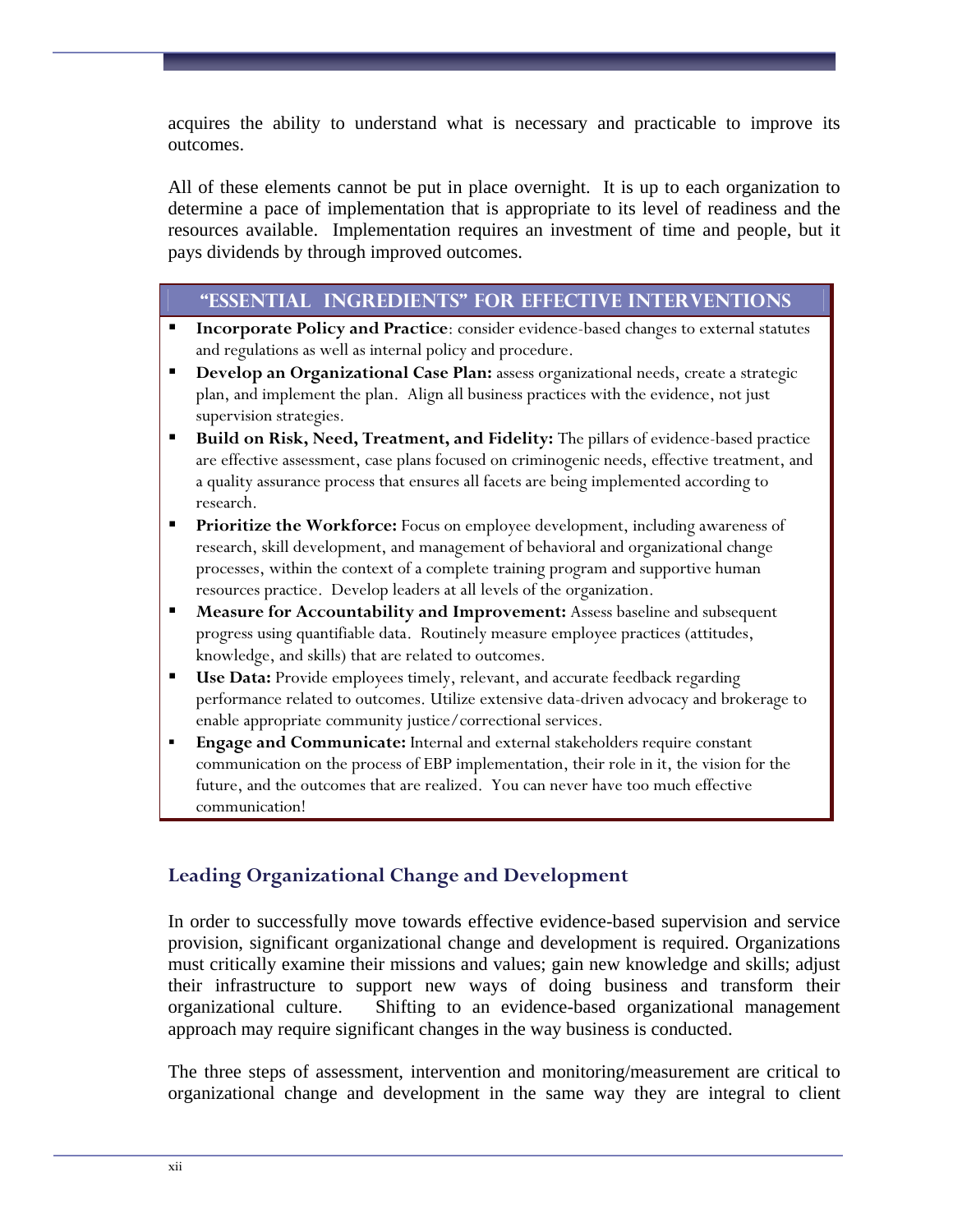intervention. Assessment determines the existing status of an individual, organization, and/or practice by providing information on the potential and options for change. Intervention activities are designed to respond to the needs/issues identified in the assessment/diagnosis process. Monitoring and measuring performance on both a short and long-term basis provide data on changes in knowledge, skills, attitudes, and behavior.

Strong and flexible organizational leadership is fundamental to the success or failure of any change effort. It is especially true when implementing evidence-based practices due to the complexity of initiating change in the public safety system. The nature of the system requires that leaders identify, create, and show value to internal and external stakeholders. Leaders must also be willing to accept the challenges of changing organizational culture in order to achieve the full benefits of increased public safety and reduced recidivism made possible by implementing evidence-based principles in community corrections.

It is also important to recognize that different styles of leadership are required to achieve successful change. *Coercive leaders* demand immediate compliance. *Authoritative leaders* mobilize people toward a vision. *Affiliative leaders* create emotional bonds and harmony. *Democratic leaders* build consensus through participation. *Pacesetting leaders* expect excellence and self-direction. And *coaching leaders* develop people for the future. The research indicates that leaders who get the best results don't rely on just one leadership style; they use most of the styles regularly.

| The Role of Leadership                      |                                             |  |  |
|---------------------------------------------|---------------------------------------------|--|--|
| Create the vision                           | Identify and collect outcome data           |  |  |
| Identify partnerships                       | Review and refine processes and outcomes    |  |  |
| Develop strategies for achieving the vision | Seek agreement with partners regarding<br>п |  |  |
| Utilize process improvement strategies      | vision & strategies                         |  |  |

Advancing the implementation of evidence-based principles in the supervision of offenders requires the realignment of organizational infrastructure, and contemporaneous changes in the structure of human resource management systems, policies and procedures, and operational standards. All systems and policies, particularly those pertaining to the workforce, must be consistent with and supportive of the new way of doing business.

Combining this fundamental organizational change with the philosophy and policy shift of evidence-based principles enhances the potential to more effectively institutionalize changes. Managing this type of transition involves relentless attention to detail, as well as an understanding of how individuals and groups experience change to advance implementation and prevent individuals and entire systems from sliding back into the old ways.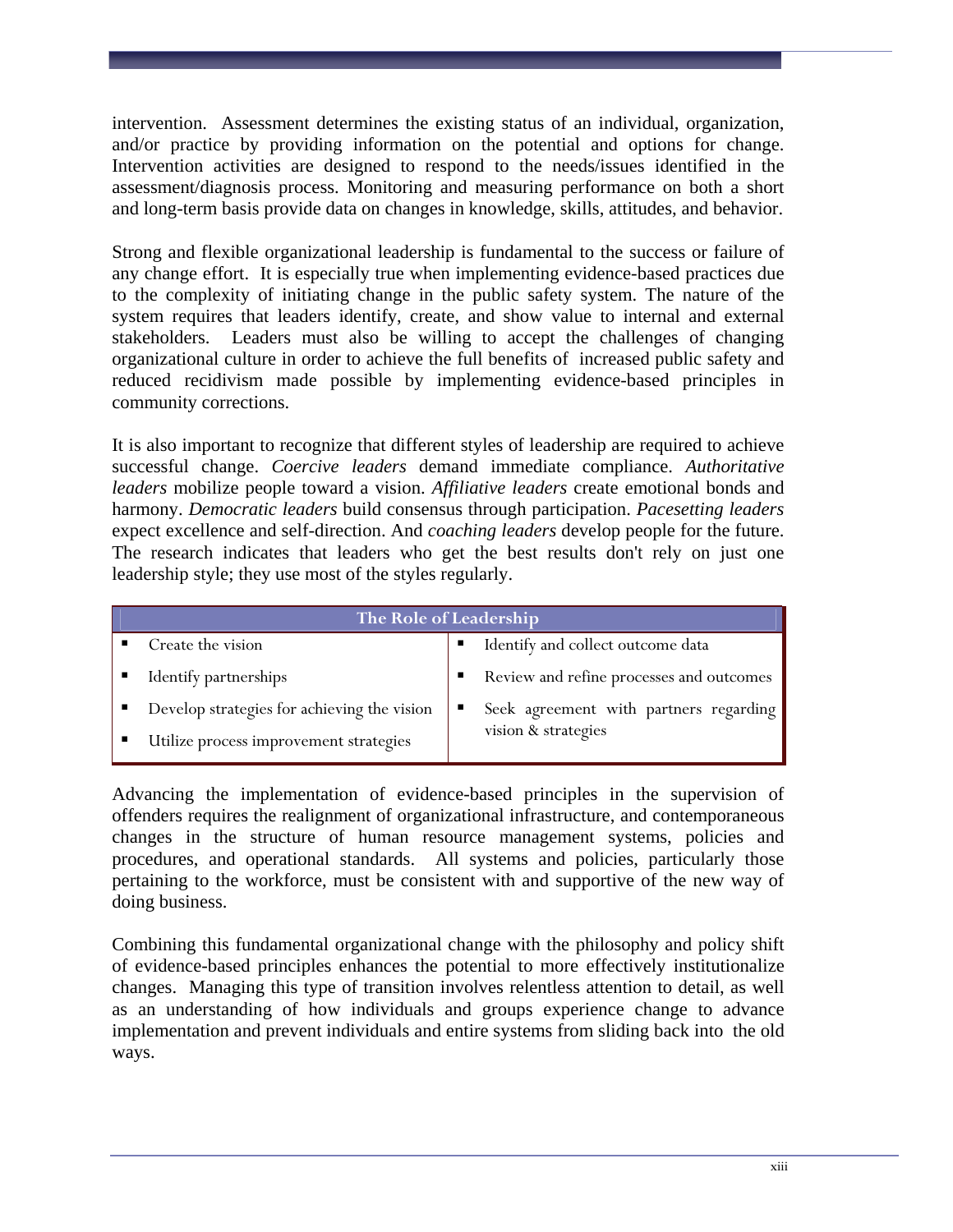#### **Collaboration for Systemic Change**

Collaboration is defined as *coming together to work toward a common vision*. This results in greater achievements than would be attained by one organization working alone. Since no public safety agency operates in a vacuum, engaging system stakeholders in change efforts helps eliminate barriers, increase opportunities for success, enrich the change process, educate stakeholders about the organizational's work, and create a shared vision that supports the systemic change efforts.

Collaboration and system change are very time consuming and resource intensive processes. They require constant attention and nurturing to maintain momentum. Collaborative endeavors must develop a balance between broad participation and consensus-building and the need to make decisions and take action. In addition, all affected stakeholders need a voice at the table. Any process should ensure that the number of participants is small enough to allow for productivity, but broad enough to hear diverse perspectives and get widespread support.

An effective collaboration requires structure. Methods of developing structure, such as charters, memoranda of understanding, and partnering agreements fulfill multiple purposes. These tools should clarify decision-making responsibility and emphasize the concept that no single organizational or individual is in charge in the familiar sense. Instead, professionals from each center of expertise are empowered to do what they do best to the enhancement of the collective goal.

| <b>Essential Ingredients of Collaboration</b> |                                  |  |  |
|-----------------------------------------------|----------------------------------|--|--|
| Common Vision<br>п                            | Accountability<br>п              |  |  |
| Purpose                                       | Data-Driven Process              |  |  |
| Clarity of Roles and Responsibilities<br>п    | <b>Effective Problem Solving</b> |  |  |
| <b>Healthy Communication Pathways</b><br>п    | Resources<br>п                   |  |  |
| Membership                                    | Environment<br>п                 |  |  |
| Respect and Integrity<br>п                    |                                  |  |  |

A successful collaborative often meets the following criteria: the group is efficient and reliable; it adapts to changing circumstances; it is viewed as legitimate among members and stakeholders; it is accountable for its work; and its efforts are sustainable. Successful collaboration requires a thoughtful, sustained effort among partner organizations. Maintaining a productive collaboration that supports a shared vision is often challenging, but it yields great benefit when member organizations are collectively engaged in the change process.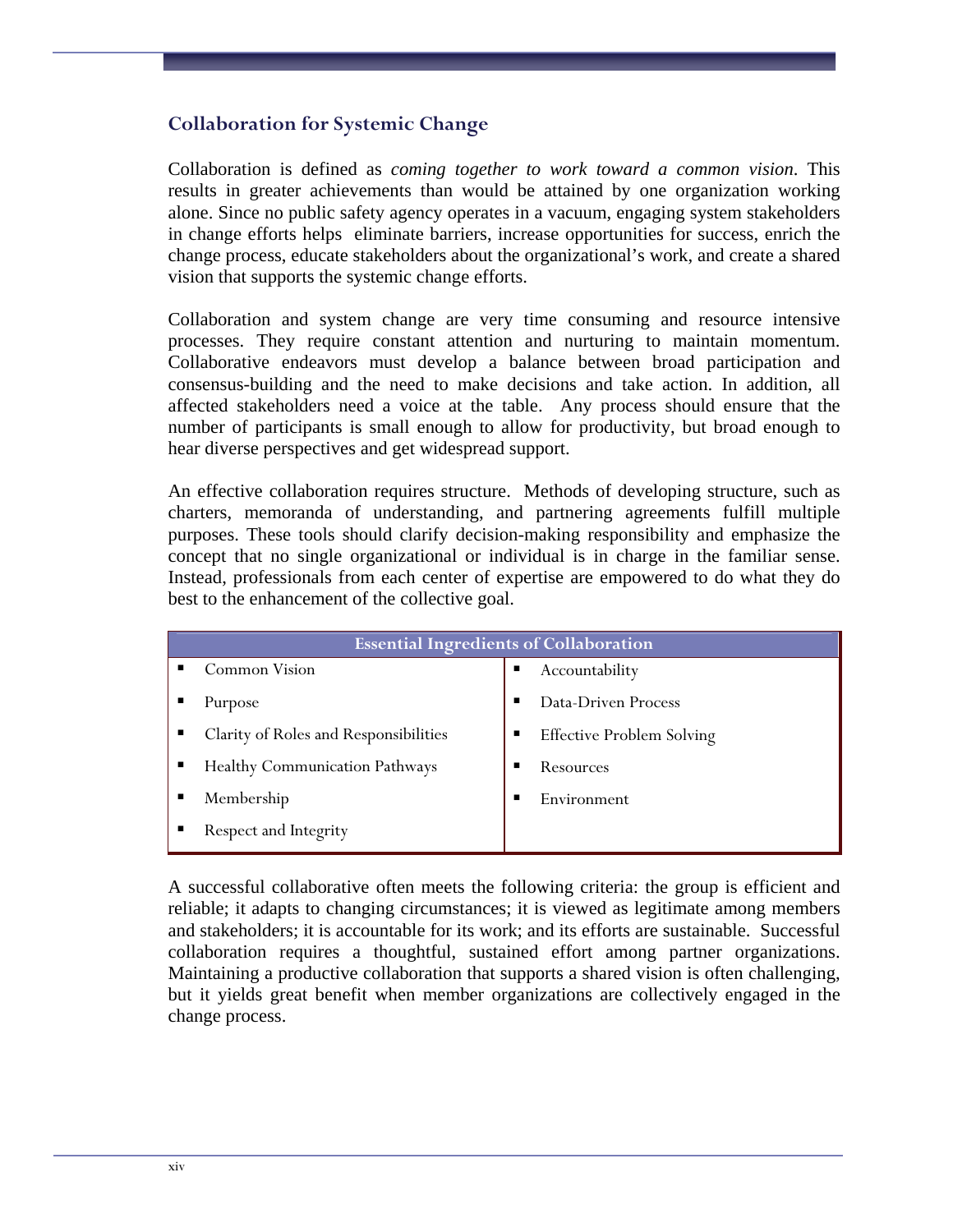#### **Conclusion**

To improve supervision effectiveness and enhance the safety of our communities, evidence-based approaches are sorely needed. Organizational budgets can no longer support programs and practices that are not proven effective in reducing new crime: practices proven effective must be replicated, and new practices must be evaluated for efficacy.

This report provides a guide for agencies to transform themselves into evidence-based organizations. By providing an integrated model, it maps out the essential ingredients for a successful transition: evidence-based practice, organizational development, and collaboration. It is vital that each component is given equal weight and importance. Simply implementing one without the others is not sufficient to achieve positive results.

Implementing evidence-based policy and practice is not a simple task; it requires a fundamental change in the way community corrections does business, and a shift in the philosophies of those doing this work. However, the benefits are substantial. Evidencebased approaches create safer communities, while often offering cost savings to communities in the long term. The Integrated Model can allow jurisdictions to make significant strides toward improving public safety, holding offenders accountable, and wisely investing public resources.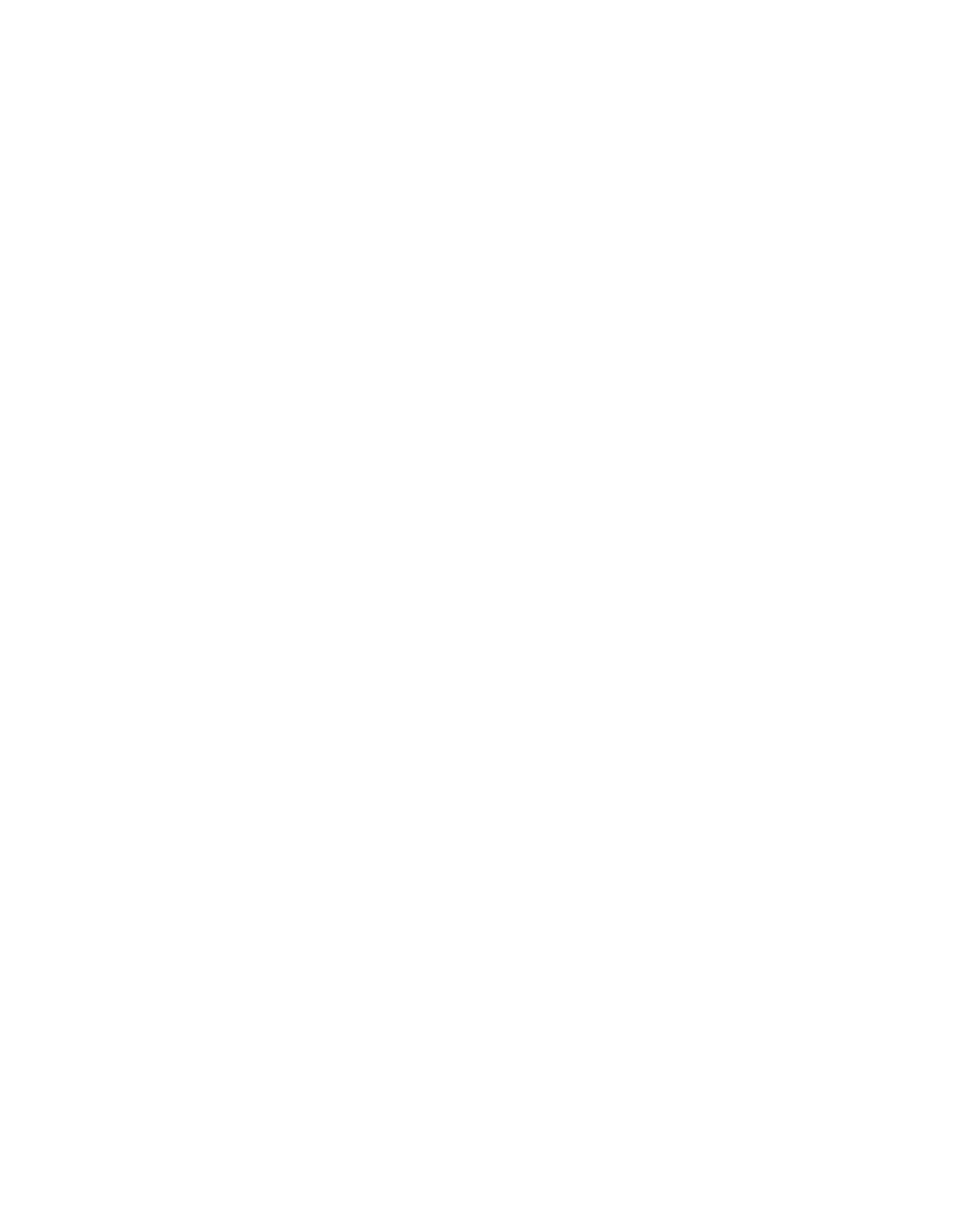## <span id="page-18-0"></span>**INTRODUCTION**

States across the nation are struggling to manage burgeoning offender populations in the face of major financial challenges. Prisons and jails are operating at or over capacity, and the offender population continues to grow. Policy-makers are focusing increasingly on community corrections as a solution to overcrowding, recognizing the need to rely more heavily on more economical methods to safely supervise offenders, reduce re-offending, and stop offenders from cycling through the criminal justice system.

Community corrections leaders are being called on to alleviate system pressures by supervising increasing numbers of offenders more efficiently and effectively: maintaining public safety with a larger population of offenders and a smaller budget. Traditional methods of offender supervision will not meet the current challenges facing community corrections agencies. Leaders must rethink how they do business and lead their organizations through rapid change and innovation.

Historically, community corrections suffered from a lack of research that identified proven methods of improving public safety. Recent research efforts based on metaanalysis (the syntheses of data from many research studies) (Andrews & Dowden, 2006; Burke, et al, 2003; Landenberger & Lipsey, 2005; McGuire, 2002; Sherman et al, 1998), cost-benefit analysis (Aos, 1998; Milkman & Wanberg, 2007) specific clinical trials (Burke et al, 2003; Henggeler et al, 1997; Meyers et al, 2002) and effective implementation (Fixen et al, 2005) have broken through this barrier and are now providing the field with guidance on how to better reduce re-offending and support offenders on the path to productive citizenship.

An evidence-based approach not only meets the public's expectations for quality, efficiency, and effectiveness but also reflects fairness, justice and accountability. Accordingly, all employees, from Probation Officers to Chiefs, can contribute to meeting these goals and must share a common commitment to constantly utilize new knowledge to enhance practice

An integrated and strategic model for evidence-based policy and practice is set out to adequately bridge the gap between current practice and evidence supported practice in community corrections. The model incorporates both existing research findings and operational methods of implementation. The biggest challenge in adopting better interventions is not identifying the interventions with the best evidence so much as it is changing our existing systems to appropriately support the new innovations. Identifying interventions with good research support and realigning the necessary organizational infrastructure are both fundamental to evidence-based practice.

The integrated model was developed by the Crime and Justice Institute and its partners through a cooperative agreement with the National Institute of Corrections. The vision for the model development was "to build learning organizations that reduce recidivism through systemic integration of evidence-based principles in collaboration with community and justice partners." This model is being implemented in corrections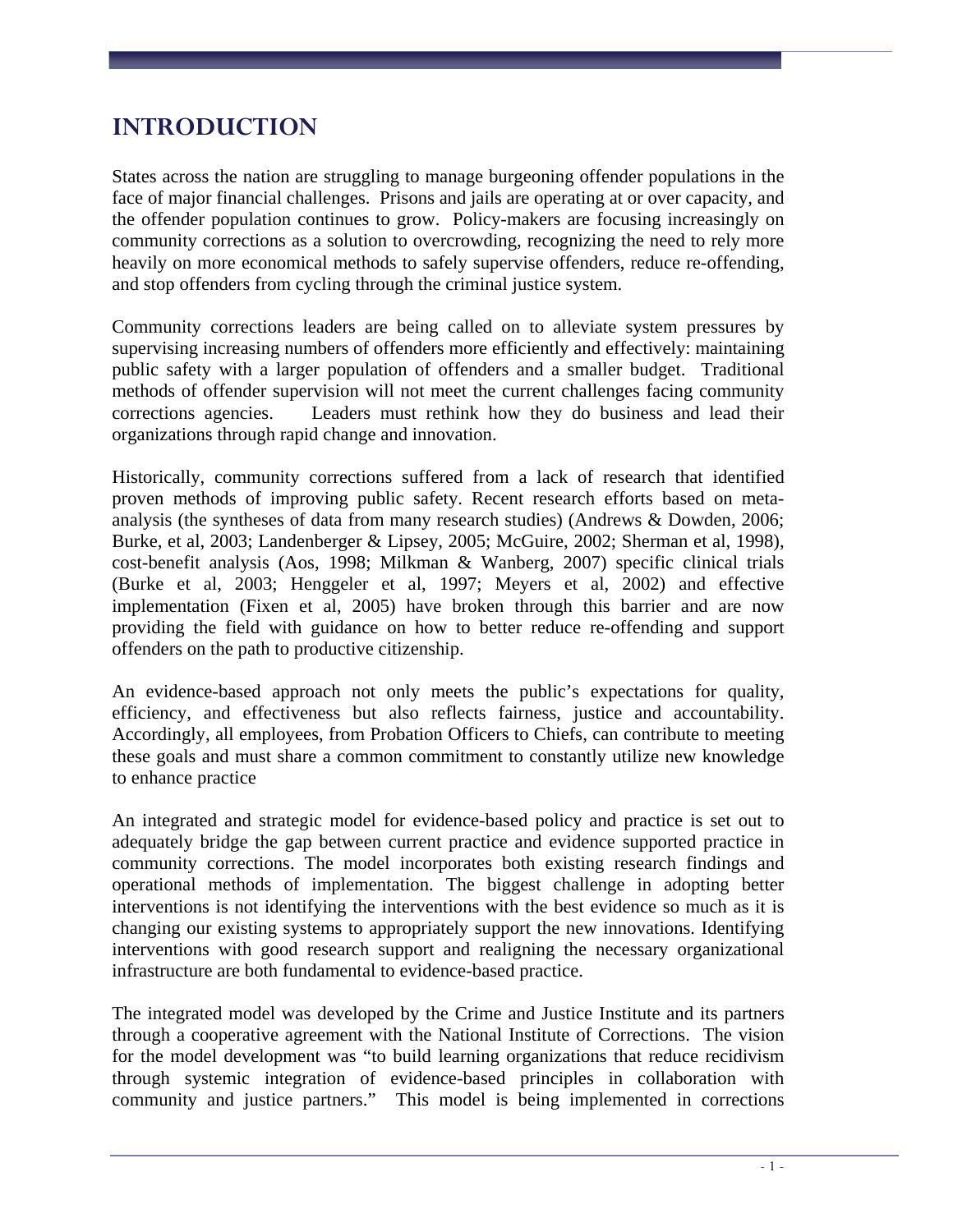agencies throughout the country as a framework for sustainable system reform. The model has three components: evidence-based principles, organizational development and collaboration.

The primary purpose of this paper is to introduce the accumulated body of knowledge regarding correctional practice that promotes offender behavior change and ultimately improve policy and practice outcomes. Though focused on community corrections administrators and staff, the content may be useful for anyone involved in corrections policy development, administration, or direct practice. The report begins with chapters that explain what is meant by evidence-based practice and provides more detail about the merits of the Integrated Model. Each of the three components of the integrated model is then examined individually, including the rationale, supporting literature, and strategies for implementation. In addition, the chapters on organizational development and collaboration provide suggestions for further reading. Ideally, this paper will serve as a starting point for individuals, organizations, or collaboratives to develop an understanding of the integrated model and its potential benefits, as well as providing a cursory roadmap for action.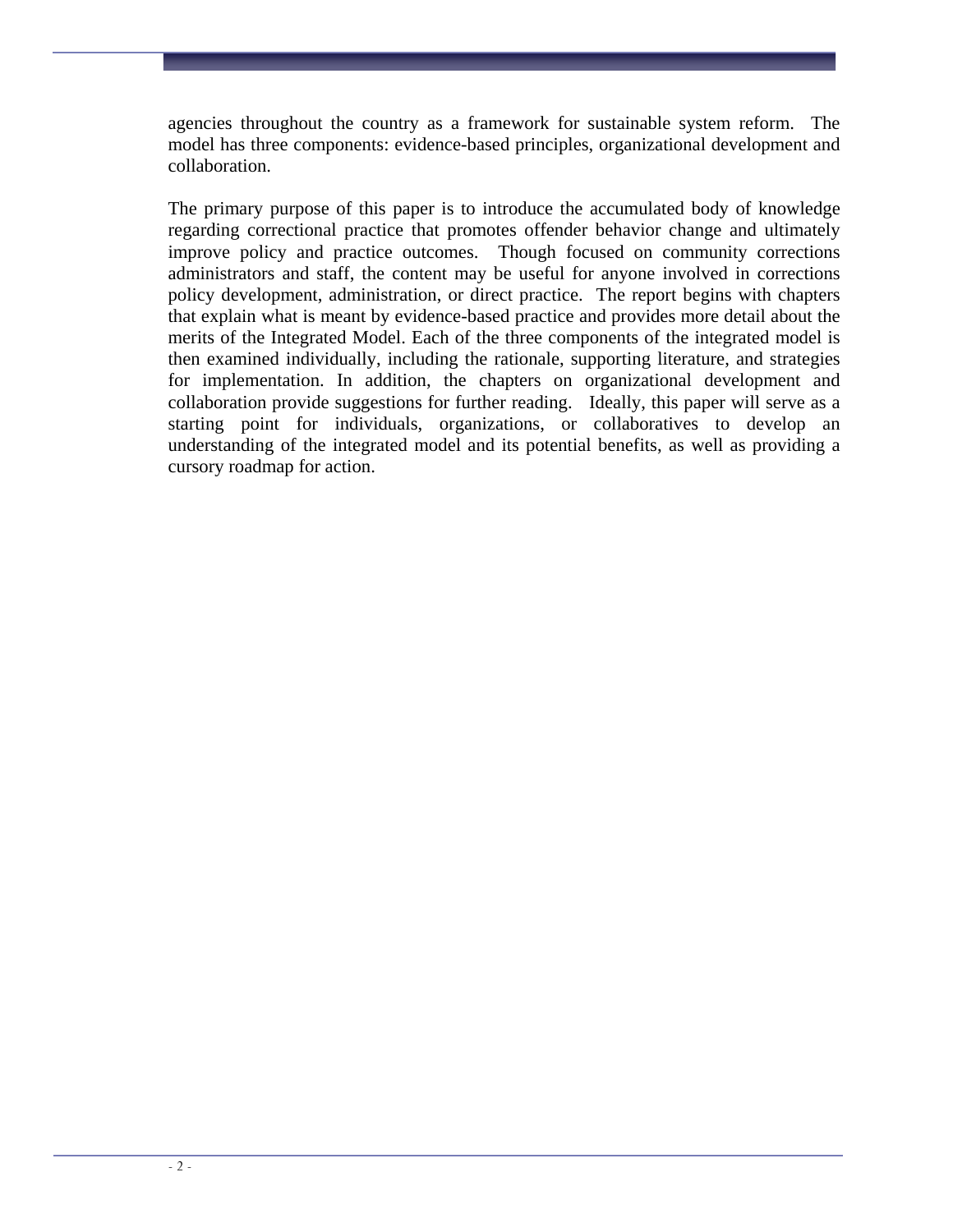## <span id="page-20-0"></span>**CHAPTER 1: WHAT IS EVIDENCE-BASED PRACTICE?**

The term evidenced-based practice is often used in medical and social science disciplines, as well as by policy makers to support new reforms. But what does it actually mean for people working in corrections?

There are, of course, different forms of evidence. The least tested and least reliable form is anecdotal evidence. The most tried and tested, most reliable form is empirical evidence, often based on results from controlled studies. Evidence-based practice (EBP) draws on the highest form of empirical evidence. It is the objective, balanced, and responsible use of current research and the best available data to guide policy and practice decisions, such that outcomes for consumers are improved. In the case of corrections, consumers include offenders, victims, communities, and other key stakeholders.

EBP was originally conceived in the healthcare field and emphasized the use of the best current research results in making clinical decisions for individual patients and wider health policy decisions for communities. Ultimately it was an approach to decisionmaking in which the clinician uses the best evidence available, in consultation with the patient, to decide upon the option that suits the patient best (Gray, 2001).

This research indicates that certain programs and intervention strategies, when applied to a variety of offender populations, reliably produce significant reductions in recidivism. The conventional approach to supervision in this country emphasizes individual accountability from offenders, and officers were expected to rely on their personal experience and instincts to determine the most effective interventions for their clients. Though individuals were making their best efforts, they were not provided with the full range of information needed to implement risk-reduction strategies. Despite the evidence that indicates otherwise, officers continue to be trained on standards that stress quantity rather than quality of interactions with clients, rather than balancing both. Officers are not so much clearly directed what to do, as what not to do.

This approach has been defined as 'correctional quackery' which, according to Latessa, et al (2002), is:

*…dismissive of scientific knowledge, training, and expertise. Its posture is strikingly over-confident, if not arrogant. It embraces the notion that interventions are best rooted in 'common sense,' in personal experiences (or clinical knowledge), in tradition, and in superstition…. 'What works' is thus felt to be 'obvious,' derived only from years of an individual's experience, and legitimized by an appeal to custom.* 

Latessa, et al conclude: "*Correctional quackery*, therefore, is the use of treatment interventions that are based on neither 1) existing knowledge of the causes of crime nor 2) existing knowledge of what programs have been shown to change offender behavior" (Latessa, Cullen, & Gendreau, 2002).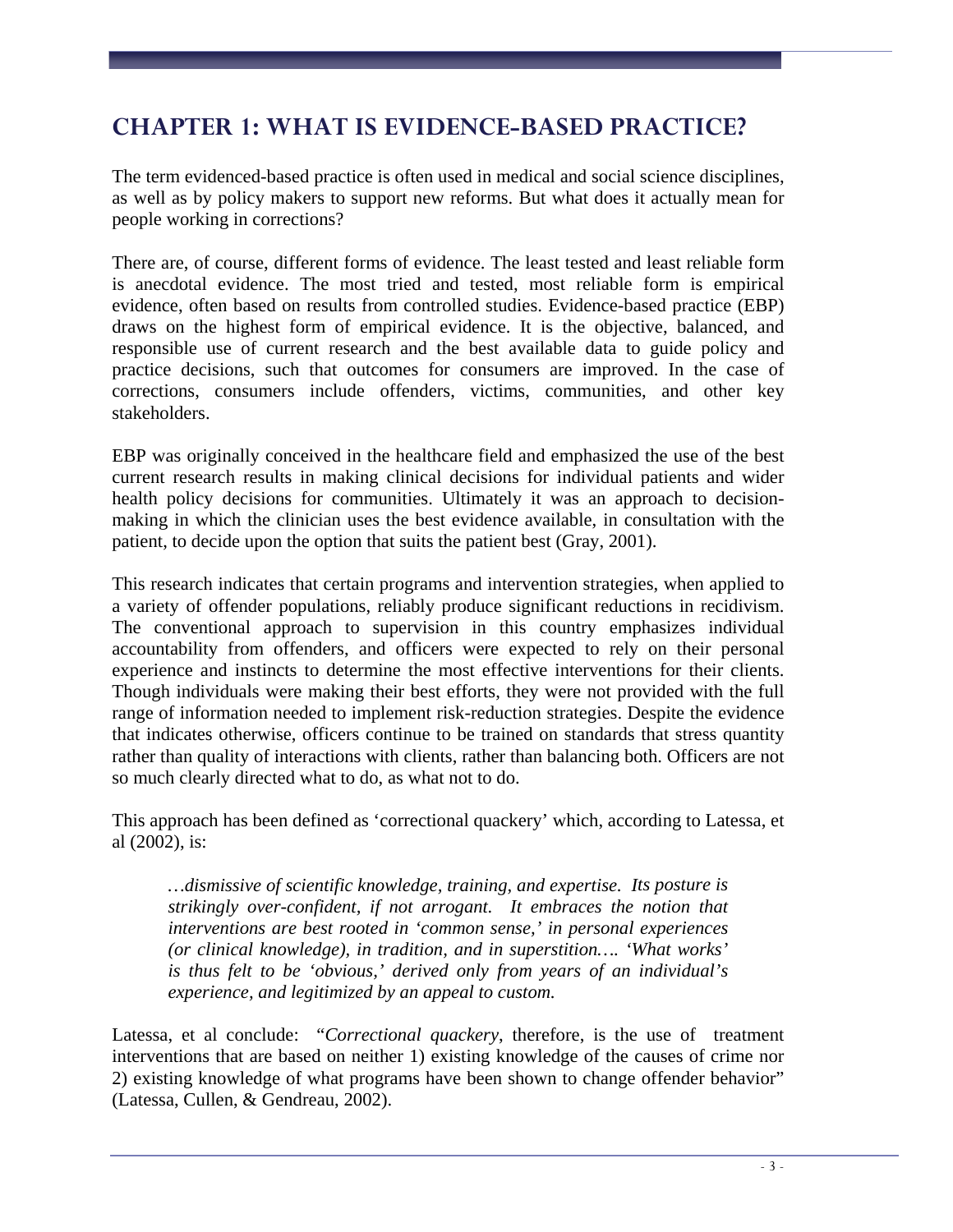Evidence-based practice is the opposite of 'correctional quackery'. It is the body of research and replicable clinical knowledge that describes contemporary correctional assessment, programming and supervision strategies that lead to improved correctional outcomes such as the rehabilitation of offenders and increased public safety. A significant trend throughout all human service fields that emphasize outcomes, it is based on the notion that interventions within corrections are considered most effective when they reduce offender risk and subsequent recidivism and therefore make a long term contribution to public safety.

#### **Clarifying Terms**

The terms **best practices, what works, and evidence-based practice (EBP)** are often used interchangeably. While these terms refer to similar concepts, pointing out the subtle distinctions between them helps to clarify the distinct meaning of *evidence-based practices*.

For example, **best practices** do not necessarily imply attention to outcomes, evidence, or measurable standards. Best practices are often based on the collective experience and wisdom of the field rather than scientifically tested knowledge.

**What works** implies linkage to general outcomes, but does not specify the kind of outcomes desired (e.g., just desserts, deterrence, organizational efficiency, rehabilitation, etc.). Specificity regarding the desired outcomes is essential to achieving system improvement (Harris 1996; O'Leary and Clear 1997).

In contrast, **evidence-based practice** implies that **1)** there is a definable outcome(s); **2)** it is measurable; and **3)** it is defined according to practical realities (recidivism, victim satisfaction, etc.). Thus, while these three terms are often used interchangeably, EBP is more appropriate for outcome-focused human service disciplines (Ratcliffe et al, 2000; Tilley & Laycock, 2001; AMA, 1992; Springer et al, 2003; McDonald, 2003).

Within the field of corrections, evidence-based practices can involve research tested principles that guide intervention, or they can refer to specific intervention models proven to lead to desirable outcomes. Ultimately, developing evidence-based approaches to correctional services is about taking an *objective, balanced, and responsible* review and use of the professional literature to find good evidence, and then using it effectively to support policy and practice. It does not mean that all research findings pertaining to a specific intervention or strategy must reach the same conclusion for *all* samples and across *all* settings. It also does not mean that additional findings cannot provide refuting evidence at a later stage. In other words, once evidence-based is not always evidencedbased.

Most importantly, adopting evidence-based practices is not an indication that correctional services are going "soft" on crime or criminals. In fact it is quite the opposite. Evidencebased practice provides more assurance that professionals are using the 'right' strategies and approaches, which will result in reduced misconduct and enhanced safety for all.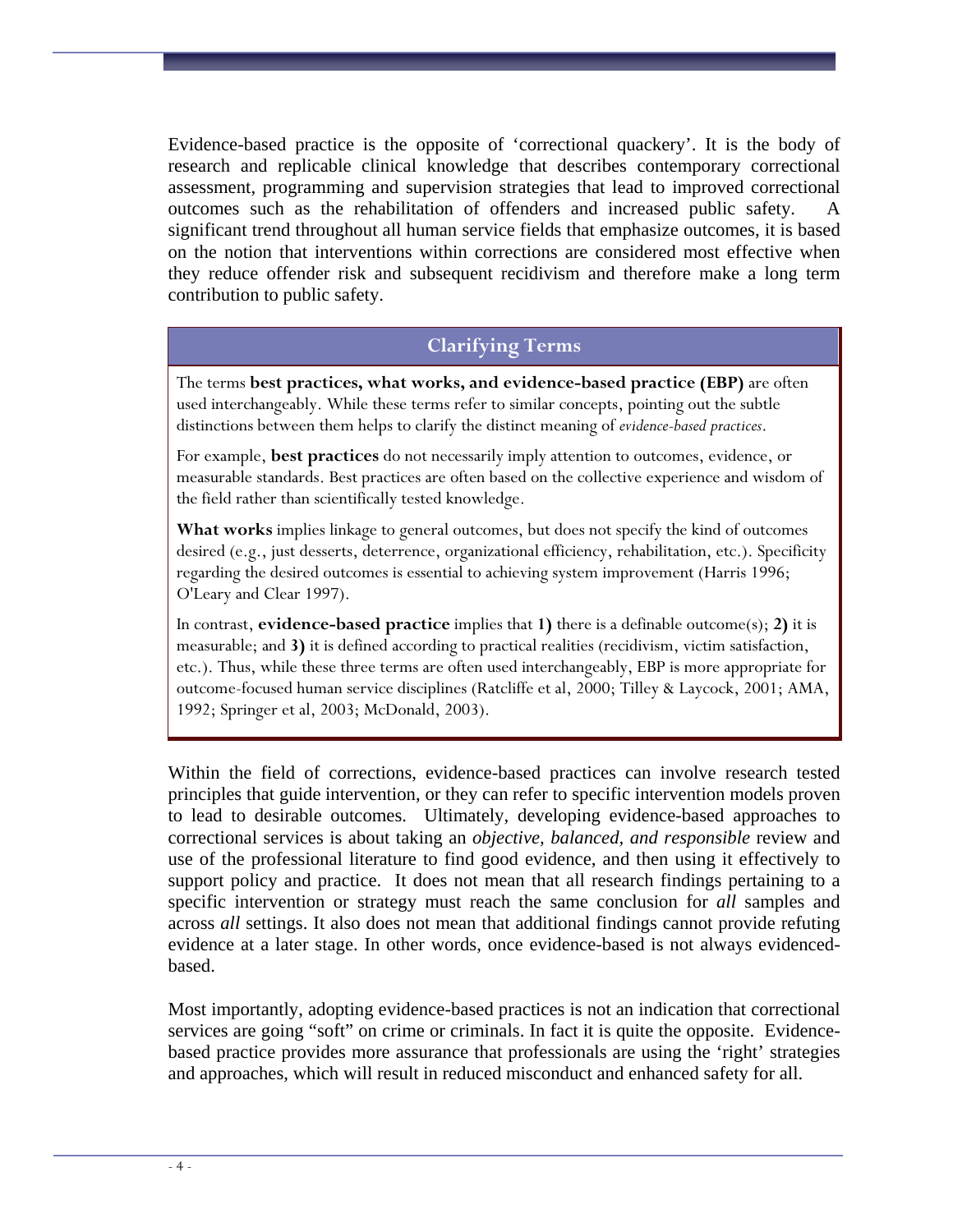Finally, it is important not to oversell what can be achieved by assuming that any specific evidence-based intervention or strategy is guaranteed, failsafe, or a 'magic bullet'. Reducing recidivism is a complex process that depends on a number of variables. In addition, evidence-based practices must be implemented with fidelity to the original approach in order to replicate the results. A commitment to continuous quality improvement is needed both to ensure that interventions are replicated with fidelity and that new evidence is incorporated as it becomes available. The "best available evidence" evolves as the body of corrections research grows.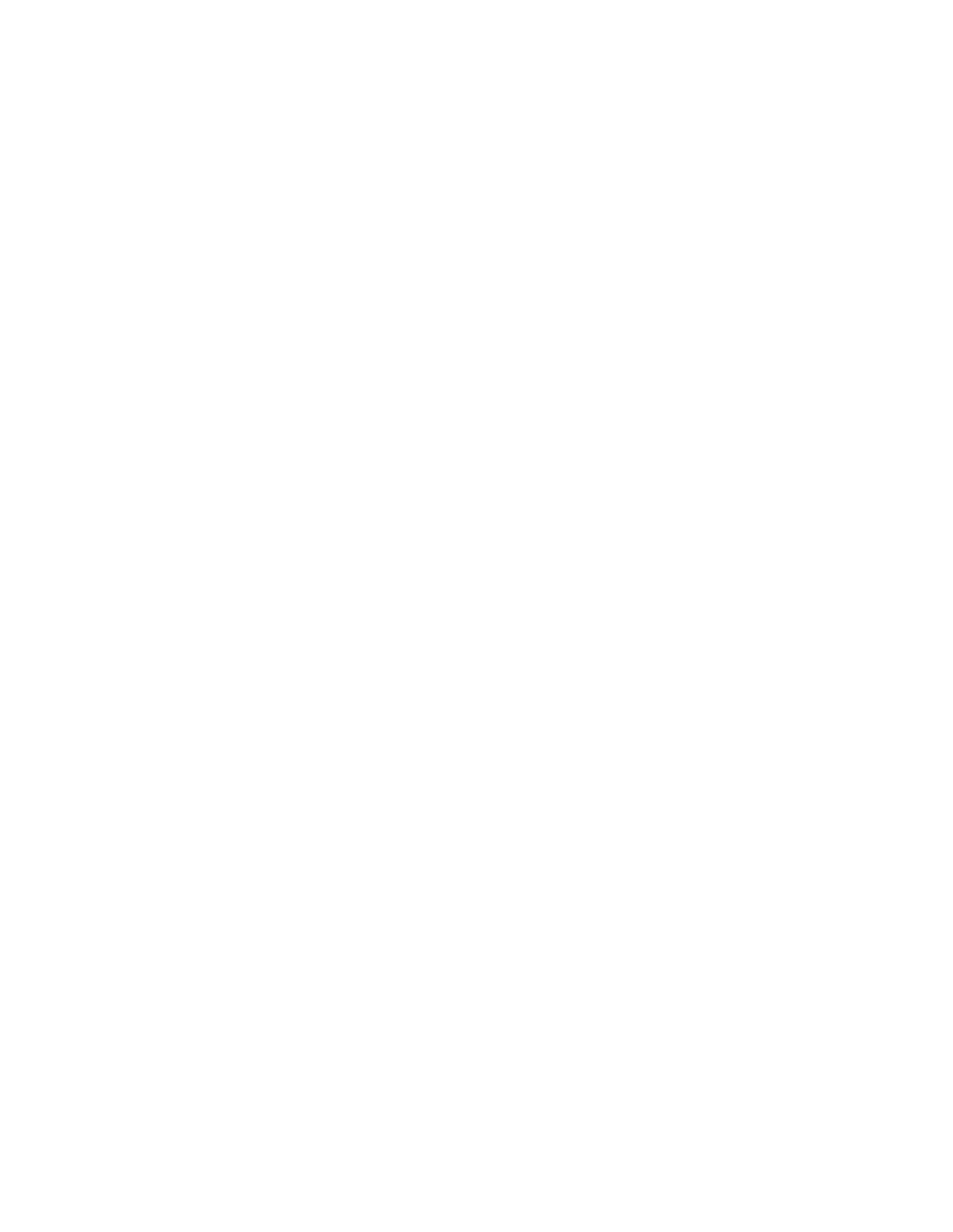## <span id="page-24-0"></span>**CHAPTER 2: THE INTEGRATED MODEL**

To facilitate the implementation of effective interventions in corrections, the *Integrated Model* emphasizes the importance of focusing equally on evidence-based practices, organizational development, and collaboration to achieve successful and lasting reform. The scope of the model is broad enough that it can be applied to all components of the criminal justice system (pretrial, jail, probation, parole, private/public, etc.) and across

varying jurisdictions. It provides a framework for effective interventions within federal, state, county, local or private corrections systems.

The Integrated Model described in this report recognizes that simply expounding on scientific principles is not sufficient to guide the ongoing political and organizational change necessary to support implementation of evidence-based principles in a complex system. It requires the integration of seemingly disparate best practices from a number disciplines, a development that is



gradually being recognized in the field of community corrections, in order to achieve better outcomes (Bogue 2002; Carey 2002; Corbett et al. 2000; Lipton et al. 2000; Taxman and Byrne 2001). Fundamentally it is designed to achieve lasting change in both practice and policy.

Three components form the Integrated Model for system reform. Each component of the integrated model is essential. Evidence-based principles form the basis of effective supervision and service provision. Organizational development is required to successfully move from traditional supervision to evidence-based practice. Organizations must rethink their missions and values; gain new knowledge and skills; adjust their infrastructure to support this new way of doing business; and transform their organizational culture. Collaboration with system stakeholders enhances internal and external buy-in and creates more holistic system change.

There are a number of reasons why the Integrated Model is a worthwhile long term investment:

 **The model is clearly evidence-based, having been developed from empirically tried and tested practices**. It does not require risky 'trial and error' approaches with offenders but instead builds on lessons learned from previous policy and practice. By adopting the model, employees are required to question and challenge the blind adoption of practices, countering a naïve adherence to the status quo, which often unintentionally does harm by producing poor results. So called 'pop' psychology is eliminated and there is greater consistency across organizations. Consequently, it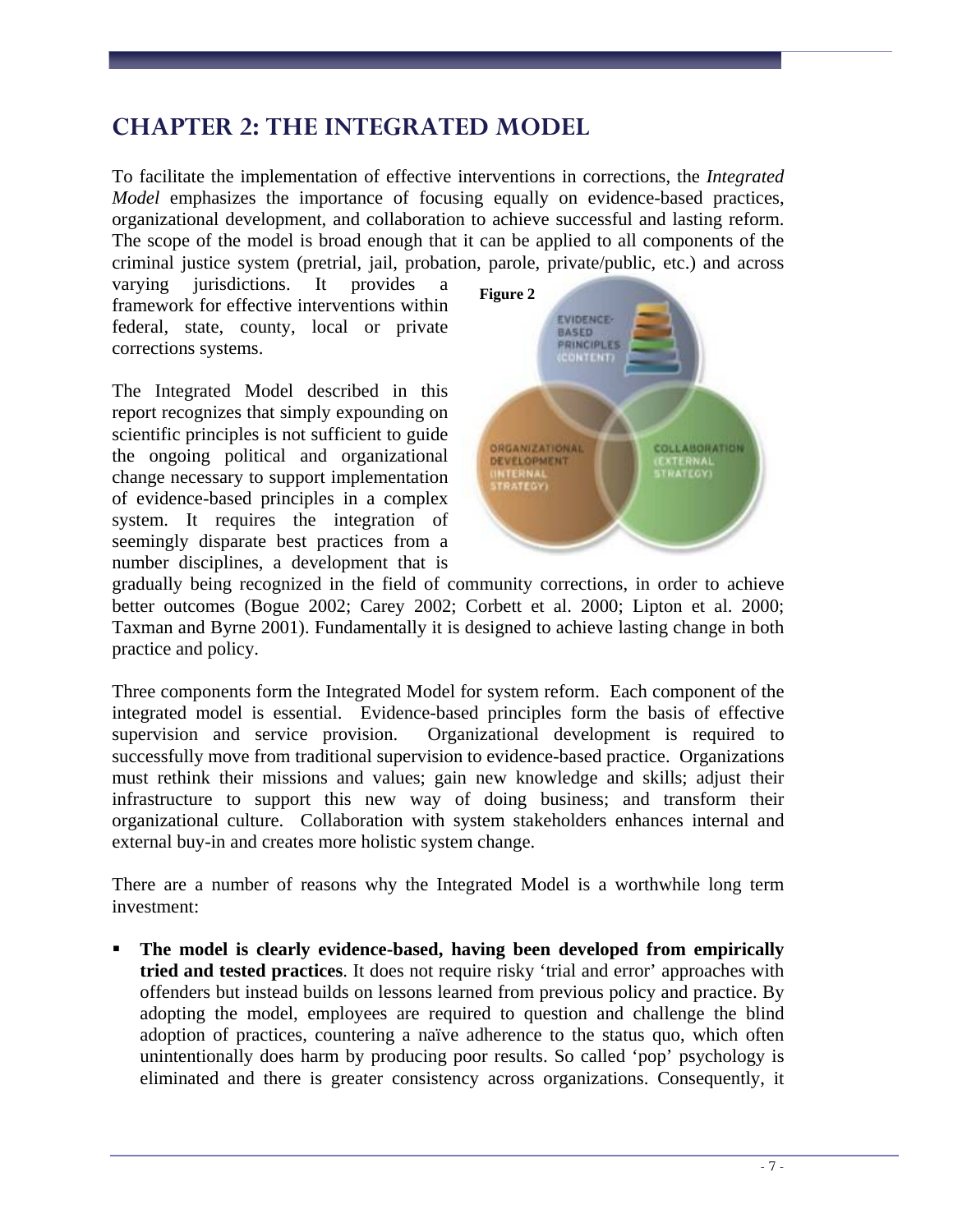gives correctional employees a clear rationale and mission for the work they are doing.

**The model provides for the demonstration of public value.** At a time of fiscal

constraint it is necessary to invest limited resources wisely to ensure the best return on investment. The model is based on the premise that funding will be targeted on the interventions that bring the greatest returns. In the long term there should be significant financial savings from adopting policies and practices that have proven outcomes, and are worthy of public and political support.

 **The model fosters responsible practices and promotes accountability**. It ensures that employees are accountable for their actions and that correctional departments are more accountable to their local communities. In relations with internal and external stakeholders it also ensures that there is greater understanding and support for practices and decisions.

### **The Role of Policy**

The Integrated Model is a systemic approach, and its implementation requires a critical review the way a system does business. Often, implementation of evidence-based practices focuses on the day-to-day procedures and practices within community corrections agencies. However, true systemic change requires reflection on the big picture: *are the policies governing corrections practice, include statutes, regulations, and judicial guidelines, in line with the evidence?* 

Thoughtful review of policy and the implementation of evidencebased policy change can promote coordinated implementation, create a sense of urgency, and provide and avenue for holding system stakeholder accountable. Policy change can be complex, and change may take time, but the long-term impact can be significant.

Some examples of evidence-based policy change:

- Statutes requiring or encouraging reductions in revocation to prison or jail;
- Statutes requiring funding to be used for evidence-based programming;
- Statutes or administrative policies requiring structured responses to probation or parole violations;
- Statutes allowing for earned early release from incarceration or supervision for compliant behavior;
- Use of actuarial risk/needs assessment tool for supervision and caseplanning;
- Use of Criminal Justice Coordinating Councils or other collaborative bodies for criminal justice system planning, decision-making, and resource allocation.

For more information on evidence-based policy change, please see the Policy Framework to Strengthen Community Corrections from the Pew Center on the States, Public Safety Performance Project (2008).

 **The model creates a learning system of informed policymakers, practitioners, and consumers**. They are more knowledgeable not only about what works in their field, but also about the effectiveness of their own practices due to regular review of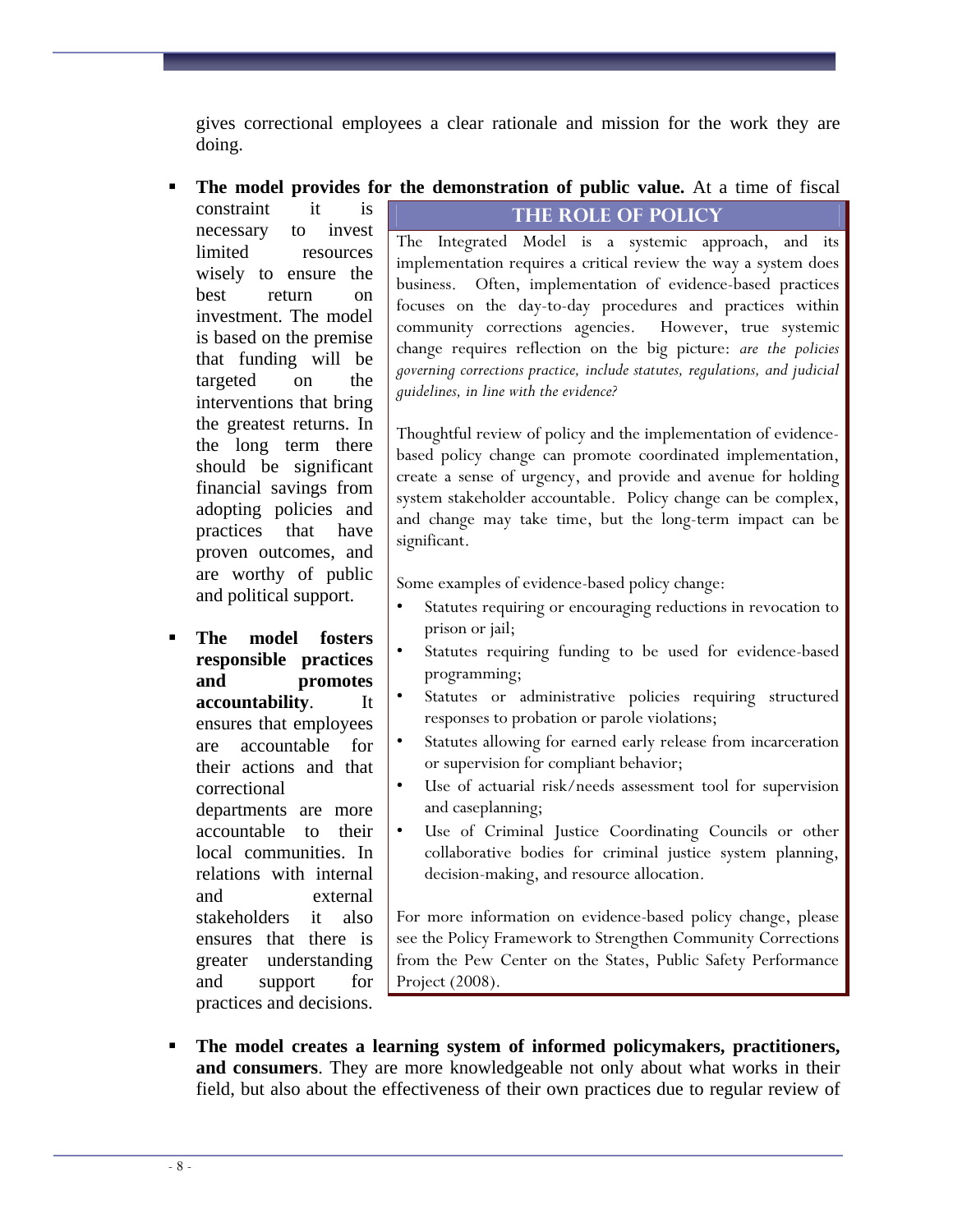data. Consequently they are able to make better informed decisions that are likely to result in better outcomes.

Ultimately the model should result in improved measurable outcomes in terms of reduced recidivism, improved public safety, and improved social outcomes for offenders in relation to education, training and employment, housing, substance misuse and health needs. There are also additional improved organizational outcomes as a result of effective collaboration with stakeholders, higher quality data and information sharing, better decision making and a more productive organizational culture. The community also benefits from a collaborative approach, where the perspectives of system stakeholders, victims, and the public are taken into consideration when making public safety decisions. The subsequent sections of this paper describe the components of the integrated model in detail, and their role in creating and sustaining evidence-based organizations and systems.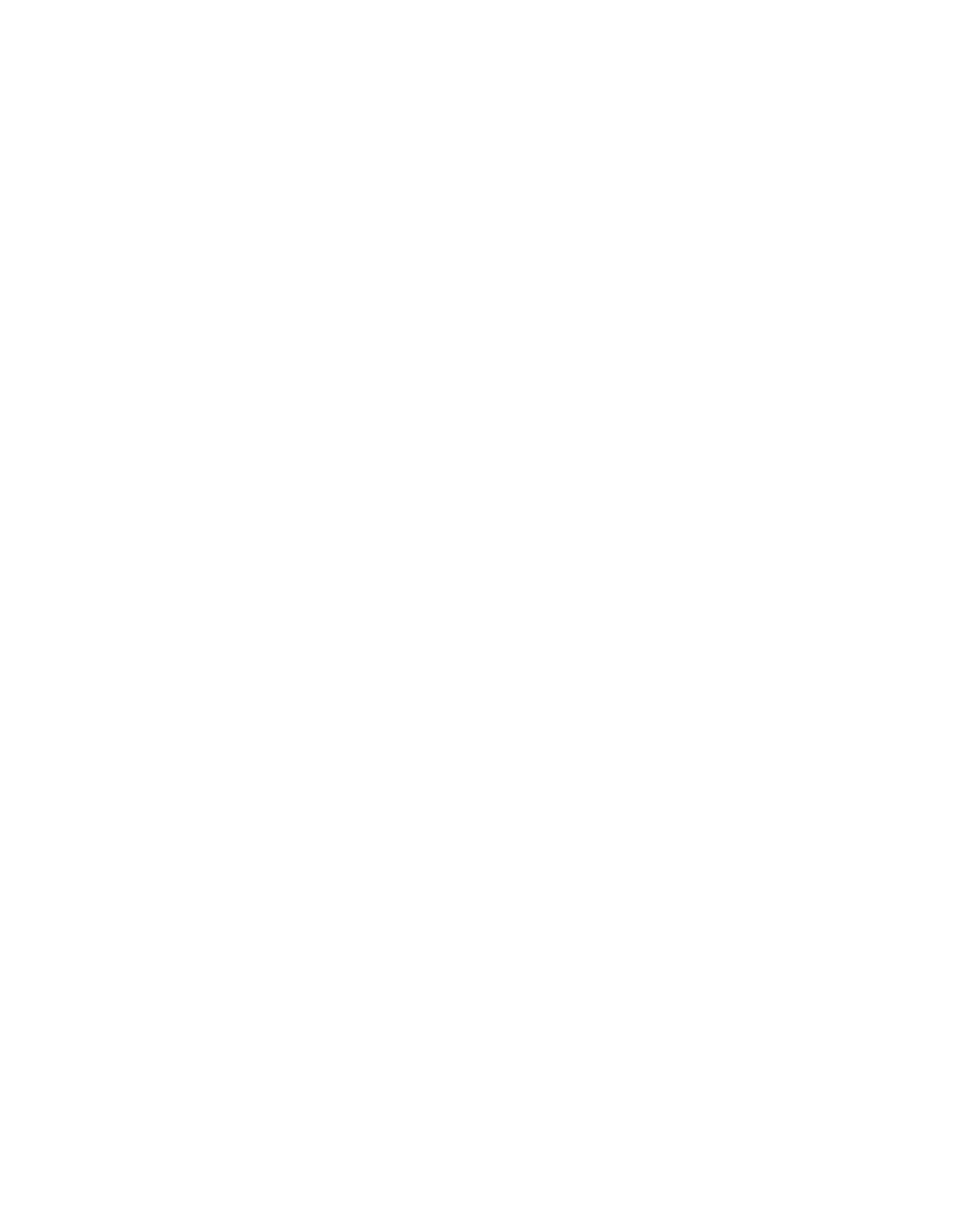## <span id="page-28-0"></span>**CHAPTER 3: THE PRINCIPLES OF EFFECTIVE INTERVENTION**

The current research on offender rehabilitation and behavioral change is now sufficient to enable corrections to make meaningful inferences regarding what works in the field to reduce recidivism and improve public safety. Based upon previous compilations of research findings and recommendations (Aos et al, 2006; Andrews and Bonta, 2006; Burrell, 2000; Carey, 2002; Currie, 1998; Corbett et al, 2000; Gendreau & Andrews, 2001; McGuire, 2002; Latessa et al, 2002; Sherman et al, 1998; Taxman & Byrne, 2001), there now exists a coherent framework of guiding principles. This chapter describes those principles, as well as effective approaches for interacting with offenders. However, the principles should be reviewed with the caveat that while they represent the state of the art in corrections at the time this paper was written, research is always evolving, and principles of effectiveness will change with time.

Research does not support each of these principles with equal volume and quality, and even if it did, each principle would not necessarily have a similar impact on outcomes. Too often programs or practices are promoted as having research support without any regard for either the quality or the methodology of the underlying research. As part of the model development process, a research support gradient was established, indicating current research support for each principle (see Appendix A). All of the principles outlined in this chapter fall between the gold standard and the bronze standard set out in the research support gradient.

## <span id="page-28-1"></span>**1. Eight Evidence-Based Principles for Effective Intervention**

- 1. Assess Actuarial Risk/Needs.
- 2. Enhance Intrinsic Motivation.
- 3. Target Interventions.
	- a. *Risk Principle*: Prioritize supervision and treatment resources for higher risk offenders.
	- b. *Need Principle*: Target interventions to criminogenic needs.
	- c. *Responsivity Principle*: Be responsive to temperament, learning style, motivation, culture, and gender when assigning programs.
	- d. *Dosage*: Structure 40-70% of high-risk offenders' time for 3-9 months.
	- e. *Treatment Principle:* Integrate treatment into the full sentence/sanction requirements.
- 4. Skill Train with Directed Practice (use Cognitive Behavioral treatment methods).
- 5. Increase Positive Reinforcement.
- 6. Engage Ongoing Support in Natural Communities.
- 7. Measure Relevant Processes/Practices.
- 8. Provide Measurement Feedback.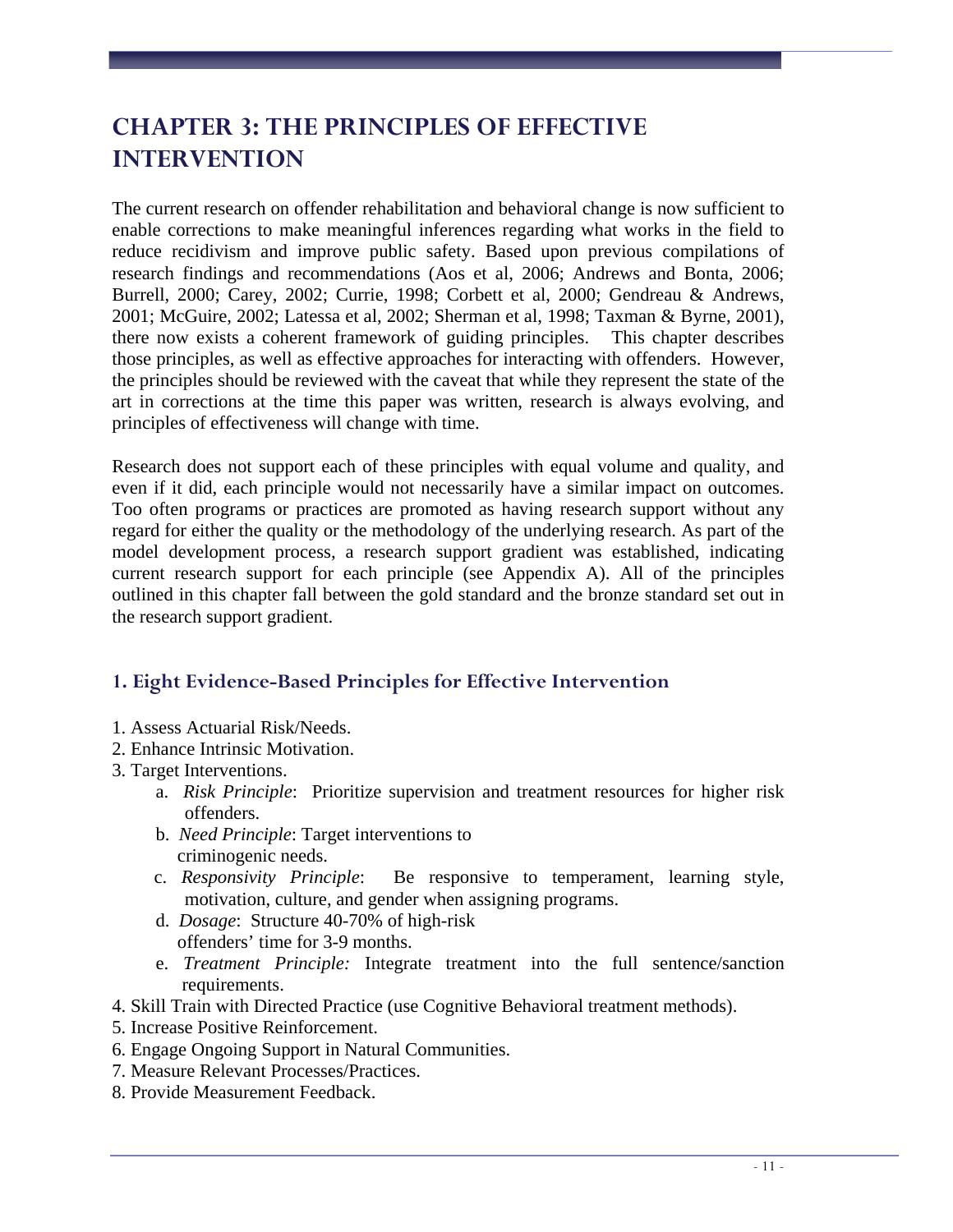The listing of these eight principles is not meant to imply a temporal order to their implementation, or a hierarchy of importance. The principles are mutually reinforcing, and coordinated implementation brings the benefits of each. However, research does indicate that the targeting of interventions is the core of evidence-based practice. Research indicates that resources are used more effectively when they are focused on higher-risk rather than lower-risk offenders, therefore considering offenders' risk to reoffend and subsequently addressing criminogenic needs allows agencies to target resources on higher-risk offenders.

#### **1) Assess Actuarial Risk/Needs.**

Develop and maintain a complete system of ongoing offender risk screening/triage and needs assessments. Assessing offenders in a reliable and valid manner is a prerequisite for the effective management (i.e., supervision and treatment) of offenders. Timely, relevant measures of offender risk and need at the individual and aggregate levels are

#### **Questions to Ask:**

- *Does the assessment tool we're using measure for criminogenic risk and need?*
- *How are officers trained to conduct the assessment interview?*
- *What quality assurance is in place to ensure that assessments are conducted appropriately?*
- *How is the assessment information captured and used in the development of caseplans?*

essential for the implementation of numerous principles of best practice in corrections, (e.g., risk, need, and responsivity). Offender assessments are most reliable and valid when employees are formally trained to administer tools. Screening and assessment tools that focus on dynamic and static risk factors, profile criminogenic needs, and have been validated on similar populations are preferred. They should also be supported by sufficiently detailed and accurately written procedures.

Offender assessment is as much an ongoing function as it is a formal event. Case information that is gathered informally through routine interactions and observations with

offenders is just as important as formal assessment guided by instruments. Formal and informal offender assessments should reinforce one another. They should combine to enhance formal reassessments, case decisions, and working relations between practitioners and offenders throughout the term of supervision.

(Andrews & Bonta 2006; Bonta 1996; Gendreau, et al, 1996; Hollin, 2002; Hubbard et al 2001)

#### **2) Enhance Intrinsic Motivation.**

Employees should relate to offenders in interpersonally respectful and constructive ways to enhance intrinsic motivation in offenders. Behavioral change is an *inside job*; for lasting change to occur, a level of intrinsic motivation is needed. Motivation to change is dynamic and the probability that change may occur is strongly influenced by

interpersonal interactions, such as those with probation officers, treatment providers, and institution employees. Feelings of ambivalence that usually accompany change can be explored through motivational interviewing, a style and method of communication used to help people overcome their ambivalence regarding behavior changes. Motivational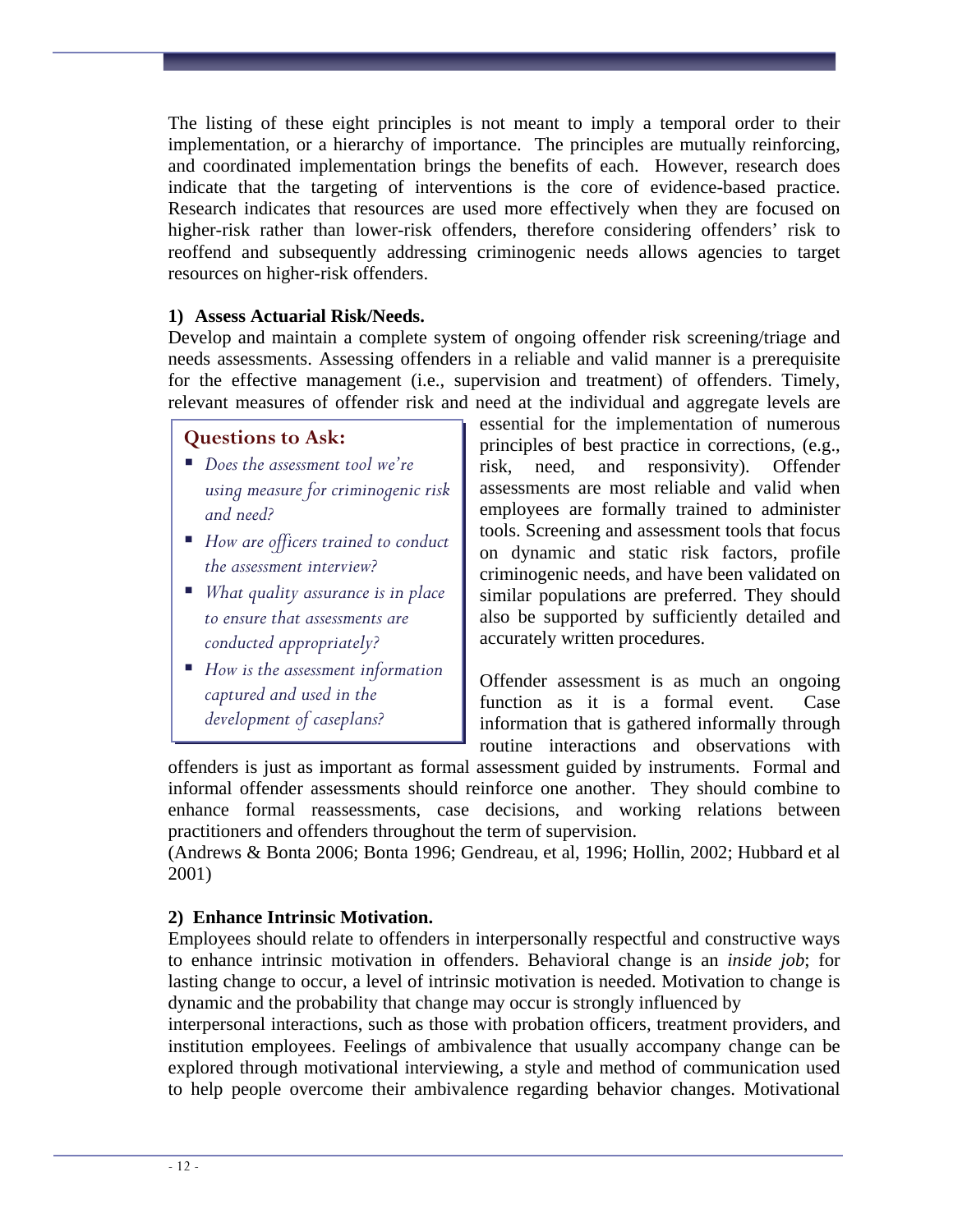interviewing depends on a patient process of helping offenders to see discrepancies between how they behave and what they say they want. Research strongly suggests that motivational interviewing techniques, rather than persuasion tactics, effectively enhance motivation for initiating and maintaining behavior changes.

(Burke et al 2003; Clark et al 2006; Ginsburg, et al, 2002; Miller & Rollnick, 2002)

#### **Questions to Ask:**

- *Are officers and program staff trained in motivational interviewing techniques?*
- *What quality assurance is in place?*
- *Are staff held accountable for using motivational interviewing techniques in their day-to-day interactions with offenders?*

#### **3) Target Interventions.**

- **A. RISK PRINCIPLE:** Prioritize supervision and treatment resources for higher risk offenders.
- **B. NEED PRINCIPLE:** Target interventions to criminogenic needs.
- **C. RESPONSIVITY PRINCIPLE:** Be responsive to temperament, learning style, motivation, gender, and culture when assigning to programs.
- **D. DOSAGE:** Structure 40-70% of high-risk offenders' time for 3-9 months.
- **E. TREATMENT PRINCIPLE:** Integrate treatment into the full sentence/sanction requirements.
- **a) Risk Principle: prioritize primary supervision and treatment resources for offenders who are at higher risk to re-offend**. Research indicates that supervision and treatment resources that are focused on lower-risk offenders tend to produce little if any net positive effect on recidivism rates. Shifting these resources to higher risk offenders promotes harm-reduction and public safety because these offenders have greater need for pro-social skills and thinking, and are more likely to be frequent offenders. They are also more likely to be in need of structured pro-social activities, versus low risk offenders who may already be positively engaged in the community. Reducing the recidivism rates of these higher risk offenders reaps a much larger return on investment, since they contribute to the greatest percentage of repeat offenses. Successfully addressing this population requires smaller caseloads, the application of well-developed case plans, and placement of offenders into sufficiently intense cognitive-behavioral interventions that target their specific criminogenic needs.

(Andrews and Dowden, 2006; Gendreau, 1996; Lowenkamp et al, 2006: McGuire, 2001)

**b) Criminogenic Need Principle: address offenders' greatest criminogenic needs**. Offenders have a variety of needs, some of which are directly linked to criminal behavior. These criminogenic needs are dynamic risk factors that, when addressed or changed, affect the offender's risk for recidivism. According to meta-analytic research, the eight most significant criminogenic needs are: antisocial behavior; antisocial personality; criminal thinking; criminal associates; dysfunctional family; employment and education; leisure and recreation; and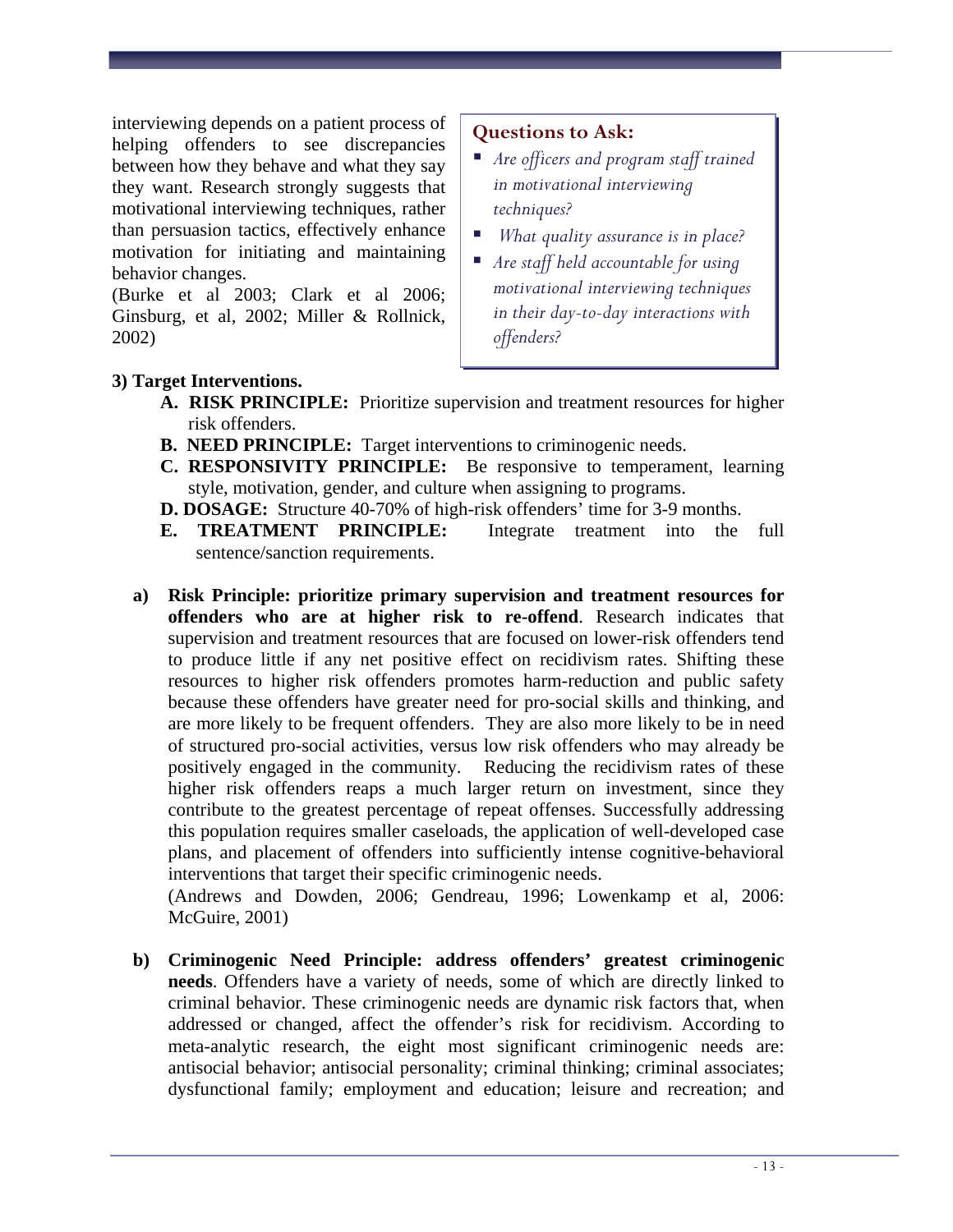substance abuse. Based on an assessment of the offender, these criminogenic needs can be prioritized so that services are focused on the greatest criminogenic needs.

(Andrews & Bonta, 2006; Harland, 1996; Ward & Stewart, 2003)

## **c) Responsivity Principle***:* **consider individual characteristics when matching**

**offenders to services.** These characteristics include, but are not limited to: culture, gender, motivational stages, developmental stages, and learning styles. These factors influence an offender's responsiveness to different types of treatment. The principle of responsivity also requires that offenders be provided with treatment that is proven effective with the offender population. Certain treatment strategies, such as cognitive-behavioral methodologies, have consistently produced reductions in recidivism with offenders under rigorous research conditions. Providing appropriate responsivity to offenders involves selecting services in accordance with these factors, including: a) Matching treatment type to offender; and b) Matching style and methods of

#### **Questions to Ask:**

- *How do we manage offenders assessed as low risk to reoffend?*
- *Does our assessment tool assess for criminogenic need?*
- *How are criminogenic risk and need information incorporated into offender caseplans?*
- *How are offenders matched to treatment resources?*
- *How structured are our caseplans for offenders, especially during the three to nine month period in the community after leaving an institution?*
- *How are staff held accountable for using assessment information to develop a caseplan and then subsequently using that caseplan to manage an offender?*

communication with offender's stage of change readiness.

(Andrews & Kiesling, 1980; Birgden, 2004; Miller & Rollnick, 2002; Prochaska & DiClemente, 1984)

**d) Dosage: providing appropriate quantities of services, pro-social structure, and supervision is a strategic application of resources.** Higher risk offenders require significantly more initial structure and services than lower risk offenders. During the initial three to nine months on post-release supervision, 40%-70% of their free time should be clearly occupied with delineated routine and appropriate services, (e.g., outpatient treatment, employment assistance, education, etc.) Certain offender subpopulations (e.g., severely mentally ill, chronic dual diagnosed, etc.) commonly require strategic, extensive, and extended services. However, too often individuals within these subpopulations do not receive a coordinated package of supervision/services. The evidence indicates that incomplete or uncoordinated approaches can have negative effects, often wasting resources. In addition to referring offenders to treatment and other structured activities, the officer must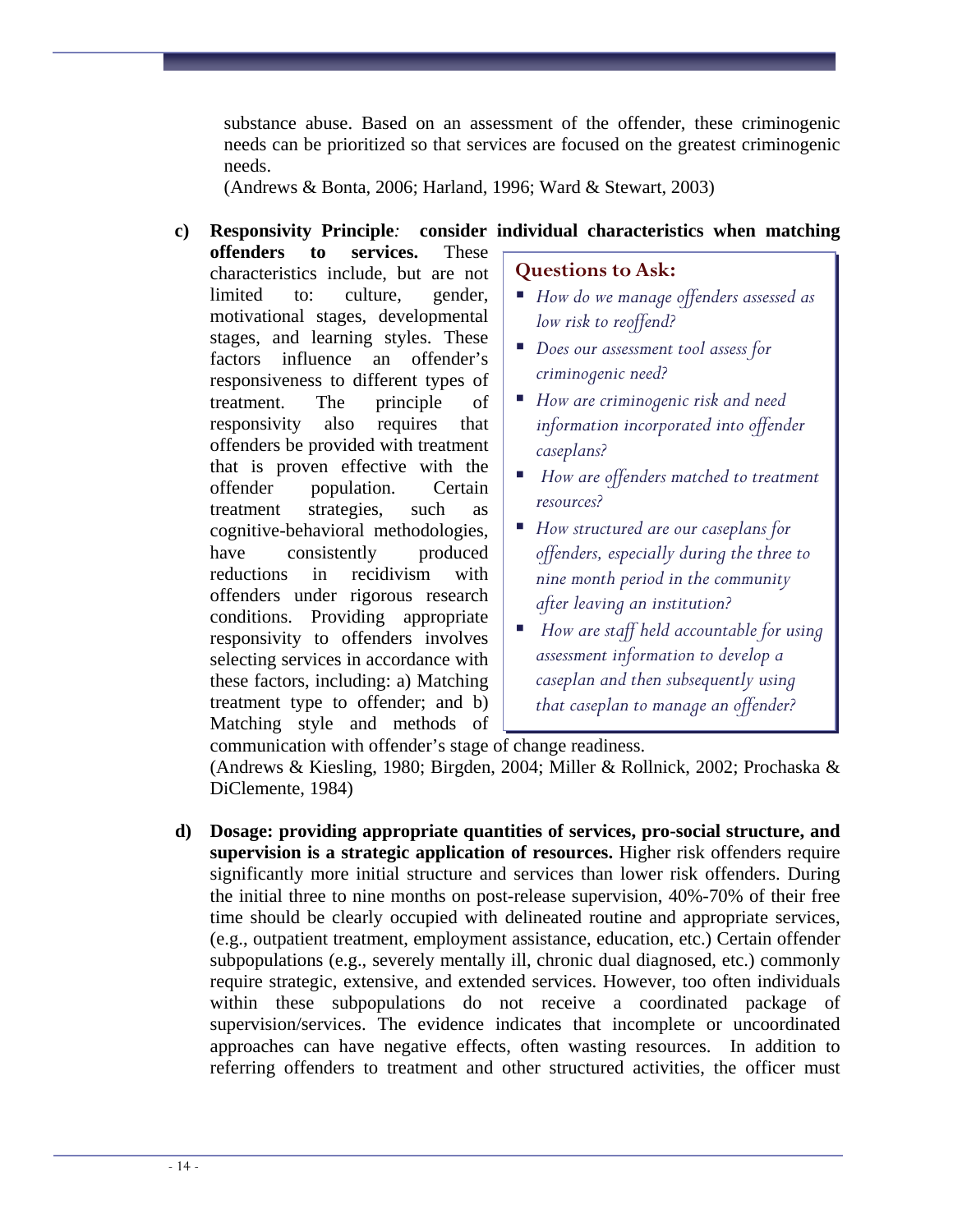determine whether offenders are engaging in these activities and attending and completing treatment.

(Bourgon & Armstrong, 2005; Gendreau & Andrews 2001; Palmer, 1995)

**e) Treatment Principle: treatment, particularly cognitive-behavioral types, should be applied as an integral part of the sentence and sanction process.**In addition to considering risk and seriousness of offense, integrate treatment into sentence and sanction requirements through assertive case management (taking a proactive and strategic approach to supervision and case planning). Delivering targeted and timely treatment interventions focused on criminogenic needs will provide the greatest long-term benefit to the community, the victim, and the offender. This does not necessarily apply to lower risk offenders, who should be diverted from the criminal justice and corrections systems whenever possible. When low risk offenders attend treatment that exposes them to higher risk offenders, the benefits of the treatment are negligible while the exposure to higherrisk peers can be detrimental. In addition, treatment attendance, while offering needed structure for high-risk offenders can disrupt existing involvement in prosocial community activities among low-risk offenders.

(Lipsey et al, 2001; MacKenzie, 2006; Milkman & Wanberg, 2007; Taxman & Byrne, 2001)

#### **4) Skill Train with Directed Practice (using cognitive behavioral treatment methods)**

Provide evidence-based programming that emphasizes cognitive behavioral strategies and is delivered by welltrained employees. These strategies can be applied in treatment settings, but also in routine interactions between officers and offenders. To successfully deliver this intervention to offenders, employees must understand antisocial thinking, social learning, and appropriate communication techniques, and be able to identify and redirect anti-social thinking. Skills are not just taught to the offender, but are practiced or role-played and the resulting pro-social attitudes and

#### **Questions to Ask:**

- *How are social learning techniques incorporated into the programs we deliver?*
- *How do we ensure that our contracted service providers are delivering services in alignment with social learning theory?*
- *Are the programs we deliver and contract for based on scientific evidence of recidivism reduction?*

behaviors are positively reinforced by employees. Correctional agencies should prioritize, plan, and budget to predominantly implement programs that have been scientifically proven to reduce recidivism.

(Allen et al, 2001; Landenberger & Lipsey, 2005; Lipsey et al, 2001; Milkman & Wanberg, 2007; Sundel & Sundel, 2005)

#### **5) Increase Positive Reinforcement**

When learning new skills and making behavioral changes, human beings respond better and maintain learned behaviors for longer periods of time, when approached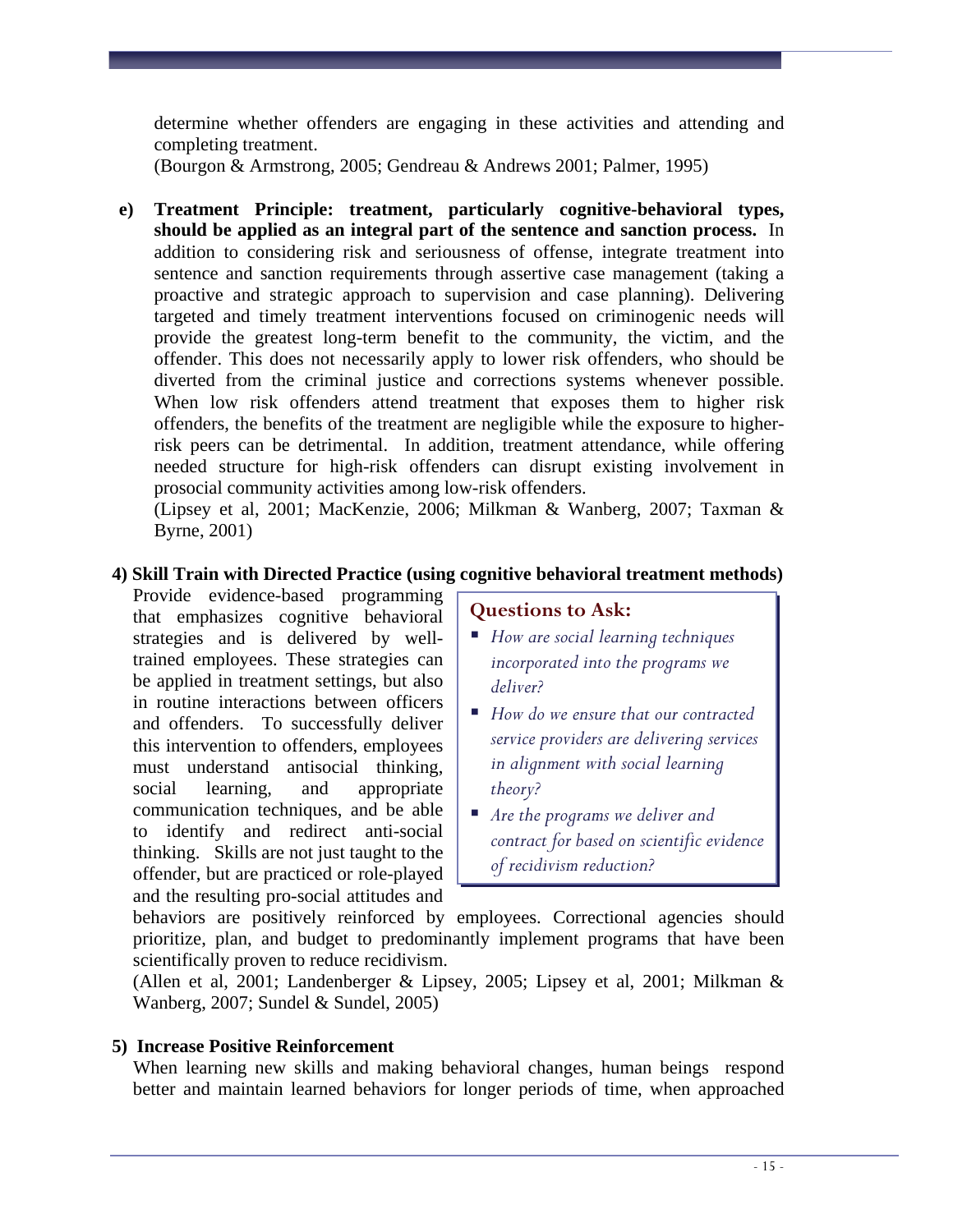with carrots rather than sticks. Behaviorists recommend applying a much higher ratio of positive reinforcements to negative reinforcements in order to better achieve sustained behavioral change. Rewards do not have to be applied consistently to be effective (as negative reinforcement does) but can be applied randomly.

Increasing positive reinforcement should not be done at the expense of or undermine administering swift, certain, and real responses for negative and unacceptable

#### **Questions to Ask:**

- *Do we model positive reinforcement techniques in our day-to-day interactions with our co-workers?*
- *Do our staff understand and use the four-to-one theory in their interactions with offenders?*

behavior. Offenders having problems with responsible self-regulation generally respond positively to reasonable and reliable additional structure and boundaries. Offenders may initially overreact to new demands for accountability, seek to evade detection or consequences, and fail to recognize any personal responsibility. However, with exposure to clear rules that are consistently (and swiftly) enforced with

appropriate graduated consequences, offenders and people in general, will tend to comply in the direction of the most rewards and least punishments. This type of extrinsic motivation can often be useful for beginning the process of behavior change. (Gendreau, 1996; Gendreau & Andrews 2001; Higgins & Silverman, 1999; Sundel & Sundel, 2005)

#### **6) Engage On-going Support in Natural Communities**

Realign and actively engage pro-social supports for offenders in their communities. Research indicates that many successful interventions with extreme populations (e.g.,

inner city substance abusers, homeless, dual diagnosed) actively recruit and use family members, spouses, and supportive others in the offender's immediate environment to positively reinforce desired new behaviors. This Community Reinforcement Approach (CRA) has been found effective for a variety of behaviors (e.g., unemployment, alcoholism, substance abuse, and marital conflicts). In addition,

#### **Questions to Ask:**

- *Do we engage community supports for offenders as a regular part of case planning?*
- *How do we measure our community network contacts as they relate to an offender?*

relatively recent research now indicates the efficacy of twelve step programs, religious activities, and restorative justice initiatives that are geared towards improving bonds and ties to pro-social community members. This is especially important for offenders who are returning to the community from prison or jail.

(Azrin et al, 1982; Braithwaite, 1989; Higgins & Silverman, 1999; Lattimer et al (2005); Meyers et al, 2002 & 2005; O'Connor & Perryclear, 2003; Smith & Meyer, 2004)

#### **7) Measure Relevant Processes/Practices**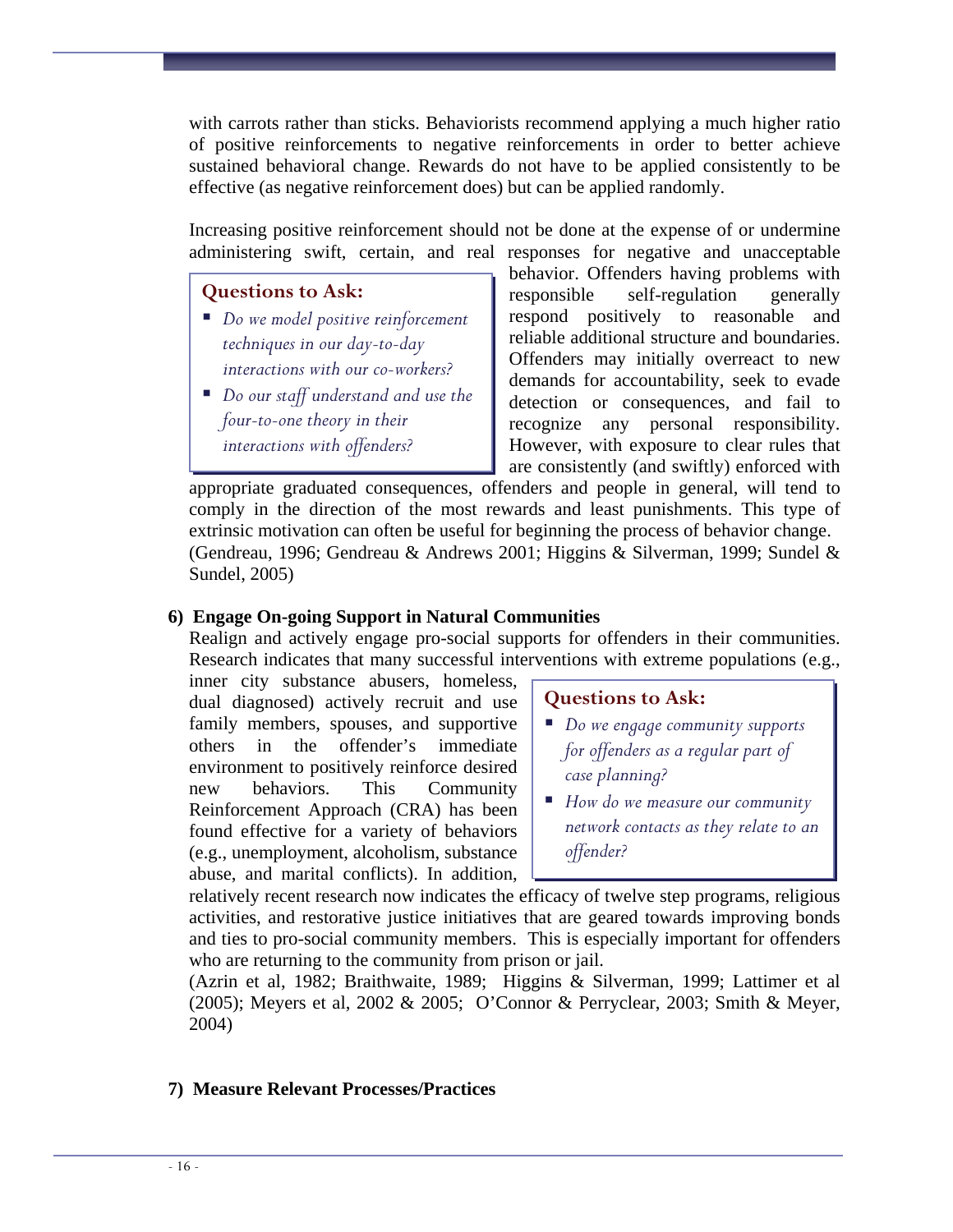Accurate and detailed documentation of case information, along with a formal and valid mechanism for measuring outcomes, is the foundation of evidencebased practice. Agencies must routinely assess offender change in cognitive and skill development, and evaluate offender recidivism, if services are to remain effective. In addition to routinely measuring and documenting offender change, employee performance should also be regularly assessed Employees that are periodically evaluated for performance achieve greater fidelity to program design, service delivery principles, and outcomes. Employees

## **Questions to Ask:**

- *What data do we collect regarding offender assessment and case management?*
- *How do we measure incremental offender change while they are under supervision?*
- *What are our outcome measures and how do we track them?*
- *How do we measure staff performance? What data do we use? How is that data collected?*

whose performance is not consistently monitored, measured, and subsequently reinforced work less cohesively, more frequently at cross-purposes and provide less support to the organization's mission.

(Bernstein et al, 2001; Dilulio, et al 1993; Gendreau and Andrews, 2001; Henggeler et al, 1997; Quay, 1977; Lowenkamp et al, 2006; Milhalic & Irwin, 2003; Waltz et al, 1993)

#### **8) Provide Measurement Feedback**

Once a method for measuring relevant processes/practices is in place (principle seven), the information must be used to monitor process and change. Providing

#### **Questions to Ask:**

- *How is information regarding offender change and outcomes shared with officers? With offenders?*
- *With whom do we share information regarding outcome measures?*
- *How is staff performance data used in the performance evaluation process?*

feedback to offenders regarding their progress builds accountability and is associated with enhanced motivation for change, lower treatment attrition, and improved outcomes (e.g., reduced drink/drug days; treatment engagement; goal achievement). The same is true within an organization. Monitoring and evaluating delivery of services and fidelity to procedures helps build accountability and maintain integrity to the organization's mission. Regular performance audits and appropriately applied case reviews with an eye on improved outcomes, keep employees focused on the ultimate goal of reduced

recidivism through the use of evidence-based principles. (Alvero et al, 2001; Gendreau & Andrews, 2001; Harris and Smith, 1996; Klein & Teilmann 1980; Ludeman, 1991; Quay, 1977; Zemke, 2001)

## <span id="page-34-0"></span>**2. The Principles and Effective Relationships**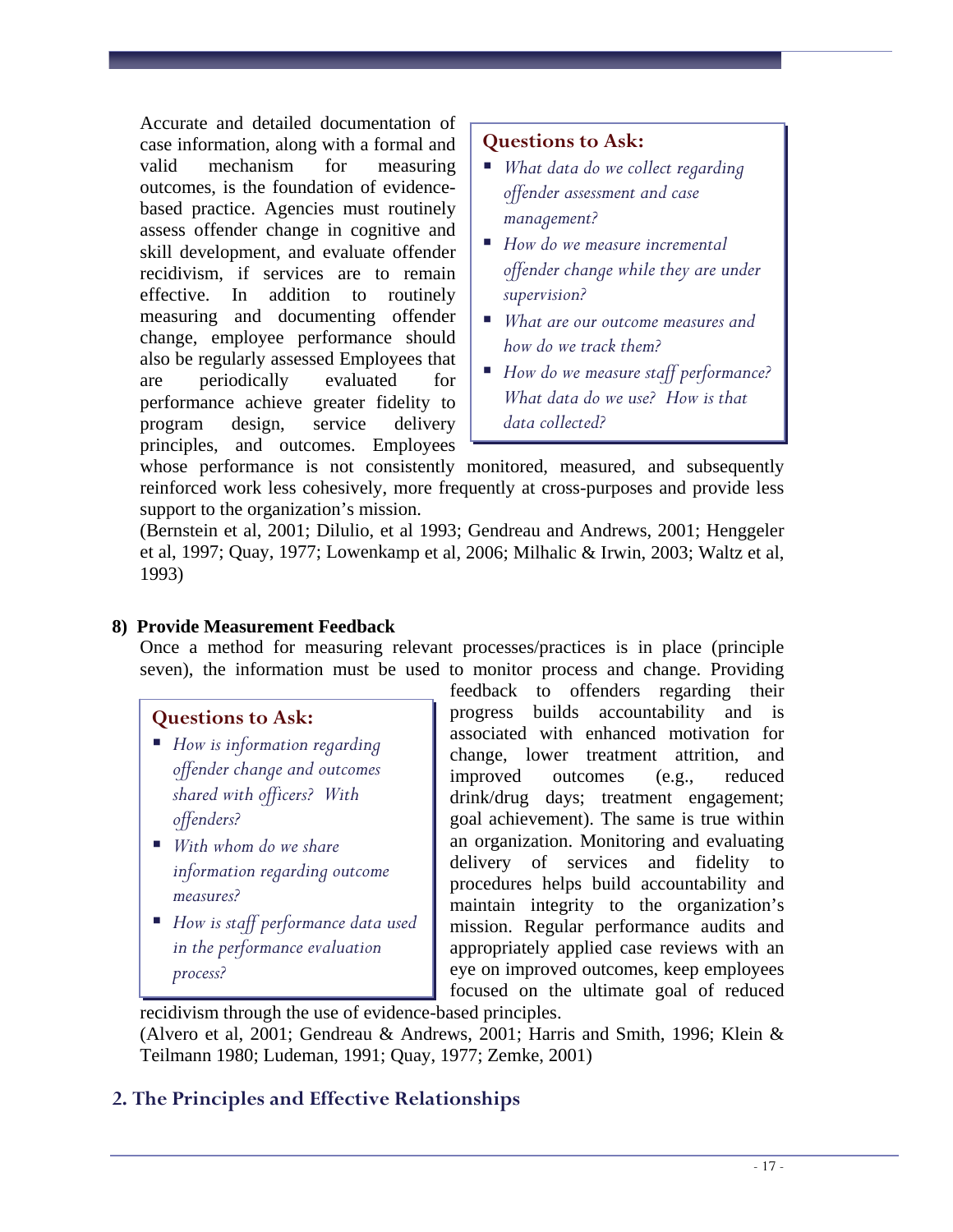The lynchpin of effective practice is the relationship between corrections professionals and clients. Offenders' attitudes and behavior can be influenced by their interactions with supervision officers and treatment providers. The use of specific skills by corrections employees to develop effective relationships with clients that reinforce the principles outlined above are therefore critical to reduced recidivism and improved public safety. In fact, the importance of a good working relationship can be a key component for achieving successful outcomes. This relationship includes demonstrating respect, building rapport, balancing enforcement with treatment, and maintaining focus on criminogenic needs. (Andrews & Bonta, 2006; Bonta et al, 2008; Skeem and Manchak, 2008; Gendreau, et al 2002; Taxman, 2002; Trotter 1996, 1999, 2000).

A well-known model of intervention focused on the supervisory relationship, rather than on the features of a given intervention program, is that developed by Chris Trotter (1999, 2000). The central principles of Trotter's pro- social modeling approach include:

• **Role clarification**: involving frequent and open discussions about roles, purposes, expectations, the use of authority, negotiable and non-negotiable aspects of intervention and confidentiality.

• **Pro-social modeling and reinforcement**: involving the identification, reward and modeling of behaviors to be promoted and the identification, discouragement and confrontation of behaviors to be changed.

• **Problem solving**: involving the survey, ranking and exploration of problems, goal setting and contracting, the development of strategies and ongoing monitoring.

• **Relationship**: involving the worker being open and honest, empathetic, able to challenge and not minimize rationalizations, non-blaming, optimistic, able to articulate the client's and family members' feelings and problems, using appropriate self-disclosure and humor.

The development of effective relationships requires the use of communication, engagement, counseling and inter-personal skills. Attempts to influence offenders positively require these skills to be deployed as part of relationships based on moral legitimacy in the eyes of offenders. These relationships are important to creating an environment where offenders feel they can trust the officers, and to a large extent have some desire to comply with their conditions.

It is unlikely that anything can be achieved in work with offenders unless and until such effective working relationships are first established and then maintained (McNeil et al, 2005).

At the same time, it is important to recognize that for offenders the process of change is a difficult and lengthy one, interrupted by frequent reversals and relapses. This may require correctional employees to use their relationship skills to work with offenders to develop new accounts or 'narratives' about their own identity and their ability to take charge of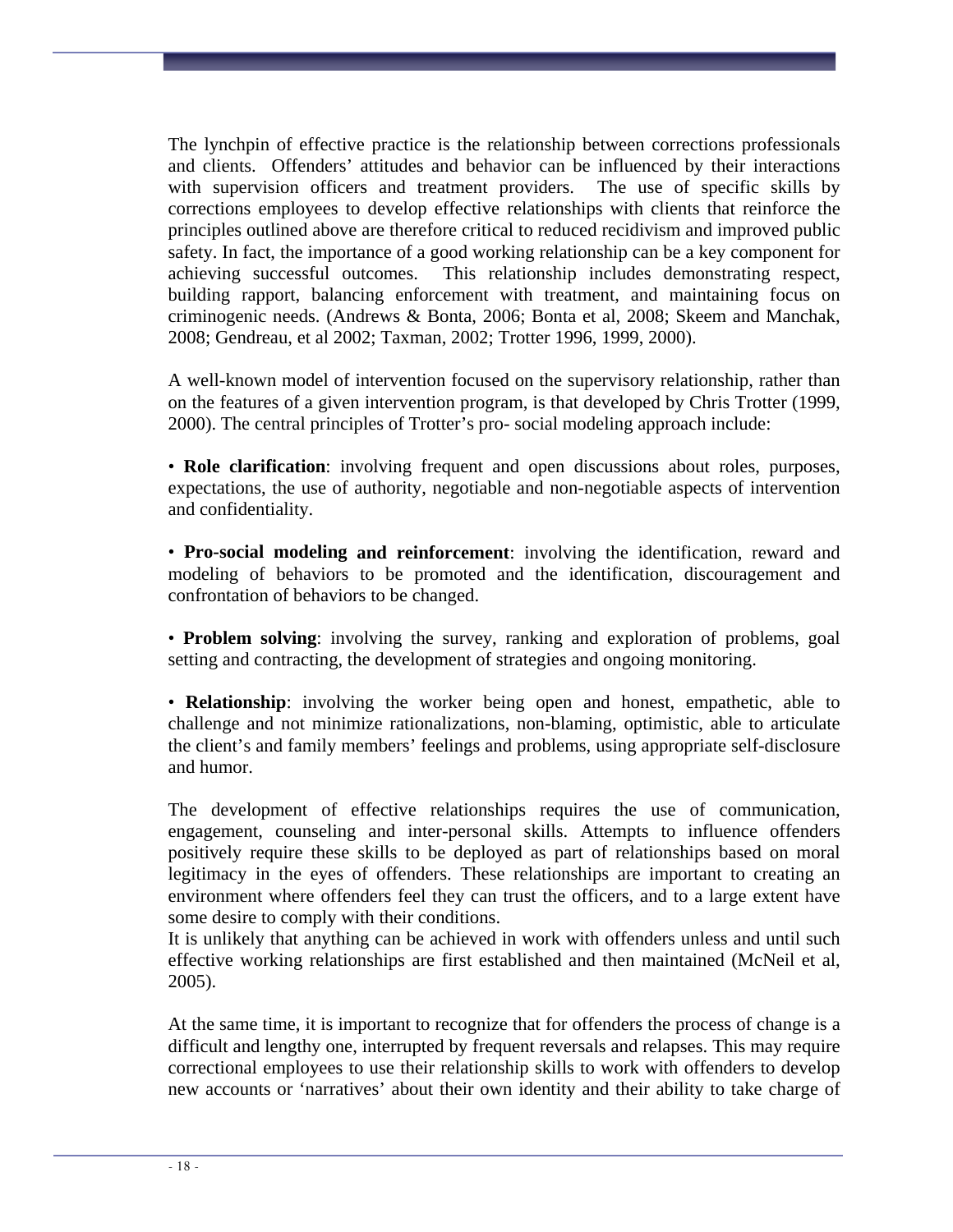their own lives rather than remain victims of circumstances (Maruna, 2000; Farrall, 2002; Burnett, 2004).

Emerging research in the area of officer-client relationships describes the dual role of community corrections officers and its importance to offender success (Paparozzi and Gendreau, 2005; Skeem and Manchak, 2008). Community corrections officers often struggle with defining their role: should their focus be on law enforcement and accountability, or rehabilitation and social support? The answer is both. A balance between supervisory and relational approaches yields optimal outcomes.

# **Case Study: Maryland's Proactive Community Supervision**

In Maryland, a proactive community supervision (PCS) model has been developed to work with offenders. The model adopts a risk-need-responsivity approach where the agency uses a risk and need tool to identify appropriate treatment and control services and then assigns offenders to such services. As part of the approach a social learning environment is created that makes supervision officers active in facilitating offender change.

The social learning environment uses research-based behavioral management strategies to work with supervisees identifying realistic and pertinent behavioral goals, and implementing strategies for supervisees to achieve these goals. The process is designed to engage supervisees in the supervision process and increase their commitment to and ownership of the goals. Supervisees tailor the supervision period to their own personal needs and goals while also satisfying the public safety purposes of supervision. The goal is to empower the offender.

Staff take on the role of a behavioral manager who helps supervisees in learning about their own behavior; understanding the links between their behavior and their involvement with the criminal justice system, and crafting responses to their behavior. It is a move away from traditional accountability mechanisms to shared decision-making models where the offender weighs the methods to ameliorate negative outcomes.

The results have been impressive. Evaluation found that offenders who were supervised under the PCS model were less likely to be rearrested and less likely to have a warrant issued for technical violations. It has led to staff perceiving their job to be facilitators of offender change, and working with offenders to improve supervision outcomes. Staff have developed techniques that led to them working with more difficult cases for longer periods of time to assist the offender in efforts to address criminogenic risk/need factors.

(Taxman 2008; Taxman and Thanner, 2004; Sachwald et al 2006)

Taken together, these principles have the potential to improve public safety outcomes and to ensure that resources are being used efficiently. However, knowledge of the principles is not enough to ensure their effectiveness. Correctional systems and their component organizations must put the systems in place to support the principles, employees must have the skills they need to implement the principles, and the quality of implementation must be regularly monitored so that improvements can be made. This requires a fundamental change in the way organizations do business. The next chapter describes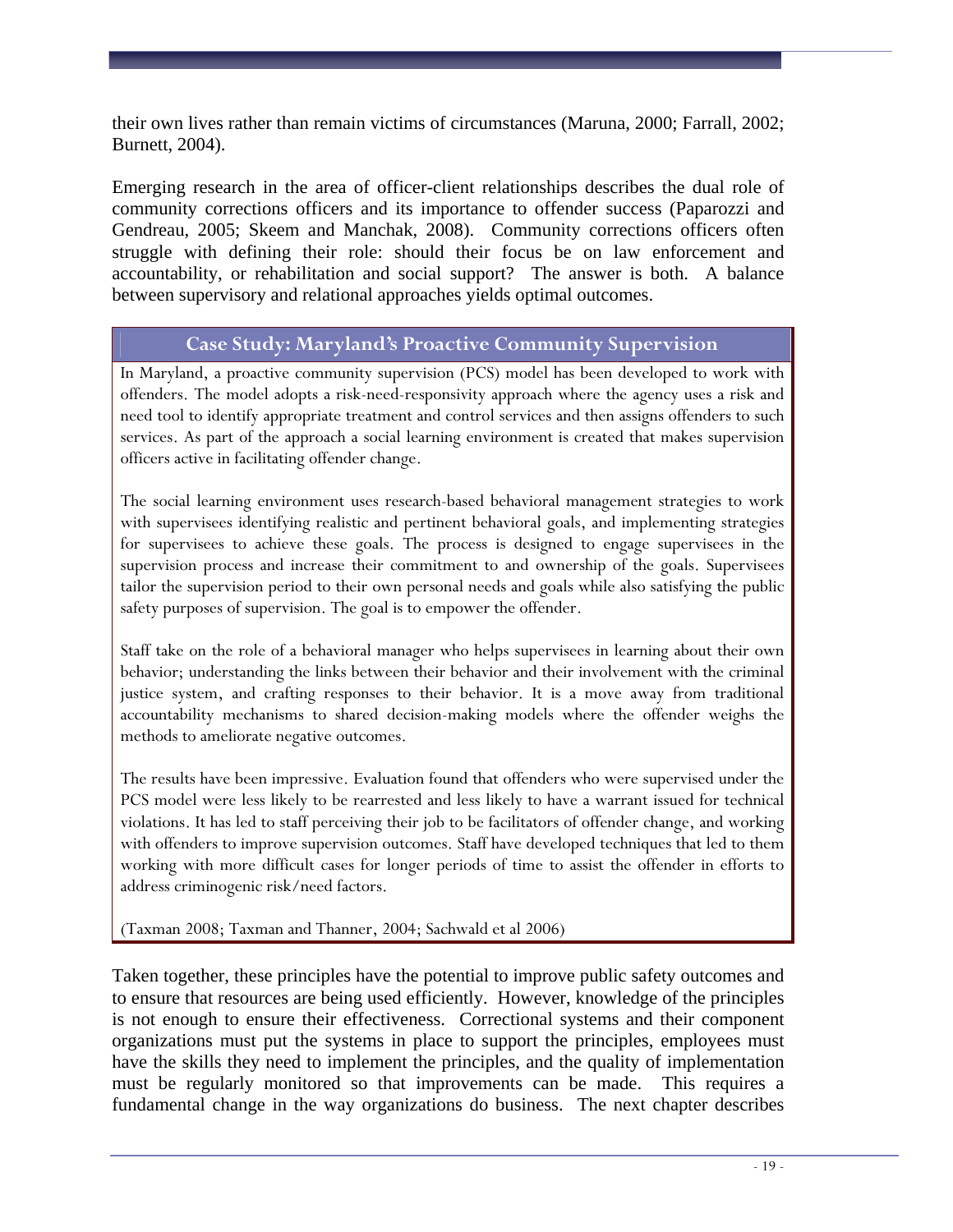approaches for EBP implementation, followed by a chapter on developing an evidencebased organization.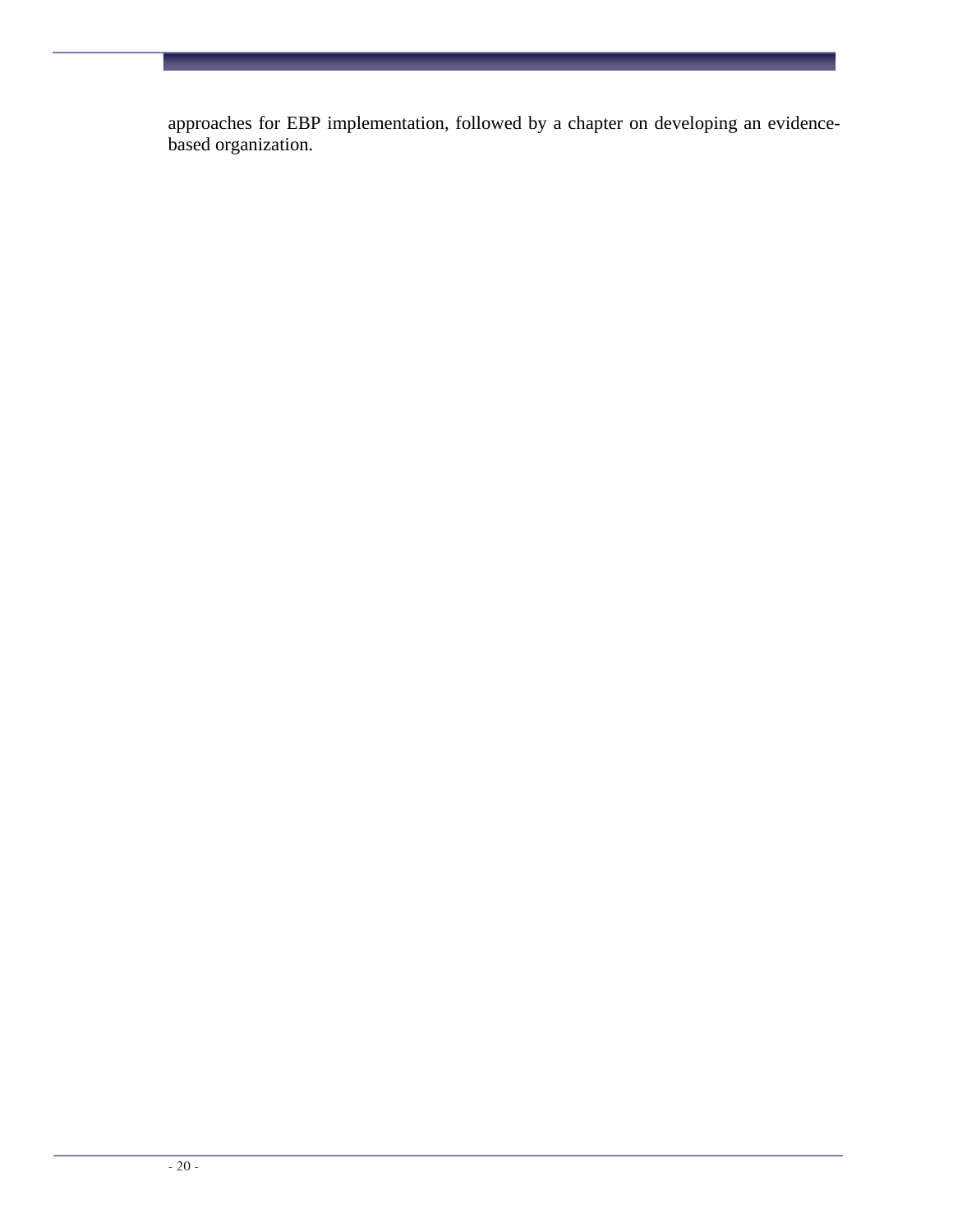# **CHAPTER 4: IMPLEMENTING EVIDENCE-BASED PRINCIPLES**

Aligning the eight evidence-based principles with the core business practices of an organization is a significant challenge and will largely determine the impact the organization has on sustained reductions in recidivism. In order to accomplish this shift to an outcome orientation, practitioners must be prepared to dedicate themselves to a mission that focuses on achieving sustained reductions in recidivism, and to operationalize that mission at the individual, organizational, and system levels. At each of these levels, thorough, comprehensive, and strategic planning will be necessary in order to succeed. Identifying, prioritizing, and formulating well-timed plans for addressing such particular issues are tasks requiring system collaboration and a focus on organizational development (see Chapters 5 and 6).

An essential caveat here is a caution about implementation; the devil is in the details. However, there is helpful literature regarding implementation principles. Prior to embarking on any implementation or strategic planning project, a succinct review of this literature is recommended (Bernstein et al, 2001; Durlak, 1998; Ellickson et al, 1983; Gendreau et al, 1999; Henggeler et al, 1997; Harris & Smith, 1996; Mihalic & Irwin, 2003; Mihalic et at, 2004; Burke, 2008; Crime and Justice Institute, 2009). This chapter offers some suggestions on approaching the challenge of implementation.

# **1. Understanding the Components of Correctional Interventions**

Initially it is instructive to consider the components of corrections services and how they should relate to each other. One way to deconstruct a community corrections intervention for planning or evaluation purposes is to consider the separate aspects of the intervention that might influence an offender's potential for behavioral change. Researchers and practitioners are quick to recognize a number of common elements in all programs that have some potential impact on outcomes such as recidivism:

- **The Skills of Employees—**a wide array of ongoing interpersonal relations specifically pertaining to the communication skills and interactions exercised between employees and offenders;
- **Decisions on Intervention Assignment—**continuous case management decisions that match offenders to varying levels and types of supervision conditions;
- **Programming** services, i.e. both treatment and monitoring interventions;
- **Sanctions—**determinations of accountability for assigned obligations and accompanying compliance consequences, i.e., both positive and negative reinforcements;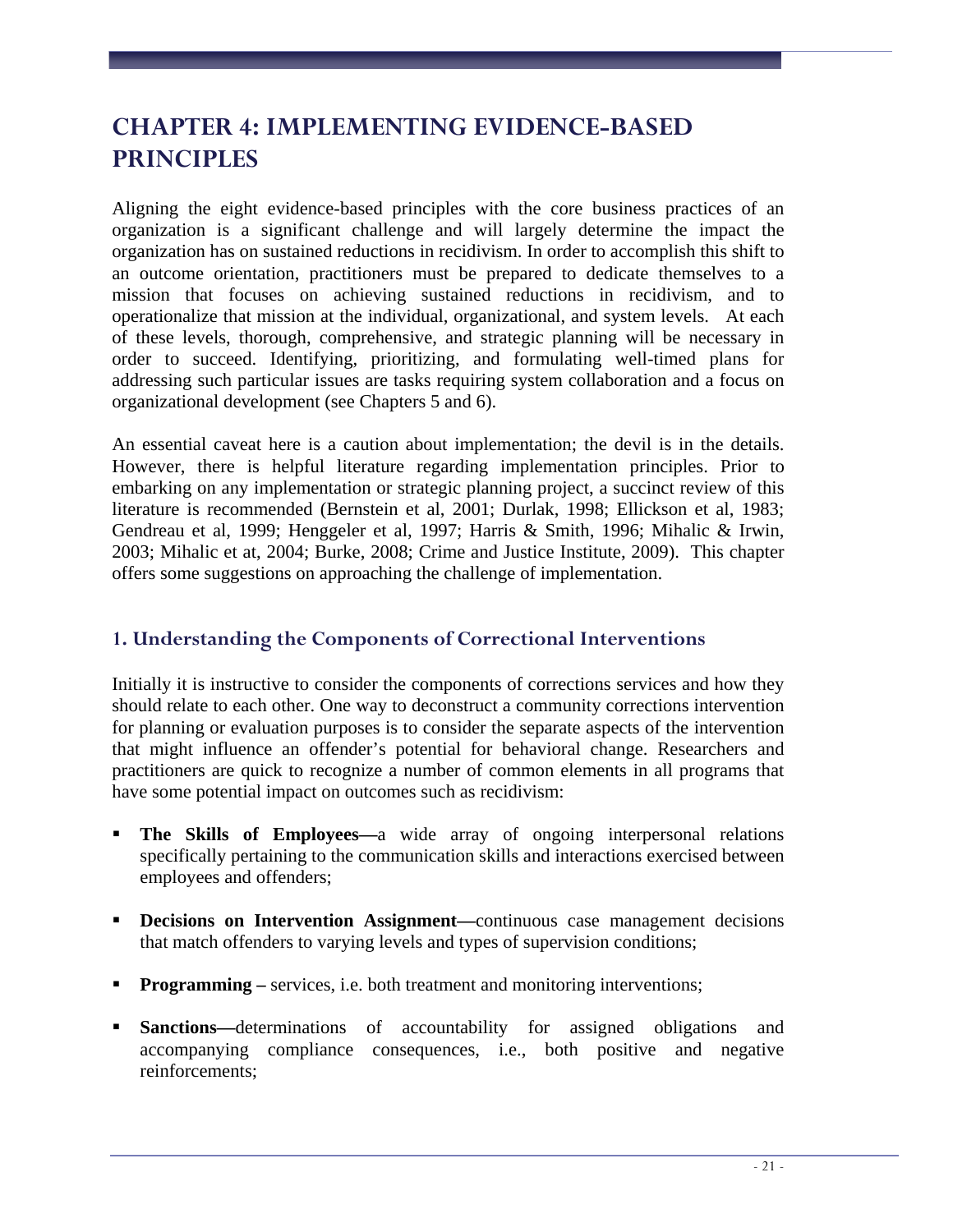- **Community Linkages—**formal and informal interfaces with various community organizations and groups;
- **Case Management—**a case management system that relegates individual case objectives and expectations within a prescribed set of policies and procedures; and
- **Creanization—internal** (operational) and external (policy environment) organizational structures, management techniques, and culture.

Each of these factors can be construed as separate processes that interact with each other continuously in any community corrections setting (e.g., probation, parole, outpatient treatment, residential, etc.). Depending on how well the processes are aligned and managed, they can either enhance or diminish successful outcomes. An organization, for example, might provide an excellent cognitive skill-building curriculum that has good research support but is delivered by employees with limited training or skills. Conversely, an organization might be structured so that there is no differentiation of services (one size fits all) and the programming has limited or negligible research support, but employees' overall skills are excellent. A broad interpretation of the existing research suggests that each of the above seven factors have their own independent effect on successful outcomes. Maximum benefit is achieved through the interaction of multiple components.

Any organization interested in understanding and improving outcomes must reckon with managing the operation as a set of highly interdependent systems. An organization's ability to become progressively more accountable through the utilization of reliable internal controls (e.g., data) is integral to EBP. This approach is based on established business management practices for measuring performance objectives and achieving greater accountability for specified outcomes (for example, Continuous Quality Improvement or Results Based Accountability). Providing routine and accurate performance feedback to employees is associated with improved productivity, profit, and other outcomes; without regular access to data, employees will not have the information they need to change their behavior and improve their practices. Data is also useful when advocating for certain practices with policymakers, stakeholder groups, and the community.

# **2. Translating the Principles into Practice**

Implementing and integrating this web of practice in corrections is a tremendous challenge requiring strong leadership and commitment. Such an undertaking involves more than simply implementing a research recommended program or two. Minimally, EBP involves:

 Developing employee competencies (knowledge, skills, and attitudes) congruent with current research-supported practice (principles #1-8);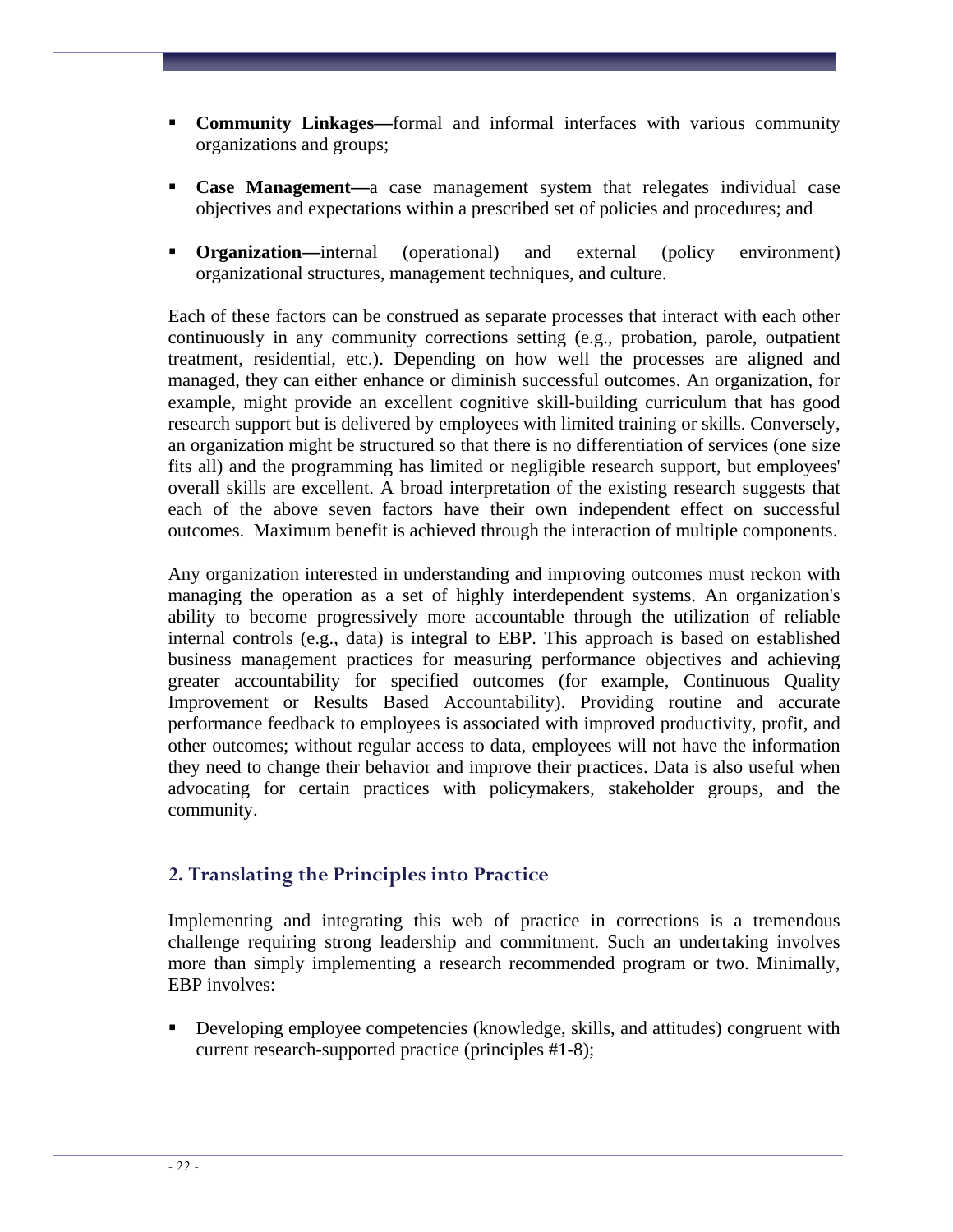- Implementing offender programming consistent with research recommendations (#2- 6);
- Sufficiently monitoring employee actions and offender programming to identify discrepancies or fidelity issues (#7);
- Routinely obtaining verifiable outcome evidence (#8) associated with employee performance and offender programming.

Implementing these functions is tantamount to revolutionizing most corrections organizations. Nevertheless, many agencies are taking on this challenge and have begun to increase their focus on outcomes and shift their priorities. Two fundamentally different approaches are necessary for such an alteration in priorities. One, the *outside/in* approach, brings insights gleaned from external research evidence to bear on internal organizational practices. The other, the *inside-out* approach, increases organizational capacity to internally measure performance and outcomes for current practice. When these two interdependent strategies are employed, an organization acquires the ability to understand what is necessary and practicable to improve its outcomes. The following describes how these approaches support EBP in slightly different ways.

# **Outside/In Approach**

**Adopting research-supported program models fosters an outcome orientation and minimizes the syndrome of 'reinventing-the-wheel'. Insights, practices, and intervention strategies gleaned from external research can significantly improve the efficacy any program has if implemented with appropriate fidelity.** 

One approach to EBP is to pay strict attention to the external research and carefully introduce those programs or interventions that are supported by the best research. There are a growing number of examples of internal promotion of external evidence-based programs. The Blueprint Project, conducted by the Center for the Study and Prevention of Violence, uses independent outside research to promote the implementation of effective juvenile programs (Mihalic et al. 2001).

The National Institute of Justice commissioned research investigators to conduct similar reviews of both adult and juvenile offender programming, recommending programs according to the caliber of the research support (Sherman et al, 1998). The Washington State Institute for Public Policy, a non-partisan state research institute, regularly conducts and publishes similar reviews for adult and juvenile offender programming implemented in Washington (Aos, 1998).

What these strategies have in common is the promotion of research-supported external program models within internal implementation and operations. These are *outside-in*  applications striving to replicate proven models with fidelity. This approach is limited by the fact that environmental, cultural, and operational features vary between organizations and often have significant effect on program efficacy (Palmer 1995; Mihalic & Irwin,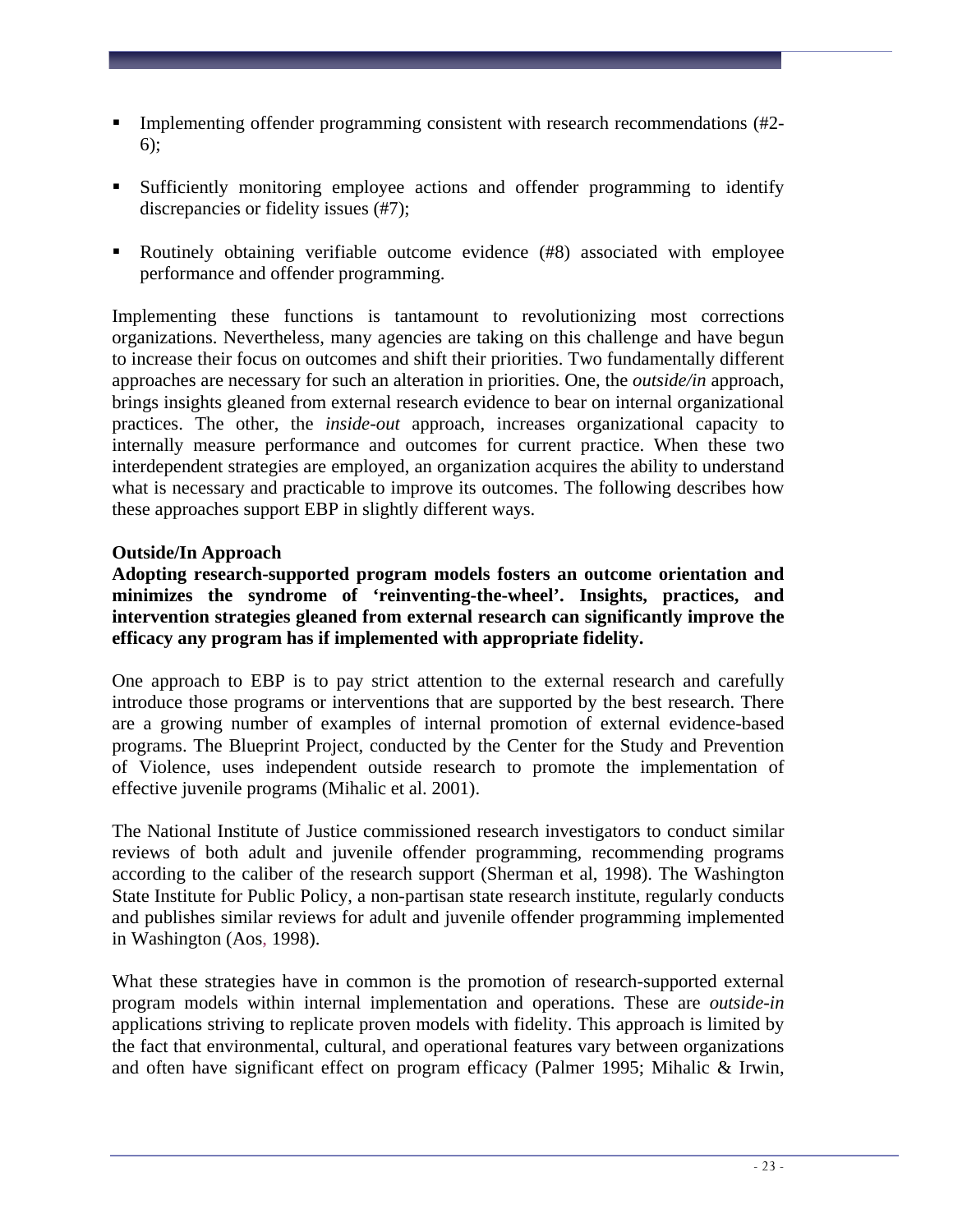2003). Thus, the second *inside-out* approach to evidence-based practice attends to these internal factors.

### **The Blueprints Project**

The Blueprint Project, conducted by the Center for the Study and Prevention of Violence (CSPV), examined literature on over 500 different program interventions with at-risk or delinquent youth. Ten programs met CSPV's strict criteria for scientific support. These were labeled *Blueprint* programs, while programs that partially met the criteria were designated *Promising* (Mihalic et al. 2001).

CSPV documented the operational details of these programs and distributed the descriptions to practitioners, emphasizing the importance of maintaining fidelity to the program models.

Programs that were scientifically determined to produce systematic and significant results were identified and promoted through a central clearing-house (Mihalic et al, 2004).

#### **Inside/Out Approach**

**Developing and maintaining ongoing internal controls, particularly information controls related to key service components (e.g., targeted interventions, treatment dosage, treatment attendance and adherence, etc.) ensures greater operational ability to affect outcomes.** 

The program evaluation, performance, and audit research literature emphasizes that insufficient information controls not only hamper program assessment, but impede program performance (Bernstein et al, 2001; Burrell, 1998; Dilulio et al, 1993; Gendreau & Andrews, 2001; Lipton et al, 2000; Mee-Lee et al, 1996;). Such internal control issues appear not only in program evaluation research, but also in organizational development, business, and systems analysis.

Internal controls provide information and mechanisms for ensuring that an organization will accomplish its mission (i.e., recidivism reduction). For agencies with historically "command and control" corrections orientations, the transition to outcome-oriented corrections is often significant (Burrell 1998; Dilulio et al 1993; Lipton et al. 2000). Therefore, developing new methods for gathering operational information and then sharing and learning from them is a large part of the transition from custodial to outcome orientation in corrections.

Information controls necessary for implementing new or best practices specifically focus on key components within the desired practices. They include an ongoing process of identifying, measuring, and reporting key operational processes and functions. An organization or organization has many options regarding what to measure. Some examples are:

**Offender measures, such as** risk levels, criminogenic needs, and motivation.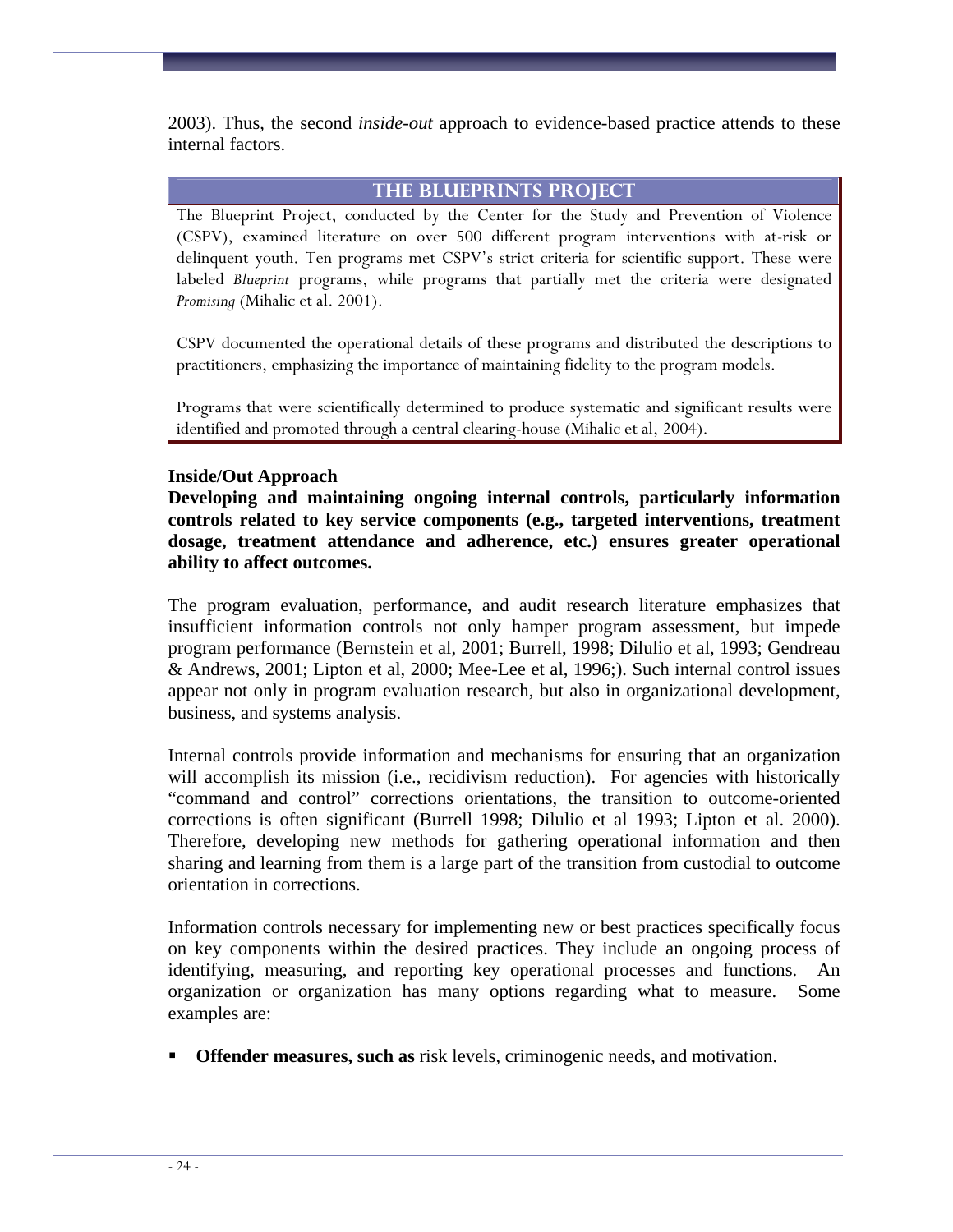- **Operational measures,** such as assigning caseload by risk, referring to appropriate interventions, program availability, program integrity, and program quality assurance norms.
- **Employee measures, such as** interpersonal skills, abilities to discern anti-social thinking and behavior, and attitudes and beliefs regarding interventions.

Though many examples of potential measures are available in the literature, it is ultimately the decision of each organization as to what data is available and most useful for monitoring progress.

# **3. Applying the Principles at the Case, Organization and System Levels**

The eight principles provide a roadmap for intervention at the level of an individual case, with the potential to reduce the likelihood of reoffending. However, in many ways the principles are universal to human and organizational behavior, and they can also be applied to agencies and systems that are attempting to change their collective behavior. Below, the application of the principles at the case, organization, and system levels are described.

# **Case Level**

At the case level, the logical implication is that one must assess (principle #1) in order to triage and targeting interventions ( #3), and that it is beneficial to begin building offender motivation ( #2) prior to engaging these offenders in skill building activities (# 4). Similarly, positively reinforcing new skills (#5) has more relevancy after the skills have been introduced and trained (#4) and at least partially in advance of the offender's realignment with pro-social groups and friends (#6 ). The seventh (measure relevant practices) and eighth (provide feedback) principles need to follow the activities described throughout all the



proceeding principles. Assessing an offender's readiness to change as well as the ability to use newly acquired skills is possible anywhere along the case management continuum. These last two principles can and should be applicable after any of the earlier principles but they also can be considered cumulative and provide feedback both to the officer and the client on the entire case management process.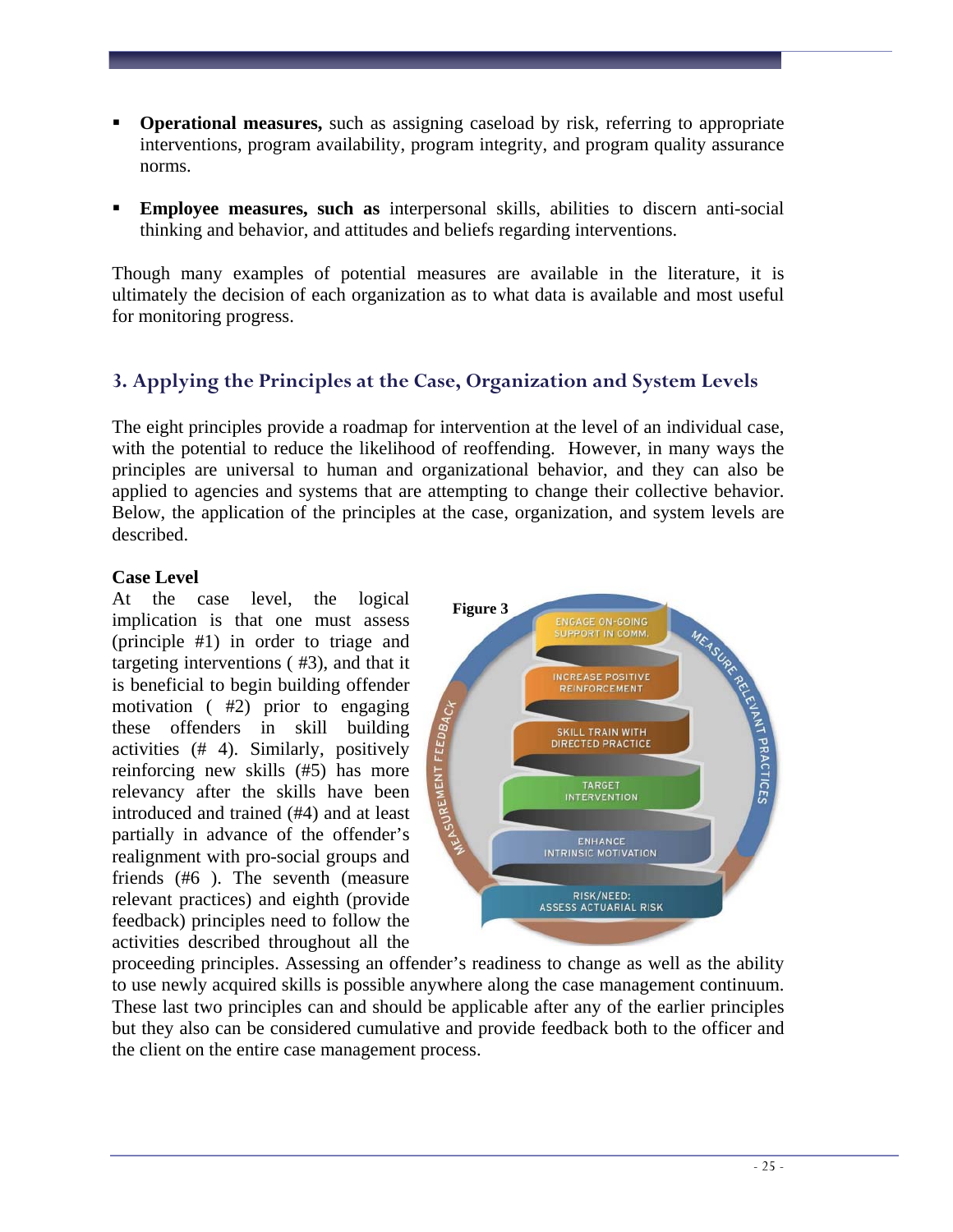#### **Organization Level**

The principles, when applied at the organizational level, assist with more closely aligning employee behavior and organizational operations with EBP. Initial assessment of organizational climate and culture followed by motivational enhancement will help employees to prepare for the significant changes ahead. Organizational priorities must be clarified and new protocols established and trained, with ample opportunity for employees to practice new skills and receive feedback. Increasing positive rewards for employees who demonstrate new skills and proficiency is straightforward and an accepted standard in many organizations. The sixth principle regarding providing ongoing support in natural communities can be related to teamwork within the organization as well as with external stakeholders. The seventh and eighth principles are primarily about developing quality assurance systems, both to provide outcome data within the organization, but also to provide data to assist with marketing the organization to external stakeholders.

#### **System Level**

The application of the principles at the system level is fundamentally no different than the organizational level. Funding, for most systems, channels through state and local agencies having either jurisdictional or oversight responsibilities. Demonstrating the value of EBP is crucial at this level in order to effectively make the argument for increases in future funding. Another distinction in applying the principles at the system level is the need for policy and practice integration. The principles for EBP must be understood and supported by policy makers so that appropriate policy development coincides effectively with implementation. Once a system decisively directs its mission towards an outcome such as sustained reductions in recidivism, it becomes incumbent on the system to deliberately rely upon scientific methods and principles. This will require coordinated implementation plans, communication, cross-training and accountability, as well as maintaining morale as organizations struggle with the complexities of EBP implementation.

# **4. Recommended Guidelines for Implementing Effective Interventions**

Below are seven recommended guidelines for implementing effective interventions based on the collective wisdom and experience of professionals in the field.These guidelines are based on recent preliminary implementation research; they are not necessarily based on scientifically tested knowledge. (For additional discussion of research on implementation, please see Fixen et al., 2005)

#### **I. Limit new projects to mission-related initiatives.**

Clear identification and focus upon mission is critical within business and the best-run public agencies. When mission scope creep occurs, it has a negative effect on progress, morale, and outcomes.

(Ellickson et al, 1983; Harris & Smith, 1996;)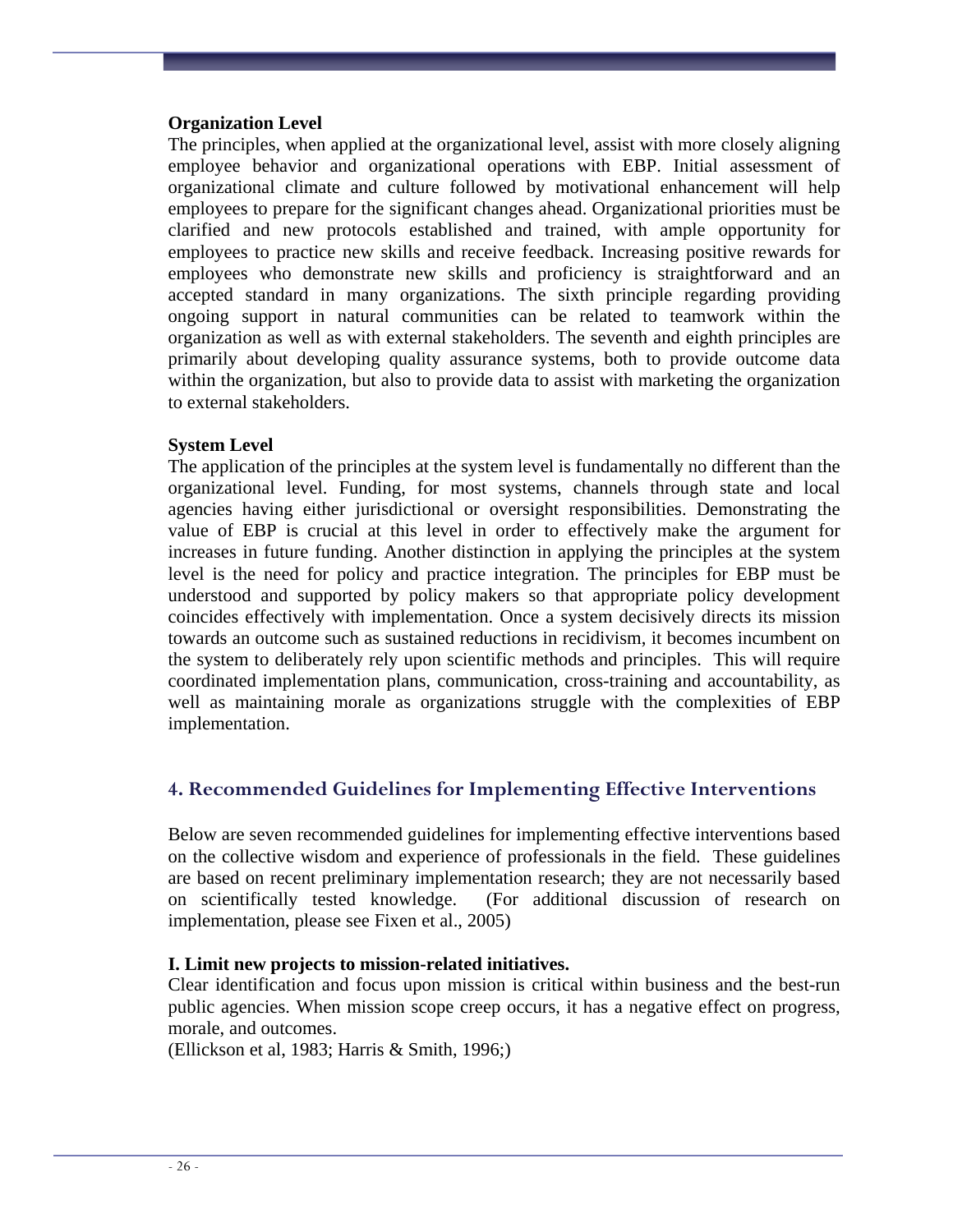#### **II. Assess progress of implementation processes using quantifiable data.**

Monitoring system implementations for current, valid information regarding progress, obstacles, and direction changes is pivotal to project success. These monitoring systems cannot always be designed in advance but implementation plans should include provisions for obtaining this type of ongoing information.

(Burrell, 2000; Dilulio et al, 1993; Gottredson & Gottfredson, 2002; Harris & Smith, 1996; Klein & Teilmann 1980; Mihalic & Irwin, 2003; Mihalic et al, 2004; Palmer, 1995)

### **III. Acknowledge and accommodate professional overrides with adequate accountability.**

No assessment tool, no matter how sophisticated, can (or should) replace a qualified practitioner's professional judgment. In certain instances, only human judgment can integrate and make the necessary subtle distinctions to adequately recognize and reinforce moral or behavioral progress. All professional overrides, both to higher and lower supervision levels, need to be adequately documented, defensible, and made explicit.

(Andrews, et al, 1990; Burrell, 2000; Clear, 1981; Gendreau et al, 1999)

# **IV. Focus on employee development, including awareness of research, skill development, and management of individual and organizational change processes, within the context of a complete training or human resource development program.**

Employees need to develop reasonable familiarity with relevant research, and they need to be actively engaged in the change process. Beginning in the 1990s there has been tremendous growth in the volume and quality of corrections related research. Much of the more recent research is directly relevant to everyday operational practice; therefore it is incumbent on professionals in the field to keep abreast of this literature. The current research literature includes *in house* investigations, internet resources, and other public sector articles, as well as professional and academic journal publications. This literature is also evolving and becoming more international and inter-disciplinary in scope. It is the responsibility of organizational leadership to assist in the successful dissemination of recent research findings relevant to respective classes of job performers. Informed administrators, information officers, trainers, and other organizational *ambassadors* are necessary to facilitate this function in larger agencies or systems. Effective fulfillment of this principle is essential to promoting *Learning Organizations*.

(Andrews, 1989; Baer, et al, 1999; Durlak, 1998; Gendreau, et al, 1999; Harland, 1996; Klein & Teilmann 1980; Latessa, et al, 2002; Taxman & Byrne, 2001; Taxman, 2002 and 2008)

### **V. Routinely measure employee practices (attitudes, knowledge, and skills) that are considered related to outcomes.**

Critical employee processes and practices should be routinely monitored in an accurate and objective manner to inform managers of the state of the operation. These measures occur at multiple levels (e.g., aggregate, for example: turnover and organizational cultural beliefs; and individual, for example: interviewing skills and ability to identify thinking errors) and should be organized accordingly and maintained in ongoing databases for the purposes of both supporting management and employee development. This may include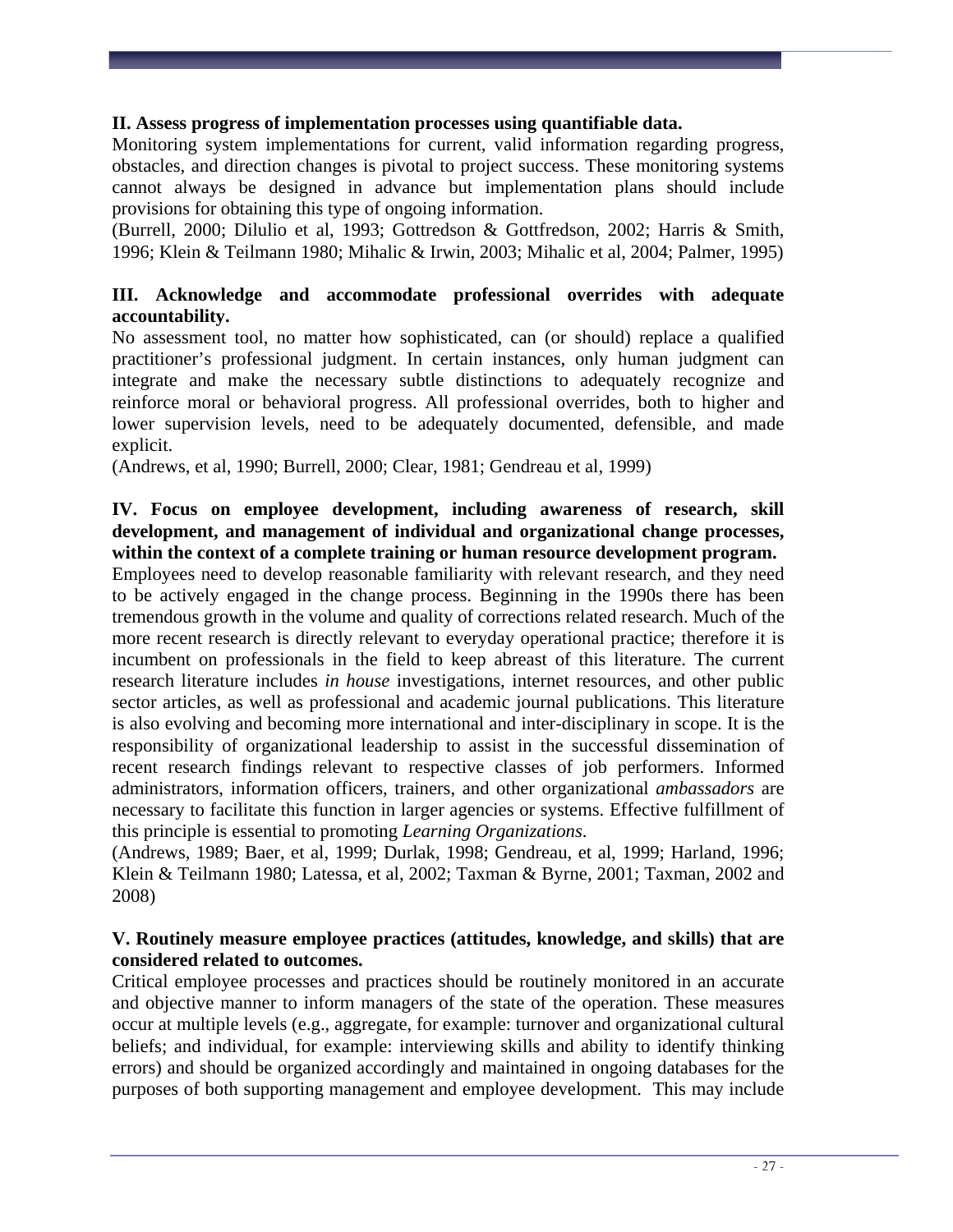a review of assessment and case plan information for accuracy and alignment with offender needs; observation and feedback on officer interaction techniques; or evaluation of the implementation of cognitive behavioral treatment groups. Measurement and feedback should be conducted in the spirit of continuous quality improvement.

(Bernstein, 2001; Gendreau, et al, 1999; Henggeler et al, 1997; Miller & Mount, 2001)

### **VI. Provide employees timely, relevant, and accurate feedback regarding performance related to outcomes.**

Programs and agencies that want to produce better outcomes will ultimately learn to pay closer and more attention to what is involved in generating their own outcomes. Initially, agencies have much to learn and incorporate into policy from the generic research literature in corrections. Ultimately however, in order to achieve deeper adaptations and organizational support of effective practices, immediate, objective, and internal measures of the respective organization will be routinely required.

At an organizational level, gaining appreciation for outcome measurement begins with establishing relevant performance measures. Measuring performance implies a relationship between a given activity and a given output or outcome. These types of measures can be established at either the organizational (aggregate) or individual job performer levels and there are several important issues related to establishing effective performance measures:

1) If a certain kind of performance is worth measuring, it is worth measuring right (with reliability and validity);

2) Any kind of employee or offender activity is worth measuring if it is reliably related to desirable outcomes;

3) If performance measures satisfy both the above conditions, these measures should be routinely generated and made available to employees and/or offenders, in the most userfriendly manner possible.

The primary ingredients of any correctional system or treatment program are employees and offenders. Therefore when a commitment emerges to develop greater focus on outcomes, it behooves managers and employees at all levels to learn how to better measure employees, offenders, and their related interactions. The latter is an evolutionary and ongoing process rather than change of operational components. Some examples of promising performance measures at the organizational level are: proportion of resource gaps at various treatment levels; degree of implementation and program fidelity; employee turnover; and organizational cultural norms. Examples of promising job performer level measures are: adequacy of communication skills; consistency in certain functions (e.g., assessment, case planning, treatment referrals); and caseload average *gain*  scores for offender dynamic risk indicators.

(Burrell, 1998; Bogue, 2002; Carey, 2002; Henggeler, 1997; Lipton, et al, 2000; Maple, 2000; O'Leary & Clear, 1997; Taxman 2008)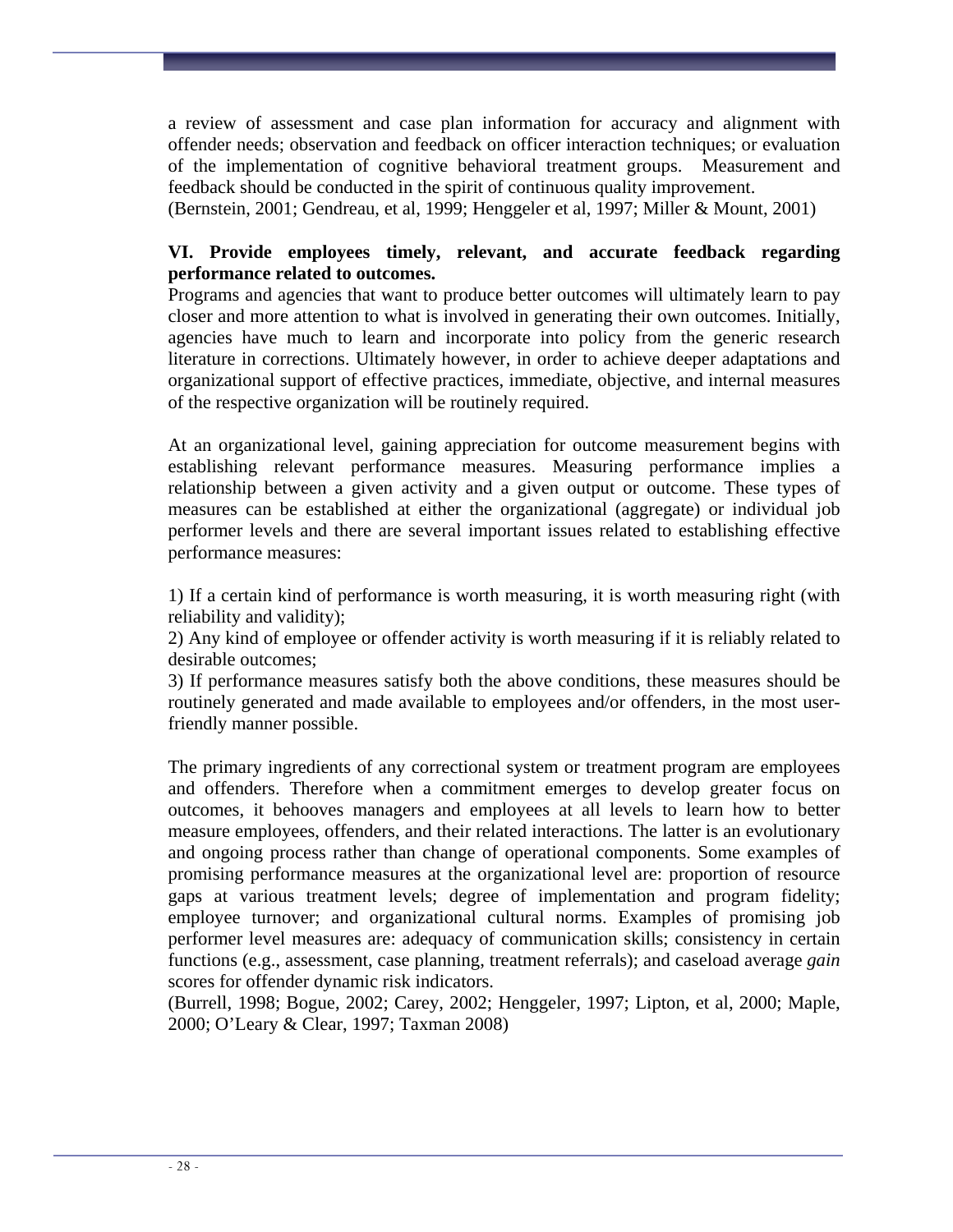### **VII. Utilize high levels of data-driven advocacy and brokerage to enable appropriate community justice/correctional services.**

In terms of producing sustained reductions in recidivism, the research indicates that the treatment service network and infrastructure is the most valuable resource that criminal justice agencies can access. Collaborating and providing research and quality assurance support to local service providers enhances interagency understanding, service credibility, and longer-term planning efforts. It also contributes to the stability and expansion of treatment services.

(Bogue, 2002; Corbett, et al, 2000; Gendreau 1996; Maple, 1999; Meyers et al Smith, 2005)

These elements cannot be put in place overnight. It is up to each organization to determine a pace of implementation that is appropriate to the organization's level of readiness and the resources available. Whatever the pace and the tactics employed, an organization must be prepared to dedicate people and time to this effort. Developing and sharing a plan that spells out detailed strategies and timelines for implementation will smooth both communication and the implementation itself. Many agencies find it helpful to dedicate a employee to oversee the initiative, keep it on everyone's radar, and move implementation forward. Implementation requires an investment of time throughout the organization, but it pays dividends by reducing the amount of time spent on ineffective and unnecessary work.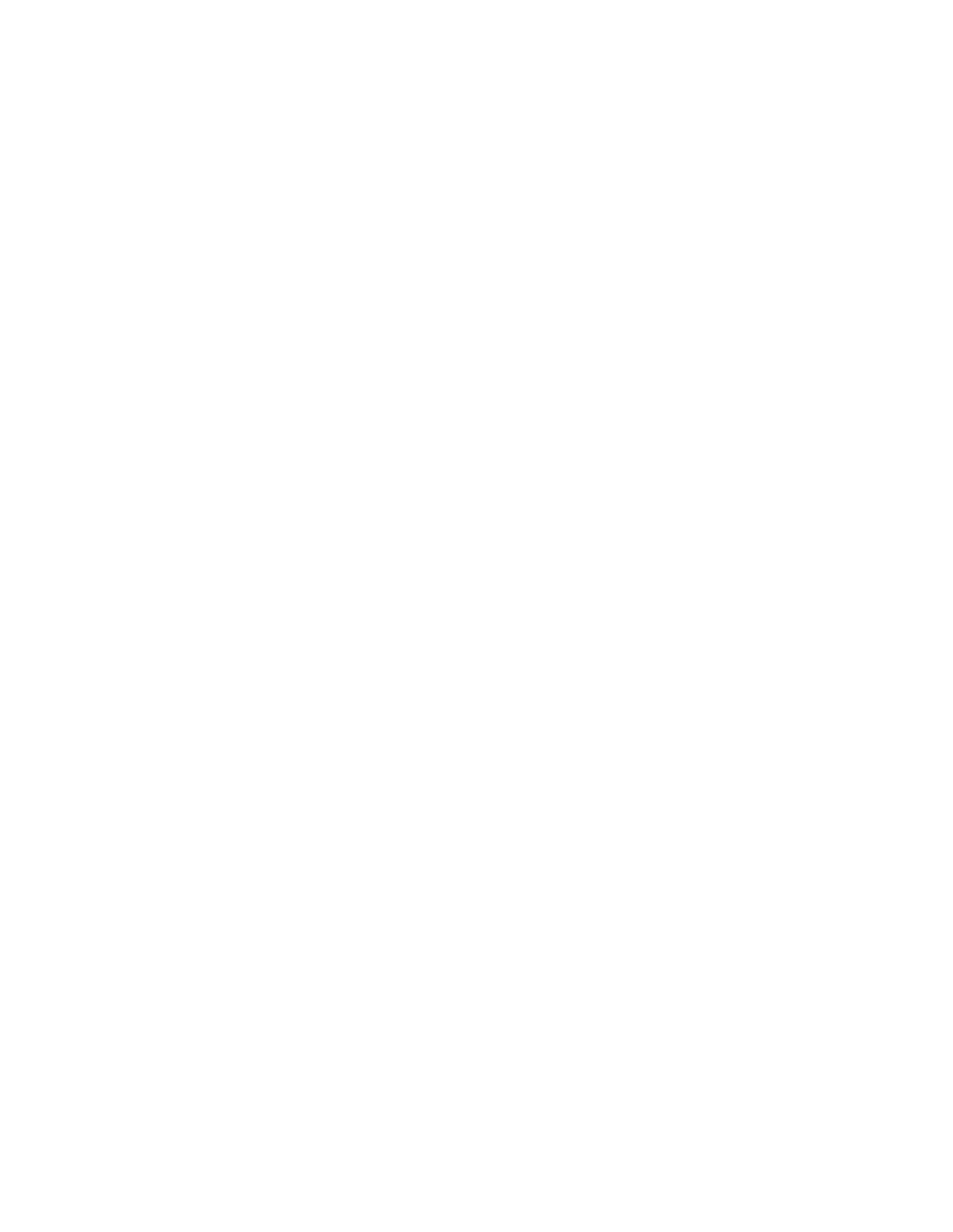# **CHAPTER 5: LEADING ORGANIZATIONAL CHANGE AND DEVELOPMENT**

In order to successfully move towards effective evidence-based supervision and service provision significant organizational change and development is required. Organizations must rethink their missions and values; gain new knowledge and skills; adjust their infrastructure to support new ways of doing business and transform their organizational culture. These are challenging tasks that require energetic, dynamic leadership with a willingness to place equal focus on evidence-based principles in organizational development as well as service delivery.

This chapter relies heavily on Peter Senge's *The Fifth Discipline* (1990) and Mark Moore's *Creating Public Value* (1995). Senge's and Moore's models provide a framework upon which organizations can begin their internal work and thereby apply evidence-based principles to achieving organizational change (see Appendix 2).

The organizational development concepts and strategies set out in the chapter mirror the evidence-based principles of effective intervention set out in previous chapters. Many behavior change principles apply to all people, offenders and non-offenders alike, so parallel approaches can be used to manage offender cases and change offender behavior as well as to manage organizations and change organizational behavior (Latessa, 2004). These principles include: *assessment, intervention, and monitoring/measurement*. The concepts are broad enough to fit most in-progress organizational development efforts and yet sufficiently simple and direct to allow for guided implementation in community corrections agencies.

Shifting to an evidence-based organization management approach may require significant changes in the way business is conducted. Some changes may include how employees are recruited and hired; conduct their job duties; receive performance feedback; and interact with each other, offenders, and system stakeholders. While the strategies that follow will help guide leaders toward the goal of implementing evidence-based practices both in offender supervision and organizational management, leaders must be prepared for the inherent challenges of conducting such a transition process.

This chapter is not intended to serve as a definitive treatise on organizational change, but rather as a starting point or refresher for jurisdictions working to implement evidencebased principles in community corrections. It will assist leaders to:

- develop the *highest productivity* climate for implementing evidence-based principles at the organizational level;
- provide a positive *learning environment* and a focus on improving organizational capacity; and
- focus on *systemic change* versus single events or pilot projects.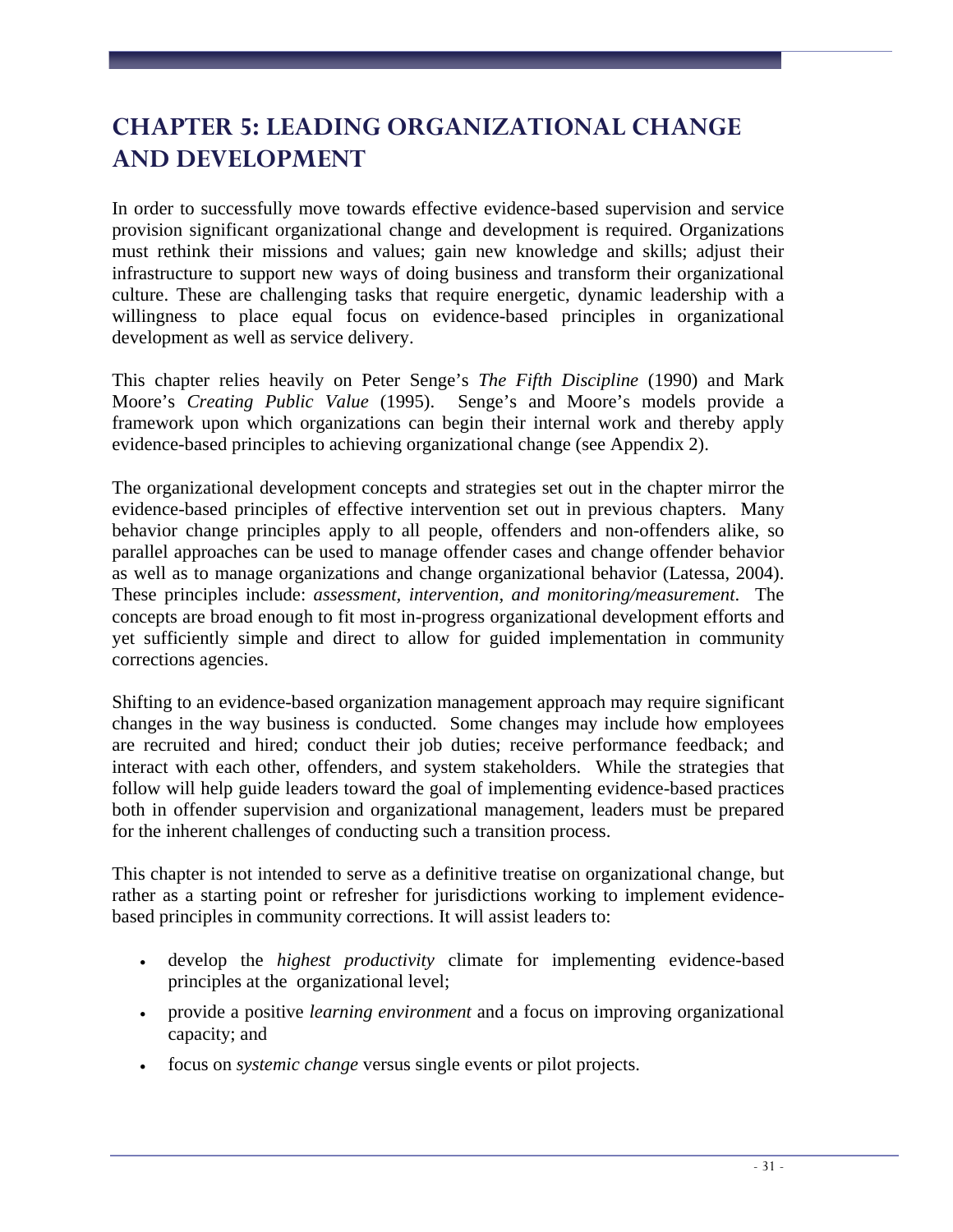The goal is to stimulate questions and discussion about the change process and how it might play out in different organizations. Organizational leaders willing to undertake this level of systemic change should begin by asking themselves the questions outlined in the chapter.

# **1. Organizational Case Management: Assessment, Intervention, & Monitoring/ Measurement**

The three steps of assessment, intervention and monitoring/measurement are critical processes to follow to deliver successful organizational change and development in the same way they are integral to client intervention.

#### **i) Assessment/Diagnosis**

Assessment determines the existing status of an individual, organization, and/or practice by providing information on the potential and options for change. Assessment strategies include:

- Surveys (Gather information either through self-report or third party reporting. Survey designs can either be used *off the shelf* or customized to fit specific organizational needs.)
- **Interviews**
- Observation
- Data review and analysis

#### **ii) Intervention**

Intervention activities are designed to respond to the needs/issues identified in the assessment/diagnosis process. Intervention strategies include:

- **Strategic planning**
- Systems restructuring
- Change management
- **Team building**
- Coaching and mentoring
- Education/training
- Skill building activities & competency development
- Soliciting and using input from across the organization to create a sense of ownership
- Feedback activities, such as  $360^{\circ}$  assessments (assessments of leadership from multiple viewpoints) for individuals or groups
- Succession planning

#### **iii) Monitoring and Measuring Performance**

Monitoring and measuring performance on both a short- and long-term basis provide data on changes in knowledge, skills, attitudes, and behavior. Types of measures include:

- **Process measures provide feedback throughout change process.**
- Outcome measures demonstrate impact at the individual and organizational level.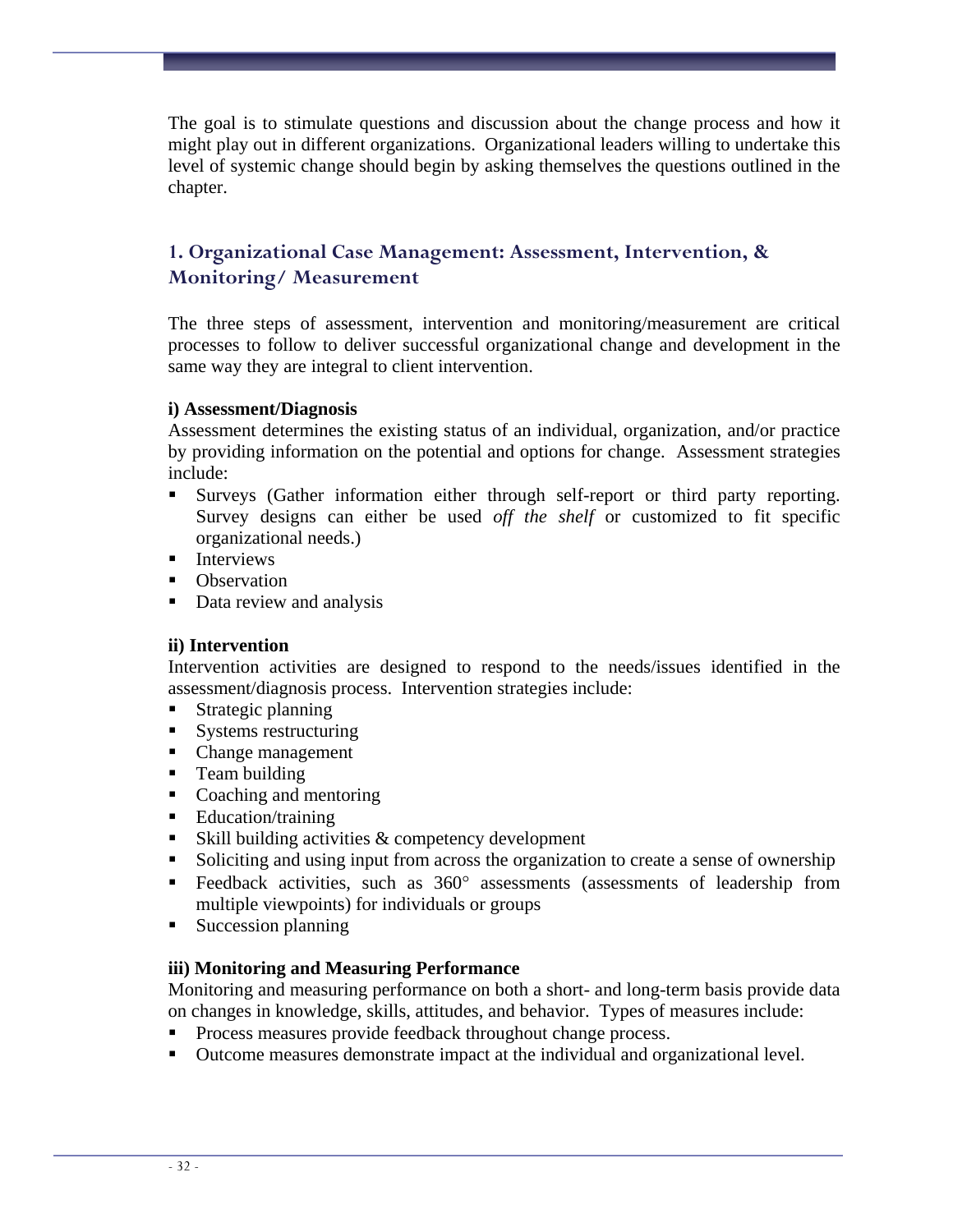- Individual: Measure actual change in knowledge, skills, attitudes, and/or behavior. Measurement tools include surveys, performance evaluation, and data analysis.
- Organizational: Measure improvement in productivity as well as progress toward organizational goals. Measurement tools include surveys and data analysis.

The scale of these three steps varies across organizations, but implementing a process to assess and address key organizational issues is essential to creating an environment conducive to change.

# **2. Leading Organizational Change**

Leadership is the art of mobilizing others to struggle for shared aspirations. (Kouzes & Posner, 2007)

Certain qualities of leadership are essential to managing organizational change: ability for reflection; acknowledgement of personal strengths and weaknesses; willingness to take risks and receive feedback; the ability to motivate others; and demonstration of the fundamental principles of honesty, openness, respect and trust.

The artistry of leadership exists in choosing the manner by which one will influence people. Different situations require different leadership styles and strategies. Leaders are most effective when they create a *shared desire* by a group to attain a goal or to move in a particular direction.

In the public sector, leaders are expected to articulate the values that drive their beliefs about needed change. Reiterating those values throughout the change process helps to cement them.

Strong and flexible organizational leadership is key to the success or failure of any change effort. It is especially true when implementing evidence-based practices in community corrections due to the complexity of implementing change in the public safety system (Latessa, 2004).

The systemic nature of the public safety system requires that leaders identify, create, and show value to internal and external stakeholders. In Mark Moore's *Creating Public Value*, (1995) he emphasizes a key assumption for any service provided by the public sector: the service or product provides value for a variety of constituents.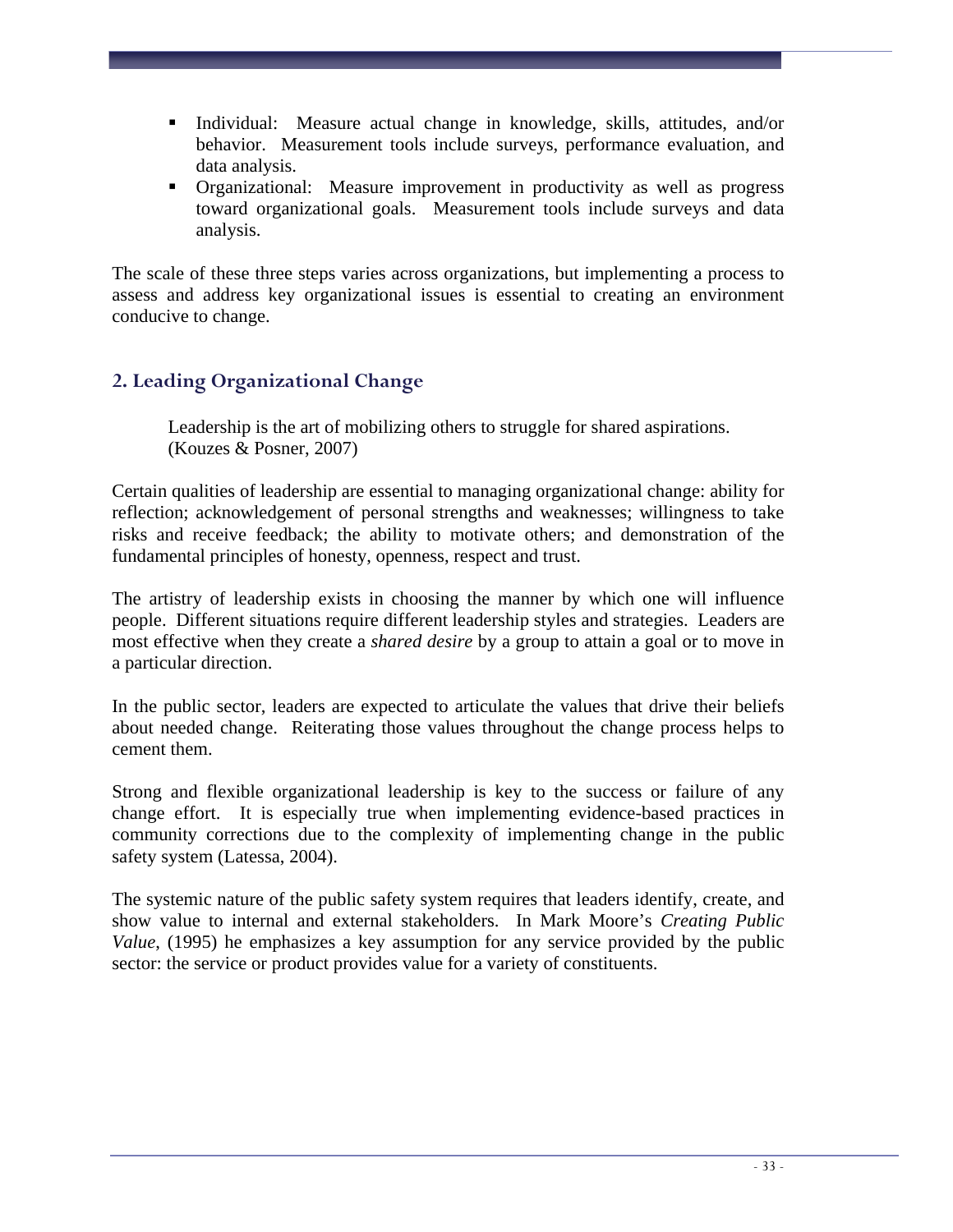#### **Figure 4**

**Public sector leaders must focus on: defining the value their organization provides to the public; building support for the organization and its services as they align with that value; and ensuring the necessary organizational capacity exists to achieve that value.** 



Leaders of community corrections organizations interested in building value through implementing this level of systemic change must evaluate their readiness to lead an intensive transition. This requires extensively evaluating their own strengths and weaknesses as well as those of their organization. Developing and leading an organization that not only provides public value, but also functions as a learning organization, requires the capacity and willingness to practice outcome-oriented, data driven, collaborative leadership styles instead of more traditional, authoritarian styles of leadership.

Leaders must also be willing to accept the challenges of changing organizational culture in order to achieve the full benefits of increased public safety and reduced recidivism made possible by implementing evidence-based principles in community corrections.

#### **Leadership Style**

Traditionally, public safety agencies have relied on hierarchical and other highly stratified command and control management models. These models hinder the successful implementation of evidence-based practices, and require significant changes in organizational structure and leadership philosophy to determine when hierarchy is appropriate and when participatory decision making is needed. Changes are also required in practice, supervision, recruitment, hiring, training, work plans, and rewards systems.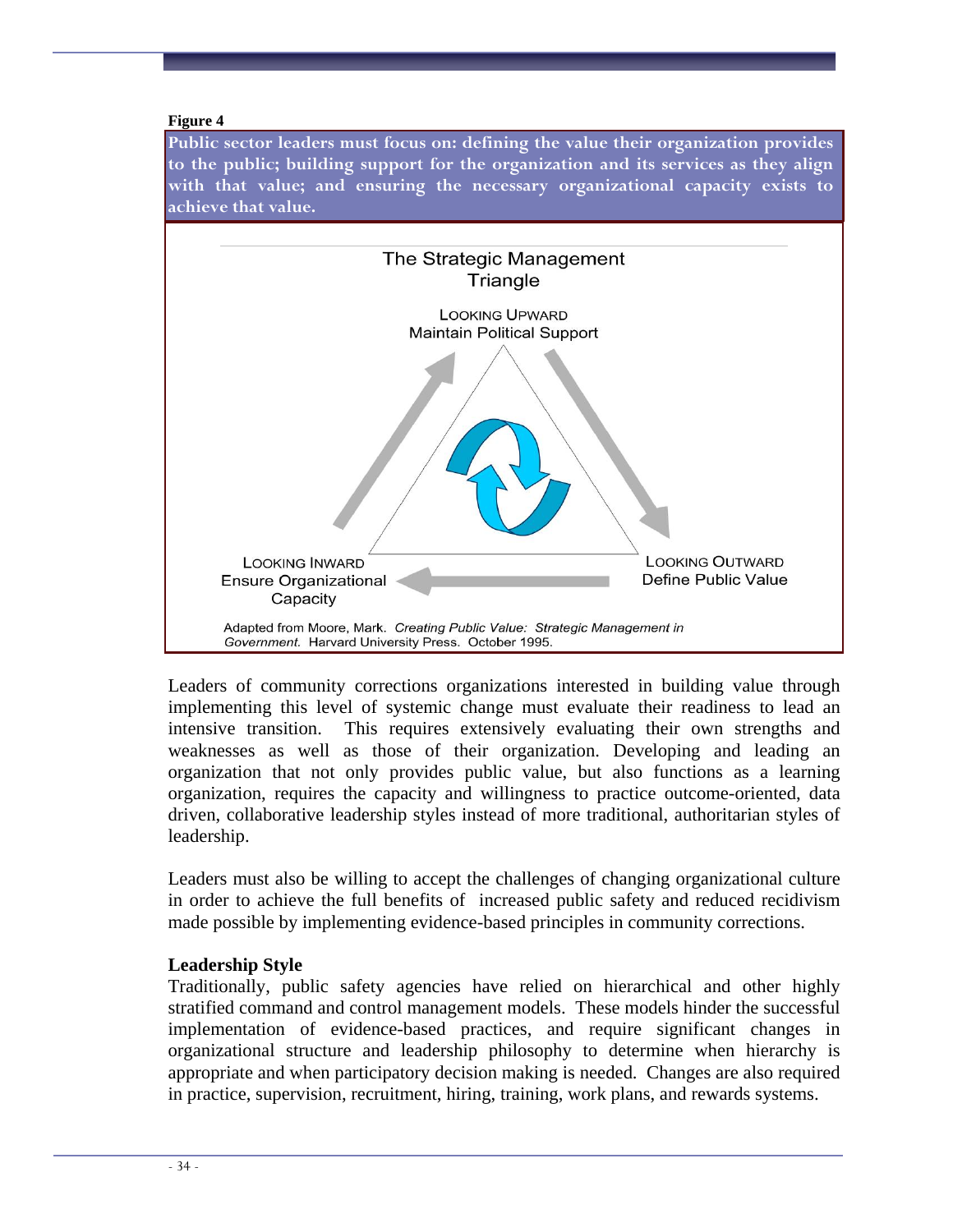The role of leadership in the implementation of this level of systemic change is key to its success. Leaders must be willing to commit to the following process steps:

- Create the vision
- Identify partnerships
- Develop strategies for achieving the vision
- Seek agreement with partners regarding vision and strategies
- Utilize process improvement strategies
- Identify and collect outcome data
- Review and refine processes and outcomes

# **Creating the Vision**

Before the change process begins, there must be a clear vision of what the changed organization will look like. This vision should be articulated in a concise statement describing the changed organization and how it interacts with others, including service recipients, system partners, and employees. For example, the vision statement for the Maryland Department of Public Safety Division of Parole and Probation is as follows:

*It is the vision of the Division of Parole and Probation to become a comprehensive* 

*community corrections agency that works in collaboration with criminal justice agencies, communities and service providers to prevent and interrupt the criminal behavior of probationers, parolees and other supervisees. The Division will identify and implement evidence-based practices to facilitate the successful reintegration of supervisees into their families and communities. The Division will develop a safe and supportive work environment that encourages all employees to achieve their maximum professional potential.* 

*Strong, visionary leadership is a must.* The vision for change can be formed in numerous ways by various groups, including the leadership of the organization, policymakers, or diagonal slice groups. No matter how the vision is formed, leadership must embrace it and take responsibility for charting the direction and change process for the organization.

Once the leadership has crystallized the direction of change, it needs to look broadly throughout the organization and consider the many layers of change that will occur as a result of the process. The most progressive public policy direction for an organization is meaningless at the line staff and client level

# **Questions to Ask:**

- *Is there a story or a metaphor for what the organization is trying to become? Can you draw a picture of it?*
- *If the organization achieves its goals for change, what will a client say about their experience of this organization?*
- *What will a member of the public say?*
- *What will employees say?*
- *What facets of the organization will be affected by the change?*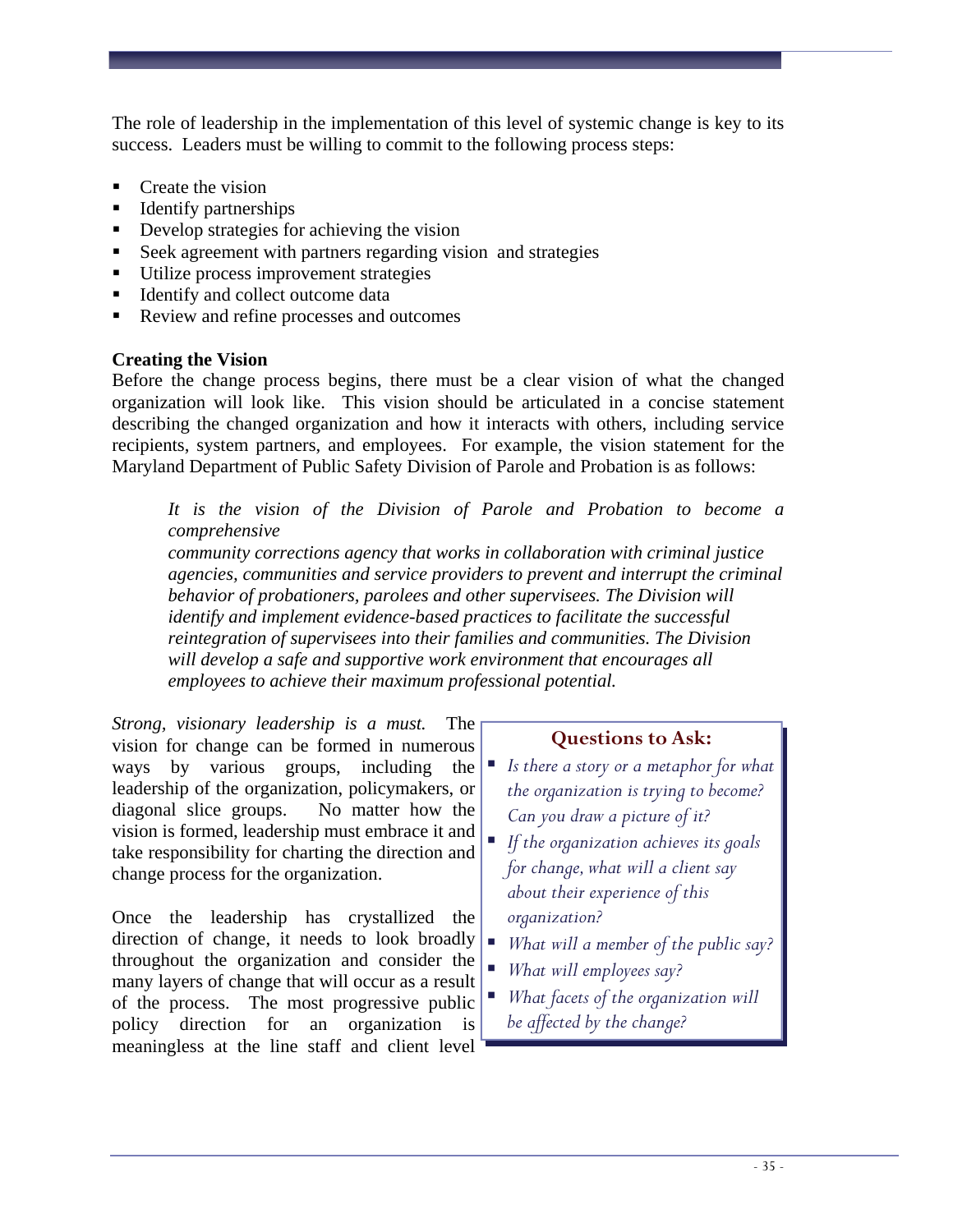without leadership and strategic action to cultivate the change at all levels. True change happens at the top, at the bottom, and in between  $-$  it's up to the leadership to consider each of those layers.

### **Communicating the vision**

Once the leadership clarifies the organizational goals for change, the next step is communication of the vision. Involving employees in the development of the vision leads to greater commitment from and more effective communication with those employees. Effective communication is a critical ingredient to achieving successful and long-lasting change, and leadership must model openness and ongoing dialogue. Communication is the key! The clearer a leader communicates the goals of organizational change, the more helpful employees, community, clients, and policy makers can be. Once they understand what leadership seeks to accomplish, they can assist in reaching those goals.

How an idea or goal is communicated can be as important as the goal or idea itself. *Leaders attend to both process and outcomes.* People will draw conclusions from how the message is communicated as well as from the content of the message. For example, if a leader directly and personally communicates an idea to the organization, the message has more impact and meaning than if it comes down to line staff through *channels*. If a leader convenes a focus group of employees to discuss an issue, the importance of the issue is heightened, simply by the fact that the leader cared enough to gather a group to address it.

Leadership must also tailor communication strategies to the groups they seek to reach. Leaders need to think about their audience in advance, consider how they receive information, and strategize about how to best reach them. Communication must occur continually throughout the organization – both horizontally and vertically.

Leaders also need to pay close attention to the collective impact of seemingly minor decisions during the change process. For example, if *What are your strengths and weaknesses in this*  leadership determines that those employees who actively participate and cooperate with the change process will be rewarded, that strategy must be consistent throughout the organization, even in seemingly minor decisions. One act, in one part of the organization, such as the promotion of a line staff person who is still doing business the old way might not seem like it could affect the change process. However, if it happens several times in different parts of the organization,

# **Questions to Ask:**

- *What is your personal communication style?* 
	- *arena?*
- *How is information communicated in your organization?*
- *Are there more effective communication strategies for reaching multiple audiences?*
- *What are the greatest communication challenges for the organization?*
- *What leadership, management, and employee behavior supports the vision?*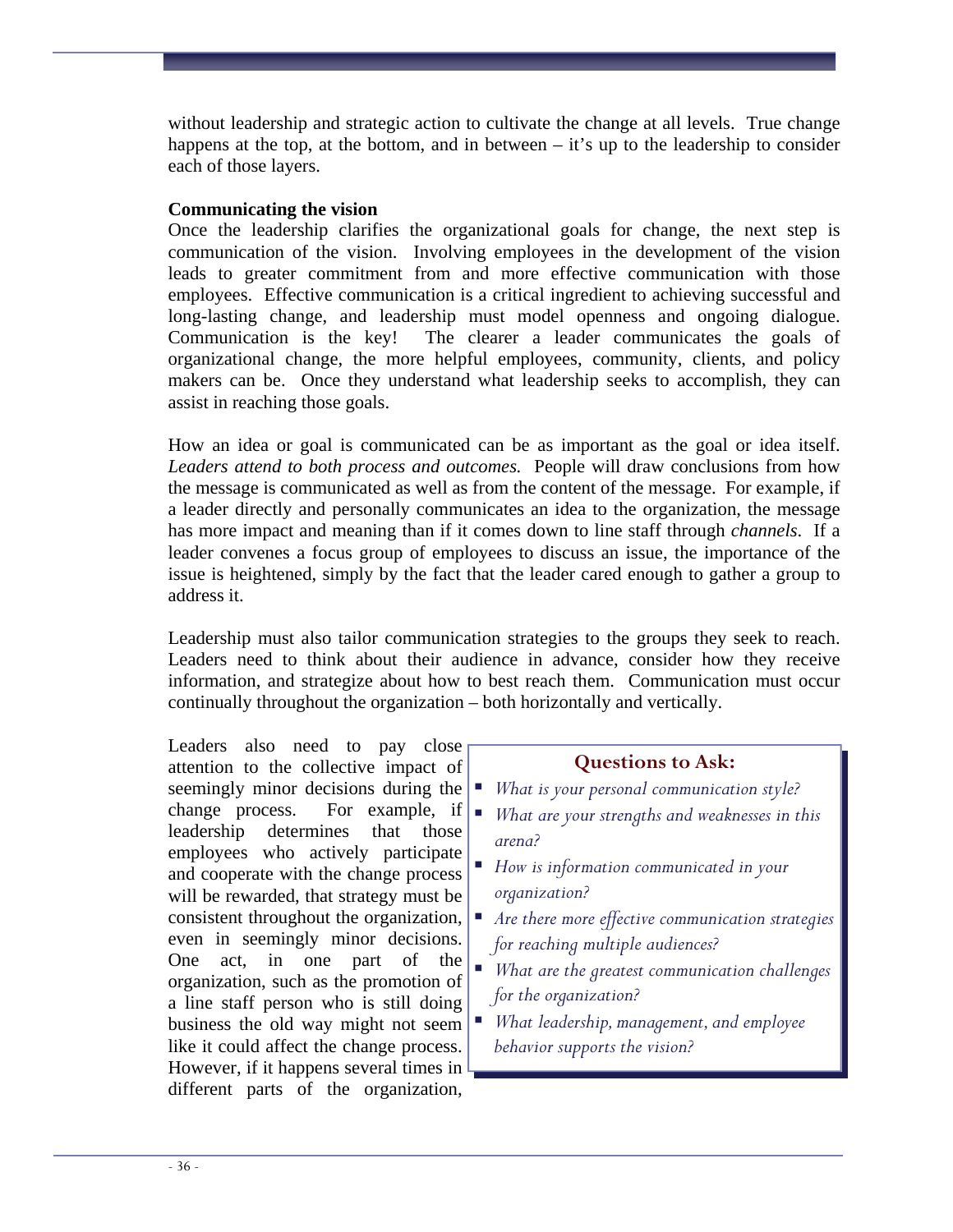these independent, unrelated decisions can collectively send a message that contradicts and undermines the change process.

Trust and confidence in the organization's vision and leadership is built through understanding and awareness of how decisions are made. Decisions and the process by which they are reached should be transparent to the members of the organization. Good leaders seek broad input into decision-making and encourage consideration of different perspectives. After all, employees also are members of the public and voters. *Diverse perspectives build strength.* Good leaders also ensure that decisions support the stated vision, values, and direction of the organization. This requires the leader to stay in touch with decision-making at many levels in the organization in order to ensure that the organization walks its talk.

### **Identifying partnerships**

Leaders seeking change must work closely with organization employees, other government entities, and service providers. Collaboration with partners is critical and powerful. The partners, both internal and external, can be identified using several methods. Leaders can identify partners in consultation with others. Employees can conduct system mapping to identify unusual partners. The organization can hold planning circles where partners come and identify more partners, who identify more partners, etc. All of these strategies can be effective ways to identify important stakeholders in the change process.

*Internal Stakeholders:* Internal stakeholders will be affected by organizational change,

some more than others. It is important that those groups most affected have a voice in the process. Broad participation creates commitment.Leaders should consider the multiple levels of authority in the formal  $\blacksquare$ chain of command and classifications of employees, and then ensure that all of these groups understand the vision of change, have a voice, and a means to communicate their opinions. Diagonal slice work groups  $\vert \bullet \vert$ can help to achieve this goal by providing representation from throughout the organization.

# **Questions to Ask**

- *What diverse groups are represented in your organization?*
- *Who are the natural leaders in the organization?*
- *What groups are neglected or feel excluded?* 
	- *Who can help to create a buzz about the change process in your organization?*

Leaders should also consider more informal networks as they identify internal partners. While the organizational chart of an organization may show a vertical hierarchy, organizations are rarely so cleanly defined. Instead, organizations are webs, with informal leaders and power brokers throughout the organization. Effective leaders think beyond the formal hierarchy to ensure they reach out to all key partners.

Diagonal slice work groups can serve a variety of roles -- as sounding boards, transition monitoring teams, steering committees with decision-making power, and implementation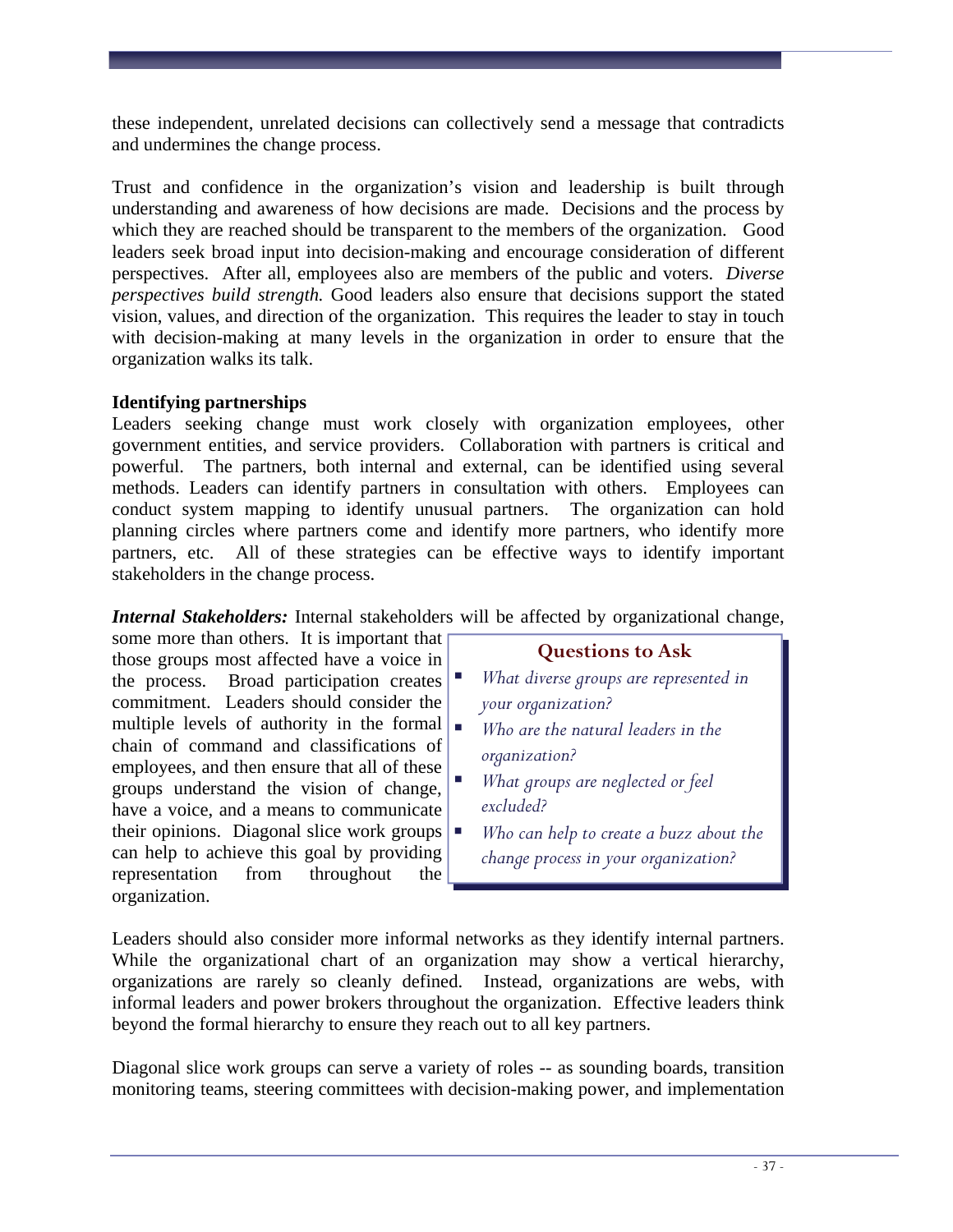teams. Leadership must clearly define the roles and authority of each group, and charters should be developed upon convening work groups.

Chartering will help guide the group's efforts, provide structure, describe outcomes, clarify decision-making authority, and codify organizational and leadership support for the group's work (see Chapter 6). Communication is a key function of these workgroups and should be highlighted in their charter. A large part of their responsibility is ongoing communication with the larger organization about the change process. To enhance productivity and efficiency, all groups should be provided with a trained facilitator or be trained in the basics of group process and facilitation prior to beginning work.

**External Stakeholders***:* The changes an organization undergoes will also affect external partners. Community corrections agencies are intertwined with a host of other criminal

justice, social service, and community organizations and systems. This means that any significant, longlasting change in an organization requires the participation of and acceptance by external entities. These organizations will need to be collaborative participants in this process every step of the way.

# **Questions to Ask**

- *What partnerships currently exist in your system?*
- *Where do new partnerships need to be forged?*
- *How does participation in this change process assist partners in accomplishing their mission and/or vision?*

Partner organizations need to understand the value that participation in this change process has for them. Their leaders should know how supporting change in community corrections aids them in accomplishing their organizational mission. The impact that specific changes will have on their service delivery must be completely clear. Leaders need to consider these issues and craft specific plans for engaging their partners.

# **Developing Strategies for Achieving the Vision**

The development of strategies moves the vision from concept into action. While strategies must be broad enough to encompass the work of many parts of the organization, they must also be specific enough that objectives, outcomes, and work plans can be developed to achieve the strategies. Leaders can use many different processes to develop strategies. Tools for developing strategies must balance broad participation in decision-making with the creation of the most innovative strategies infused with best practice knowledge. The relative importance of these two issues in an organization's change process will drive the selection of the tool for strategy development.

Engaging the broadest number of internal and external partners in the development of the strategy is essential, and a system- or organization-wide development conference can be a helpful tool. This type of conference is a day- or more-long meeting where the participants gain understanding of the vision and then in smaller groups develop the strategies to accomplish this vision. (see Appendix B, the Search Conference, for one approach).Conference techniques often result in maximum participation and buy-in, and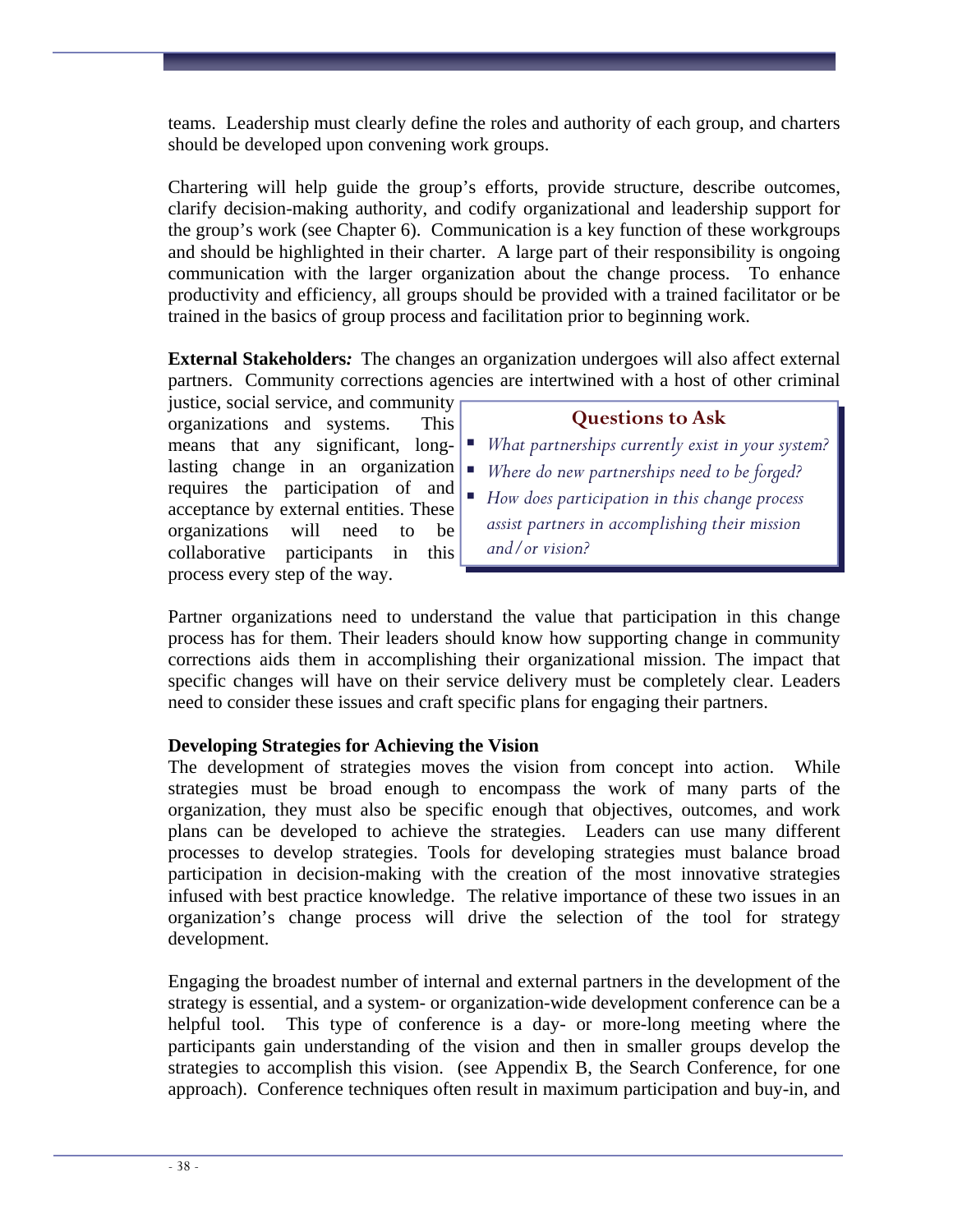allow participants opportunities to understand best practices and expand their thinking in order to create an innovative new direction for the organization.

The diagonal slice group from the organization can also be charged with creating strategies. This method provides opportunities for input from a variety of levels and perspectives in a more controlled process. It also provides an opportunity for alternative perspectives to weigh more heavily in the process. In the conference model, minority voices may not be heard.

In another method, the management team can use stakeholder groups to review and refine strategies - including the diagonal slice group. This method does not allow for as much diverse input into the strategies. However, if the management team has been intensively schooled in innovative new practices, they can still create effective strategies that are informed by the literature. The strategies must be approved and supported by the policy makers in the jurisdiction, regardless of the method chosen.

# **Questions to Ask**

- *How much participation is required to build maximum trust in the organization?*
- *How much do various stakeholders know about best practices in order to incorporate them into strategies?*
- *How can you best incorporate diverse perspectives into the strategies?*
- *How involved do policy makers wish to be in the strategy development process?*

#### **Overcoming Resistance**

Leadership and work teams need to plan strategies for overcoming resistance to change. Resistance of employees may stem from the organization's failure to consider and eliminate barriers with changing work conditions, a lack of tools to do the new job, poor communication across the organization, or an inadequate understanding of the need for change. Employees may also lack the sense of safety needed to master new ways of doing business, and to ask for support when they are struggling. Leadership must assess worker needs in relation to the strategic implementation of change, structure the work, and provide the tools and the information required for success. For example, if leadership asks officers to spend more time out in the field and less time in the office, providing tools such as laptops, personal data assistants, and cell phones will facilitate that transition. Leadership must be empathetic, provide opportunities for employees to voice options and concerns, and create a climate for success for workers to do their job. Culture changes are difficult for workers to accommodate but can be made easier with responsive, responsible leaders.

#### **Seeking agreement with partners about vision and strategy**

Relationships among partners must be based on mutual respect and understanding of the opportunities and constraints each partner faces. One tool partners can use to work on their agreements is the Zone of Agreement model (Figure 5). Groups of internal and external partners can use this model to clarify their decision making process. Partners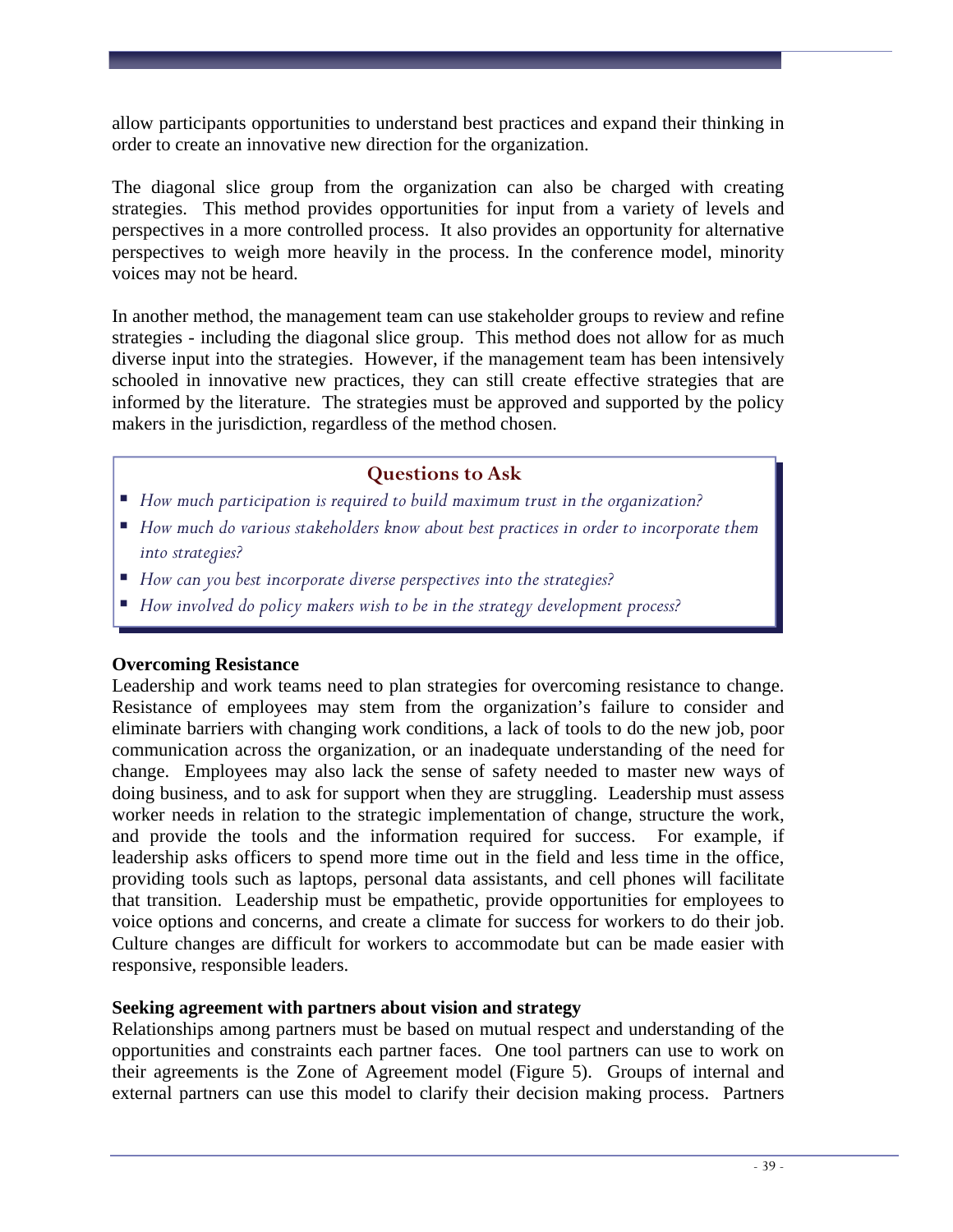must have a clear and common understanding of the decisions for which complete agreement is necessary; consultation with other partners is sufficient; and can be made solely by one organization, independent of their partners.



**Partner 1** 

**Partner 2** 

#### **Sustaining collaboration and agreement between partners**

The change process may be frustrating and slow and may alter direction mid-course. Given the importance of partnerships and the challenge of maintaining them, leadership must take specific steps to sustain collaborations. Some suggestions include:

#### **Build upon and celebrate small victories**

Identify steps that a collaborative can take together. Seemingly minor change can reward partners and solidify their commitment to the process. These wins can also persuade other partners to join and support the change process.

#### **Create incentives for collaboration and change**

Align rewards, including public recognition, with the collaboration. Take time to understand the needs of internal and external partners and develop ways to meet some of them. Recognize employees that bring new partners to the table.

#### **Address leadership changes**

Leadership will change during the change process. It is important to bring new leaders into the change process, share the vision and the history of the change with them, and invite and incorporate their fresh perspectives.

#### **Maintain the momentum for change**

Key players and/or groups may stall changes through diversions or suggesting farfetched scenarios. If changes can be institutionalized quickly, with some details worked out later, the system change can maintain momentum.

#### **Using different leadership styles**

It is also important to recognize that different styles of leadership are required to achieve successful change. Goleman (2000) has identified six distinct leadership styles, each one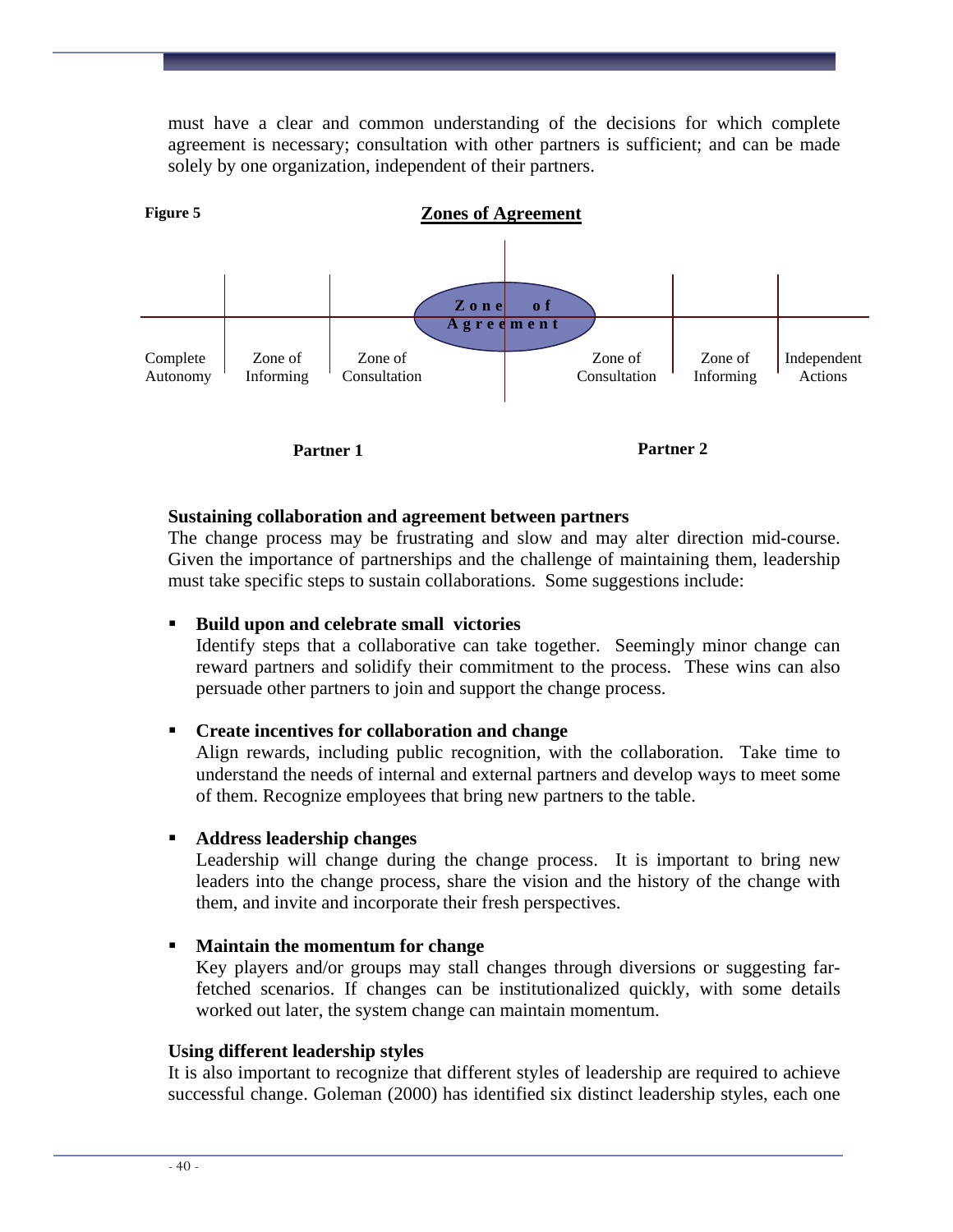coming from different components of emotional intelligence. Each style has a distinct effect on the working atmosphere of an organization and its results.

*Coercive leaders* demand immediate compliance. *Authoritative leaders* mobilize people toward a vision. *Affiliative leaders* create emotional bonds and harmony. *Democratic leaders* build consensus through participation. *Pacesetting leaders* expect excellence and self-direction. And *coaching leaders* develop people for the future.

The research indicates that leaders who get the best results do not rely on just one leadership style; they use most of the styles regularly. Goleman details the types of business situations for which each style is best suited, and explains how leaders who lack one or more of these styles can expand their repertoires. He maintains that with practice leaders can draw upon all leadership styles to produce powerful results.

# **3. The Importance of a Healthy Organization**

A healthy organization forms the foundation for an effective change process. One of the first steps in the change process – and one that must be maintained throughout the process – is ensuring the health of the organization.

Mark Carey (2002) defines the characteristics of communities that are ready for significant change and community building. The components he describes are the same characteristics that mark a healthy organization and are critical to the success of any change effort. Leadership must foster these characteristics within the organization at all times.

- Trust among diverse groups
- Shared meaning
- Meaningful work for members of the organization
- **Respect**
- Commitment to the change process
- Clear communication
- Social cohesion
- **Leadership and continually emerging new leadership**
- Widespread participation
- Simultaneous focus on the purpose, process, and product
- Building organizational development skills
- Appropriate decision making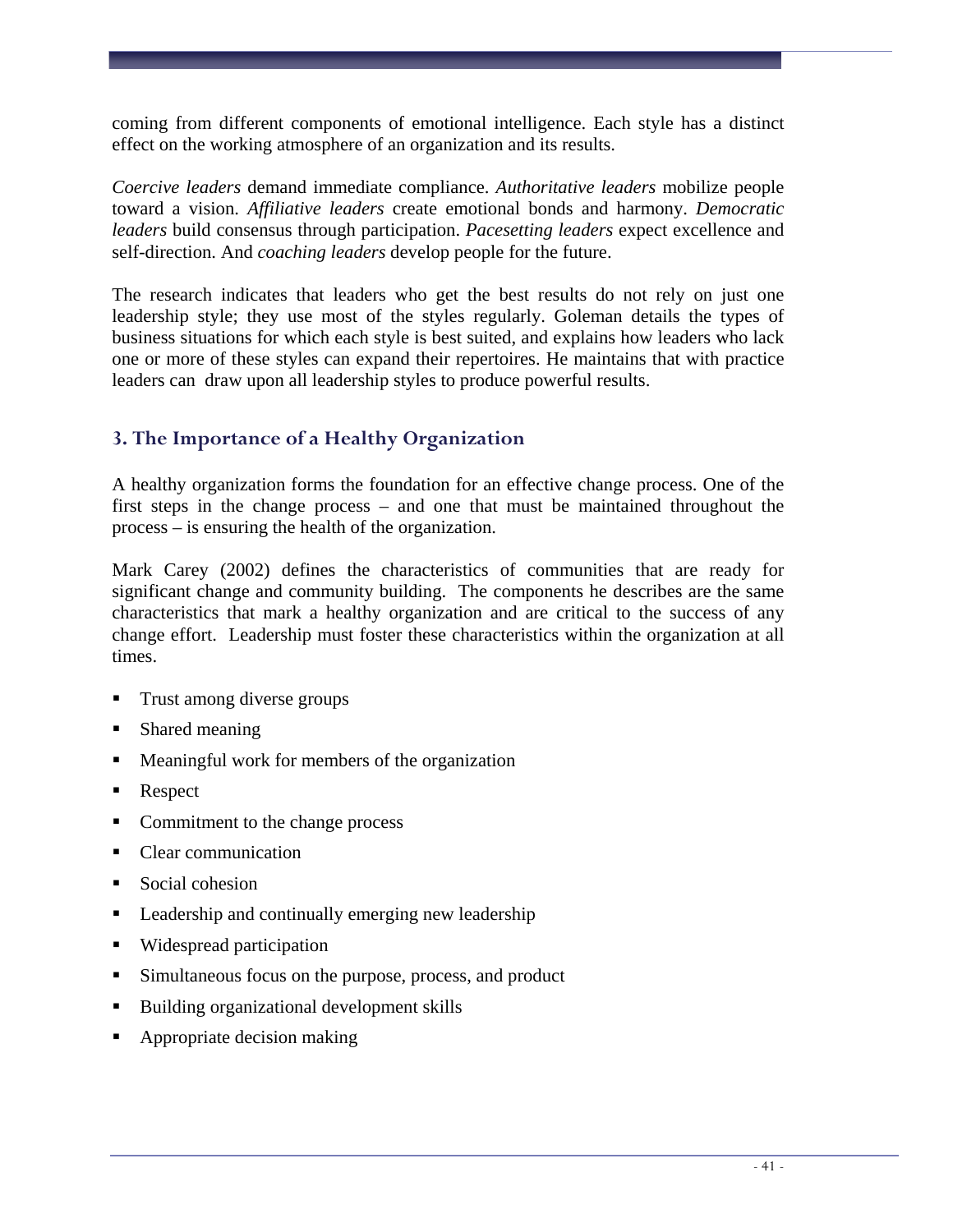In addition to these characteristics, all employees must be empowered participants in the change process, and everyone must understand the mission and vision of the organization, and make decisions that support the mission and vision.

As is the case with individuals, organizations require regular checkups to diagnose any issues and develop a plan for recovery. The assessment process provides the opportunity to take an organization's temperature and prescribe appropriate remedies. Hopefully, this avoids more serious issues later in the process.

# **4. Aligning Business Practices**

Advancing the implementation of evidence-based principles in the supervision of offenders requires contemporaneous changes in the structure of human resource management systems, policies and procedures, and operational standards.

Combining this fundamental organizational change with the philosophy and policy shift of evidence-based principles enhances the opportunity to more effectively institutionalize changes. Managing this type of transition involves relentless attention to detail to advance implementation and prevent individuals and entire systems from backsliding into the comfort zone of the old ways.

Achieving and sustaining organizational change requires the realignment of organizational infrastructure. All systems and policies, particularly those pertaining to the workforce, must be consistent with and supportive of the new way of doing business. Changes in hiring, training, and performance measurement will, over time, produce a critical mass of employees well-versed in the tenets of a non-traditional mindset, which will signal the change from the old dispensation to the new. Policies for recruitment and hiring, training, job descriptions, performance measurement, promotional decisions, and reward systems must be aligned with evidence-based approaches, and this alignment must be circulated throughout the organization in written documents and practice. Aligning the organization's human resource system and other infrastructure systems clarifies the commitment to organizational change and facilitates implementation of evidence-based principles.

The subsequent transformation of organizational culture relies upon the alignment of tasks, mission, and goals, and a clear nexus throughout the organization's practices (Baron and Kreps, 1999). Failure to create this alignment can have a detrimental impact on the implementation of new operational philosophies.

This alignment must also be promulgated throughout the organization in written documents and practice, and county or state support must be garnered when needed. Alignment in policy and practice must occur in the following areas: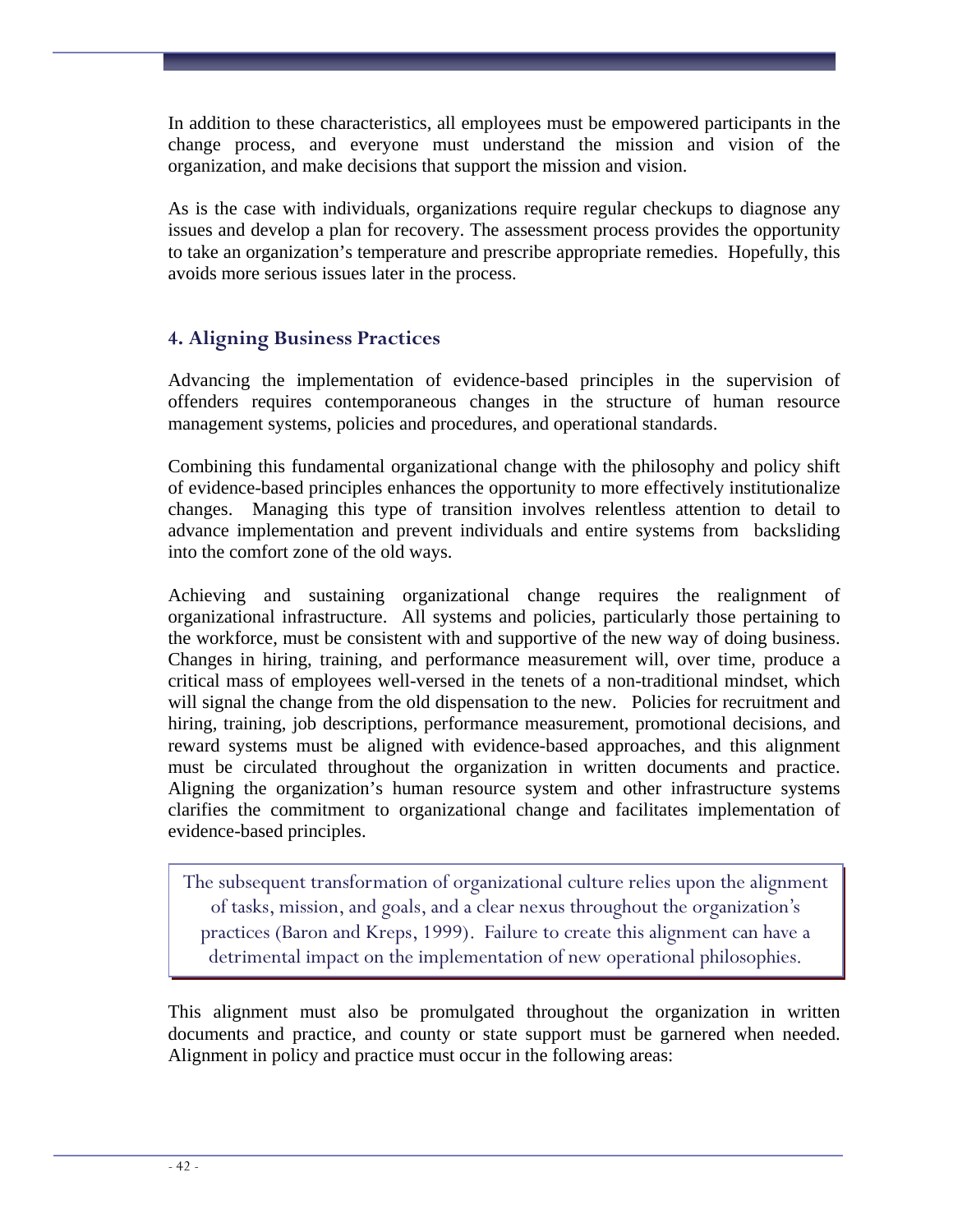**Recruitment and Hiring**– Organizations must rethink and revise recruitment efforts, candidate screening processes, minimum criteria, and other standards. All new employees must be knowledgeable about the new vision and have appropriate competencies for a changed work environment.

**Training** –The importance of investing in training at all staff and management levels cannot be overestimated. Failure to provide comprehensive training can undermine even the most well conceived implementation plan. Throughout the implementation process, internal and external stakeholders should be apprised of the principles of evidence-based practices. New employee academies, orientations, and ongoing training curricula must be restructured and infused with the philosophies of evidence-based practices. Training supports the notion that change is warranted and desirable. Training on evidence-based practices, their efficacy, philosophy, and work expectations must be part of any ongoing training curriculum. Learning should become a daily expectation.

**Job descriptions** – Workers' tasks, required competencies, and responsibilities should be clearly linked with evidence-based practices and the organizational mission and goals.

**Performance appraisals** – Individual performance plans, appraisals, and reviews should be informed by outcome data and connected to the mission, job description, competencies, and training. The use of technology to create automatic feedback systems facilitates this process by providing staff and supervisors with accurate performance measurement data.

**Promotional decisions** – The promotional system must be structured to value organizational goals and reward desired performance. Promotion should occur when behavior is consistent with organizational goals; individual goals are achieved; and when evidence-based practices are embraced.

**Reward systems** – Rewards can be separate or linked with promotions and appraisal systems. Publicly recognize and celebrate behavior that is desirable and refrain from the reverse.

This alignment of HR systems with evidence-based practices will ease implementation, minimize pitfalls, and create a climate that supports the new philosophy and changes in worker behavior. Failure to create this alignment can have a detrimental impact on the implementation of new operational philosophies.

# **5. Managing Transitions**

Changing an organization is complicated business, and understanding how transition occurs is critical to effectively implementing change. Leaders must understand the emotional process of change and must be comfortable with working through the various stages, including the end of the old, the chaos of transition, and the new beginnings. Moving through these stages often does not occur in a linear progression, and different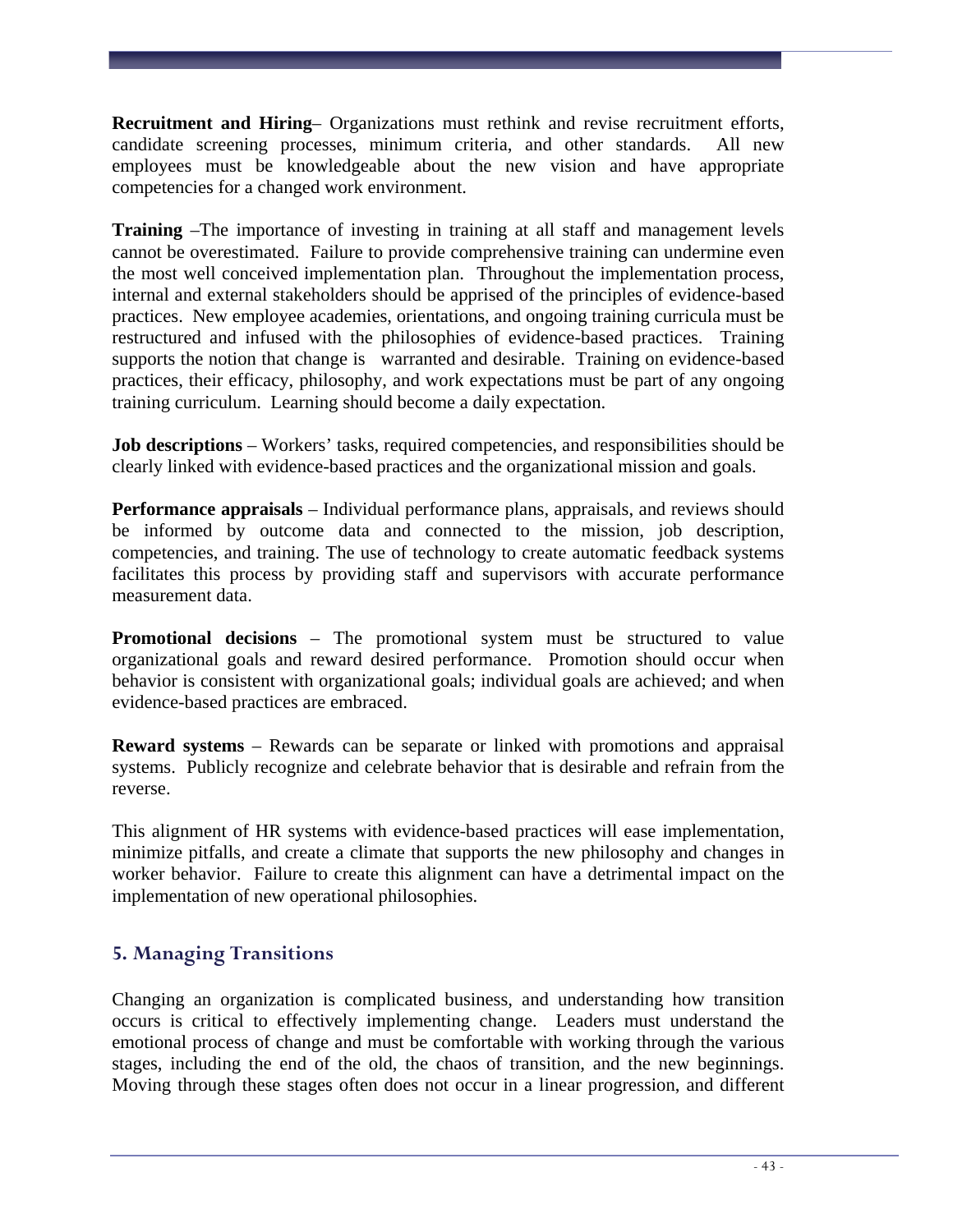individuals may be at different stages at any given time. Guiding an organization through this process takes patience and perseverance.

In *Managing Transitions: Making the Most of Change*, William Bridges (1991) offers an excellent analysis of organizational change and provides concrete suggestions for helping people and the organization cope with change. Bridges describes the opportunities and challenges inherent in the change process and describes three zones of transition: endings; the neutral zone; and the new beginning. He offers the following strategies for moving through each zone.

**Endings:** This stage is characterized by loss: loss of comfort and security in operations; loss of practices; and possibly loss of history. Leaders can effectively manage this transitional state by addressing the following issues:

- Identify who is experiencing loss and what they are losing;
- Accept the reality and importance of subjective losses;
- Do not be surprised at overreaction;
- Acknowledge the losses openly and sympathetically;
- Expect and accept the signs of grieving;
- Compensate for the losses;
- Give people information, and do it again and again;
- Define what is over and what is not over;
- Mark the endings; and
- Treat the past with respect; acknowledge the contribution of past efforts, and let people take a piece of the old way with them.

**The Neutral Zone:** This stage follows the ending stage prior to the new beginning stage. It is in this stage when workers can slip back to the old ways or veer off the path of change. Relentless attention to details and ongoing feedback of data to management and those closest to the work can help prevent this tendency. Leaders can creatively manage the neutral zone by strengthening group connections, redefining the zone as a creative period, and focusing on the following issues:

- "Normalize" the neutral zone;
- Redefine the neutral zone:
- Create temporary systems for the neutral zone;
- **Strengthen intra-group connections;**
- **Implement a transition monitoring team; and**
- Support creativity in the neutral zone.

**New Beginnings:** Finally, re-visiting the purpose, providing a clear vision of the outcome, and making sure all players have a role consistent with the vision can ease the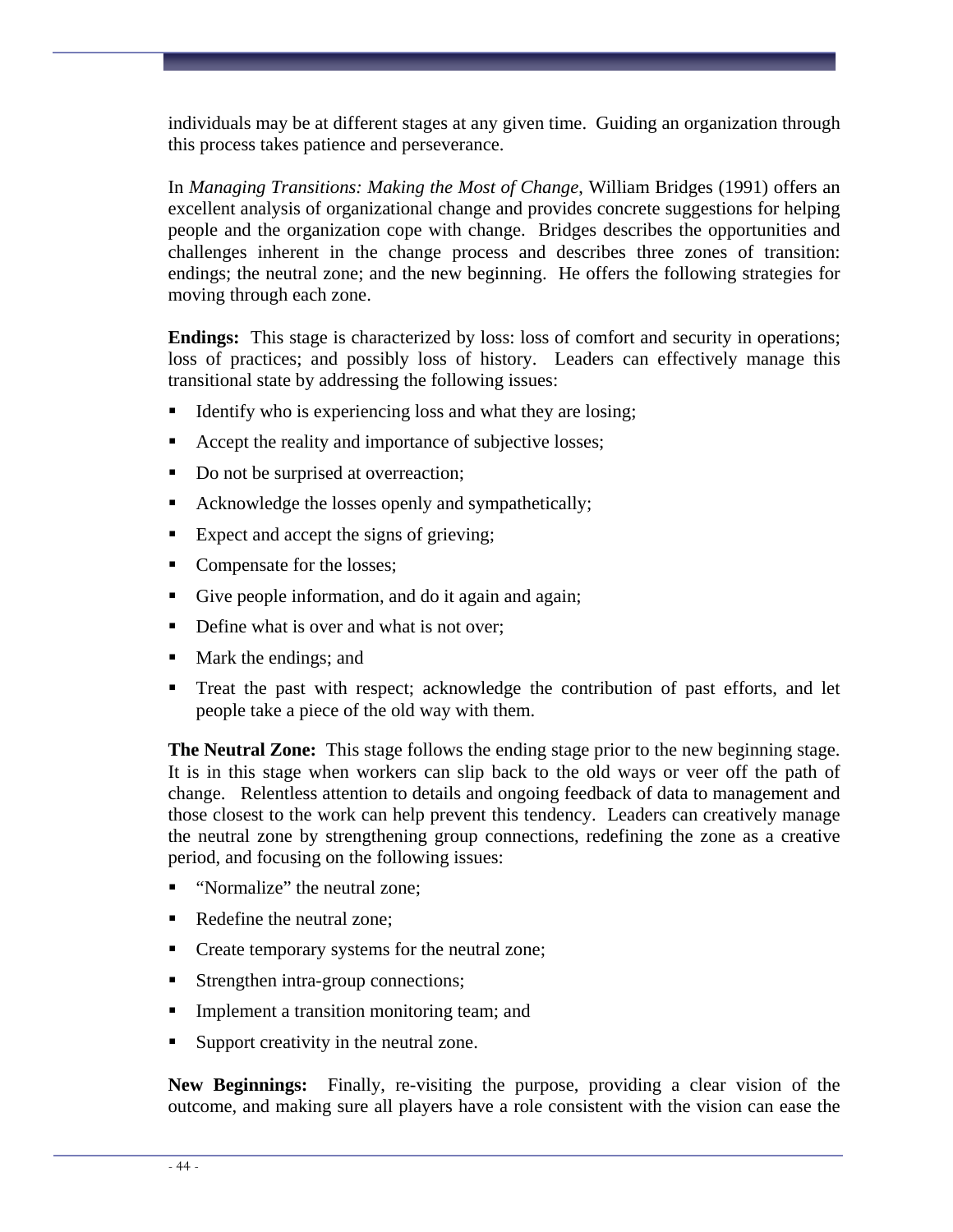transition to the new beginning. During this period of new beginning, leaders must focus on the following:

- Clarify and communicate the purpose;
- Provide a picture of the outcome;
- Create a transition plan with specifics (a transition plan is different from a change plan – the transition plan focuses on the *process* of change, rather than the change itself);
- Give people a part to play;
- Reinforce the new beginning; and
- Be consistent, ensure quick successes, symbolize the new identity, and celebrate success.

# **6. Program Fidelity**

Successful organizational change also depends on effectively implementing evidencebased programs and working models to reduce the likelihood of implementation failure. It is critical to ensure that every effort is made to provide for program fidelity as research shows that only then will positive results be delivered. In fact studies have found that there is a relatively strong correlation between program integrity, i.e., quality implementation of program design, and reductions in recidivism (Lowenkamp at al, 2006; Landenberger and Lipsey, 2005).

Achieving quality implementation of program design depends upon achieving a successful organizational transition as well as implementing reforms in accordance with their design and principles. It is not just a case of 'cherry picking' an empirically tested method. There needs to be an organization-wide approach to reform that is evidence driven. Programs are more likely to fail if they are delivered within organizational cultures that fail to embody the principles of evidence-based change and effective correctional interventions (Gendreau, 1996).

Furthermore, given that program integrity clearly matters, it is important that leaders ensure it is monitored and measured and informs further development and implementation. Assessing program integrity can facilitate change in the management and delivery of correctional programs. Assessment data can be used to identify areas of success and areas of improvement so that service delivery can be enhanced. Continuous quality improvement is a key element of becoming an evidence-based organization.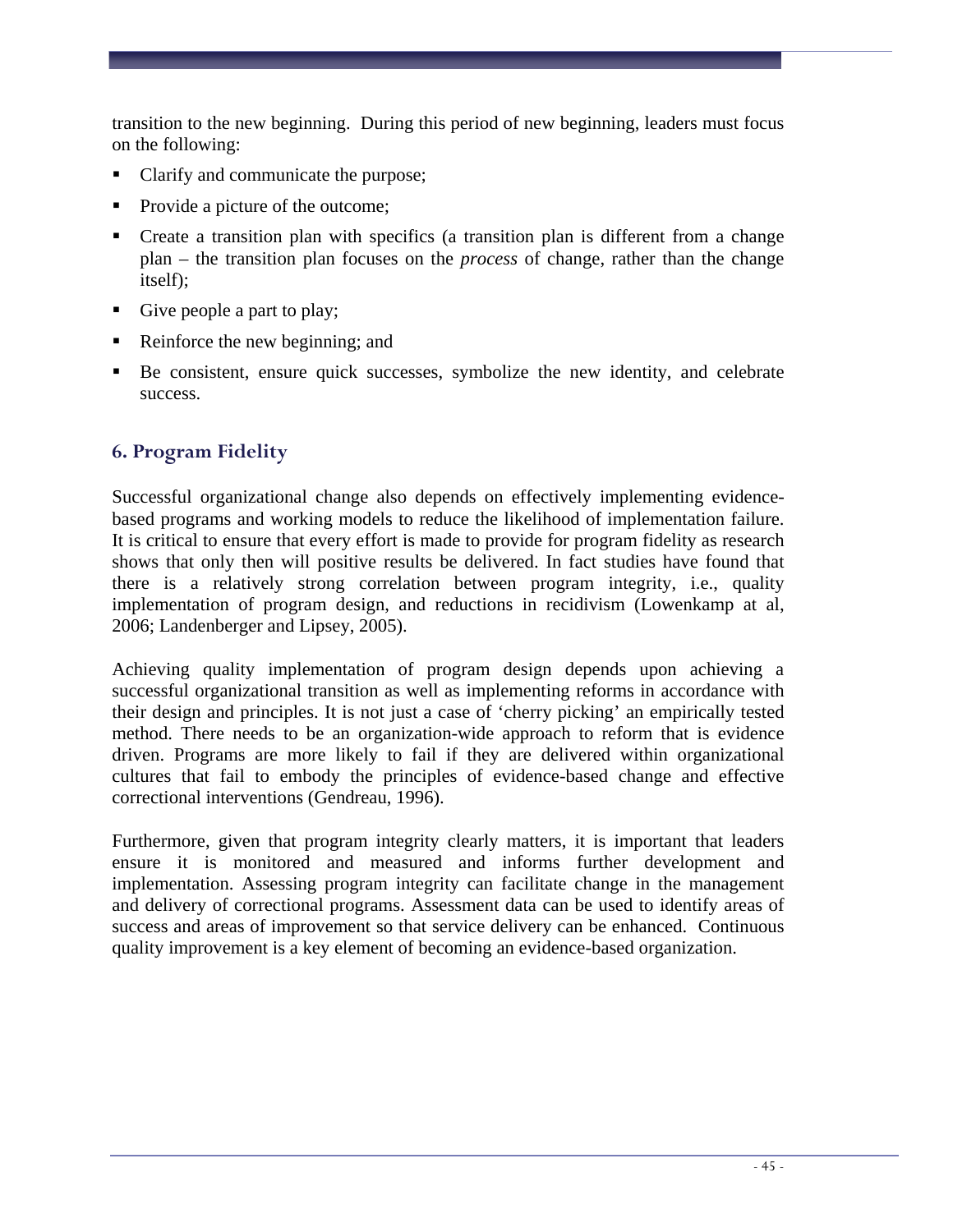### **Further Reading**

Beckland, R. & Pritchard, W. (1992). *Changing the Essence, The Art of Creating and Leading Fundamental Change in Organizations*. Jossey-Bass.

Bennis, W. & Nanus, B. (1985). *Leaders, The Strategies For Taking Charge*. Harper and Row.

Blake, R.R., Srygley Mouton, J. & Adams McCanse, A. (1989). *Change by Design*. Addison Wesley.

Block, P. (1981). *Flawless Consulting*. University Associates.

Block, P. (1988). *The Empowered Manager*. Jossey-Bass.

Covey, S. R. (1990). *Principle-Centered Leadership*. Summit Books.

Fuller, J. (2001). *Organizational Change from a Leadership Perspective.* Oregon: Multnomah County Department of Community Justice.

Hesselbein, F., Goldsmith, M. &Somerville I. Editors. (1999). *Leading Beyond the Walls*. Drucker Foundation.

Nanus, B. (1992). *Visionary Leadership*. Jossey-Bass.

Osborne, D. & Gaebler, T. (1992). *Reinventing Government*. Addison Wesley.

Rees, F. (1991). *How to Lead Work Teams, Facilitation Skills*. Pfeiffer and Co.

Wheatley, M. J. & Kellner-Rogers, M. (1996). *A Simpler Way*. Berrett-Koehler.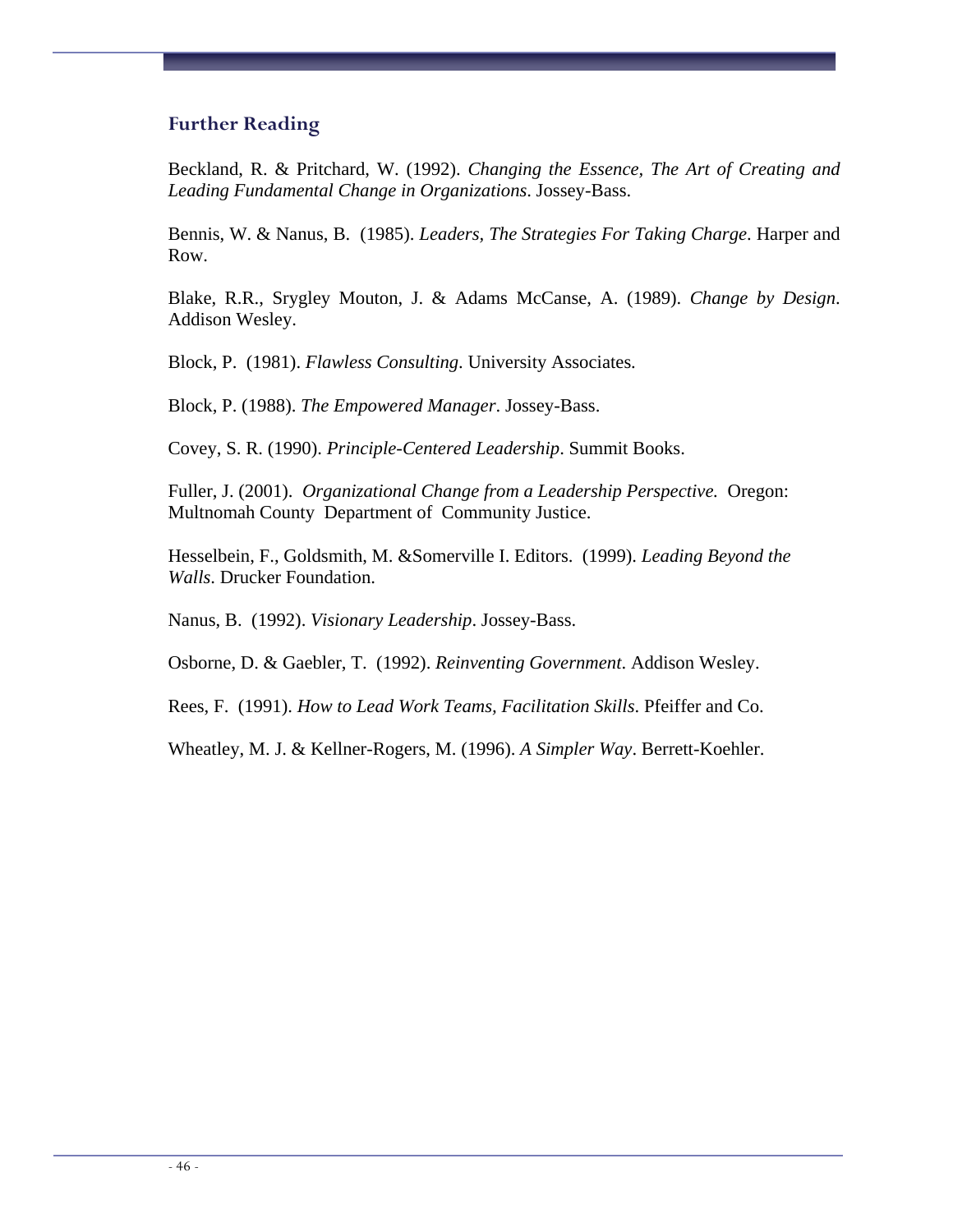# **CHAPTER 6: COLLABORATION FOR SYSTEMIC CHANGE**

Collaboration can be defined as *coming together to work toward a common vision*. The collaborative process is intended to move participants away from the traditional definition of power as control or domination, and toward a definition that allows for shared authority. This results in greater achievements than would be attained by one organization working alone. Since no public safety agency operates in a vacuum, engaging system stakeholders in change efforts helps to eliminate barriers, increase opportunities for success, enrich the change process, educate stakeholders about the organization's work, and create a shared vision that supports the systemic change efforts.

Public safety system stakeholders include a wide range of entities, from prisons and law enforcement agencies to victim advocates and faith-based community organizations. Working collaboratively with all stakeholders in the planning and implementation of systemic change can result in a more coherent continuum of care; one that uses evidencebased principles to reduce recidivism. By collaborating with each other, governmental agencies and community-based providers can jointly provide a comprehensive and integrated array of services that could not be provided by a single organization. Access to a well-organized network of services and pro-social community connections can greatly enhance an offender's ability to succeed. Collaboration, in this context, is a constructive and useful tool of social action and recidivism reduction.

*Collaboration is a mutually beneficial and well-defined relationship entered into by two or more organizations to achieve common goals. The relationship includes a commitment to: a definition of mutual relationships and goals; a jointly developed structure and shared responsibility; mutual authority and accountability for success; and the sharing of resources and rewards.* (Griffith, 2000)

Collaboration and system change are very time consuming and resource intensive processes. They require constant attention and nurturing to maintain momentum.

*Acknowledging the inevitability of obstacles, admitting them when they reappear, developing collective strategies to overcome them, and having a sense of humor are all important in surviving the process.* (Feely, 2000)

Collaborative endeavors must develop a balance between broad participation and the need to make decisions and take action.

*The collaborative process has to be perceived as fair, not dominated by one interest group, and accessible to all stakeholders* (Carter et al, 2005).

Any process should ensure that the number of participants is small enough to allow for productivity, but broad enough to generate diverse ideas and yield widespread support.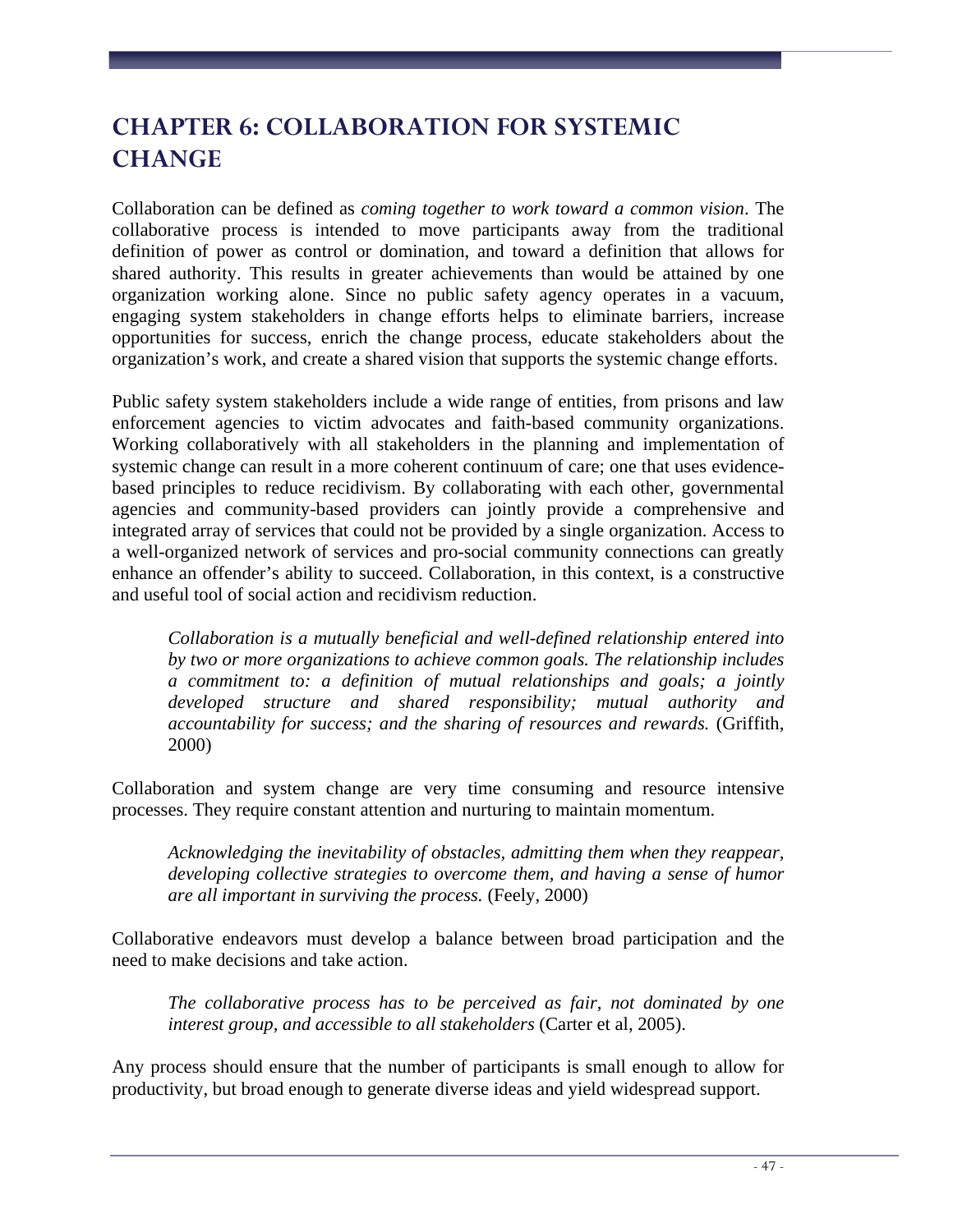Mutual respect and understanding is key to sustaining shared authority in collaborative relationships. Borrowing from a concept developed by Michael Hammer in *Beyond Reengineering*, all partners are seen as *Centers of Excellence*, defined as *a collective of professionals, led by a coach, who join together to learn and enhance their skills and abilities to contribute best to whatever processes are being developed. Each agency is an expert at performing its piece of the work of public safety* (Carter et al, 2005).

Working collaboratively with system partners provides a greater opportunity for successful implementation of true organizational change. Recognizing the inherent interdependence of justice organizations, and including it in the development of change implementation strategies, greatly enhances the chance of success.

# **1. Who Should be Included?**

For collaboration to work, all relevant stakeholders must have a voice at the table. Since the actual number of participants must be somewhat limited to ensure efficiency, formal communication methods must be established to ensure that those unable to be at the table still have a mechanism to express their views.

Leaders must assist stakeholders in understanding and appreciating the value of participation in the change. Involving external stakeholders not only increases their understanding of the system, but can also help to identify overlapping client populations and shared goals. For example, as community corrections agencies implement evidencebased principles, they will shift their resource focus to higher-risk offenders. This shift in focus often results in decreased access to treatment resources for low-risk/high-need offenders. Involving human services agencies in the change planning process can help identify alternative treatment resources for these offenders.

The development of a policylevel committee is an essential component of implementing change in the public safety system. Members of the policy committee should include policy makers from key stakeholder organizations and community groups, including those supportive of the change and those who may pose potential barriers to implementation. Involving those who may not be entirely supportive of all planned

# **Questions to Ask**

- *What partnerships currently exist in your system?*
- *Where do new partnerships need to be forged?*
- *How does participation in the change process assist partners in accomplishing their mission and vision?*
- *Are key stakeholders / centers of expertise involved within each locus of collaborative work?*
- *Do participants at all levels understand and buy in to the vision?*
- *Do participants understand how collaboration works?*

changes ensures richer policy development, educates those policy makers more fully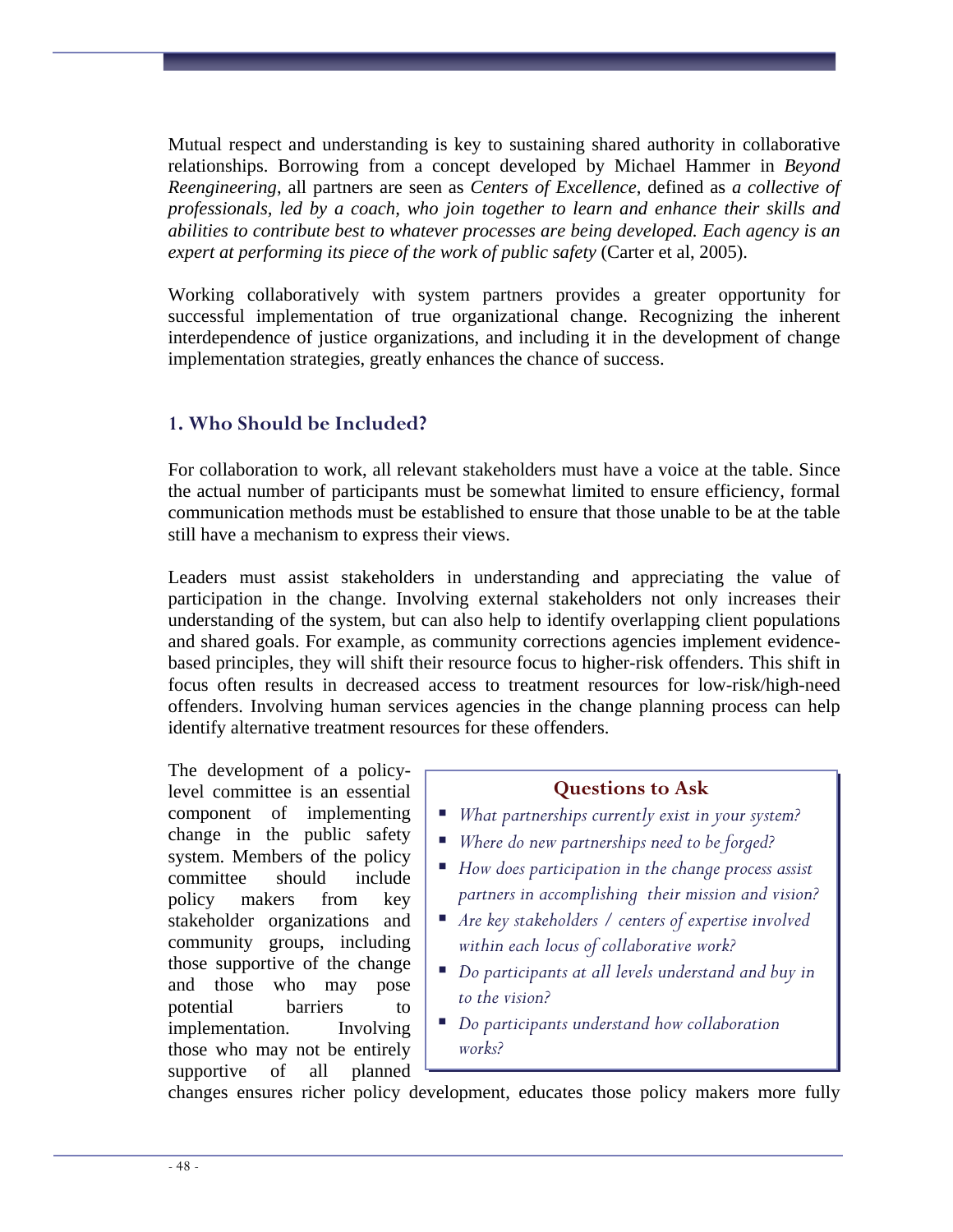about the system, and may potentially alleviate future barriers. This policy committee should be charged with guiding system-wide policy initiatives, implementing corresponding policy and practice changes in their own organizations, and communicating with their own organizations and the public about the impact of system changes.

# **2. The Need for Structure**

Every collaboration needs some structure, but the degree of structure varies for each collaboration. Collaboration participants should choose a structure that supports their endeavors and fits their desired level of joint activity and risk.

Methods of developing structure, such as charters, memoranda of understanding, and partnering agreements fulfill multiple purposes. For example, they help to clarify the authority and expectations of the group, define the roles/functions of all participants, focus parties on their responsibilities, and eliminate miscommunication and backtracking when employee changes occur. These tools should clarify decision-making responsibility and emphasize the concept that no single organization or individual is *in charge* in the familiar sense. Instead, professionals from each *center of expertise* are empowered to do what they do best to the enhancement of the collective goal.

# **Questions to Ask:**

- *What are we doing? Why are we doing it?*
- *How are we going to get it done? Who is going to do what?*
- *What are the communication pathways within our collaboration?*
- *Who has authority to make specific decisions?*
- *How do we consciously develop mutual respect within our collaboration?*

# **Chartering**

Chartering is a technique used to guide the efforts of workgroups, providing structure and specifying outcomes, clarifying decision-making authority, and ensuring organizational and leadership support for the work of the group. The technique should be used for defining the work of all teams, especially those faced with long-term projects. Upon convening a workgroup, a charter document is written and approved by leadership. The charter document provides a *road map* for any work group, clearly identifying goals and guiding efforts to achieve those goals. Chartering is a helpful tool for both internal workgroups and system collaborations.

Steps to developing a charter are as follows:

# **Background**

- Outline the problems and issues behind the organizational change effort.
- Express the commitment of management to the change effort.
- Clearly outline and communicate the purpose of the group.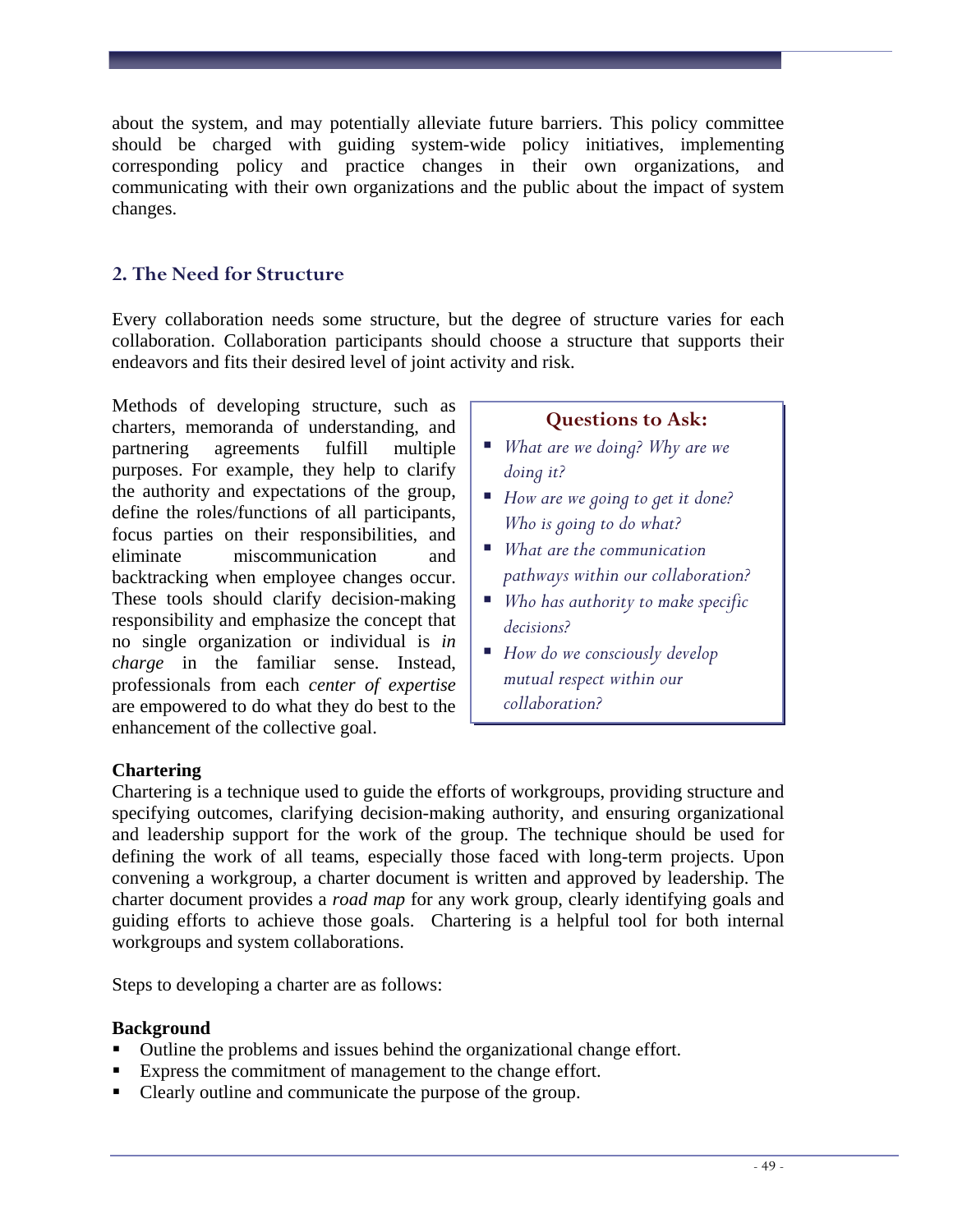### **Task**

- **Describe the importance of the group's work in relation to the organizational change** effort.
- Describe, in detail, the tasks the work group is directed to complete.

# **Guidelines**

- Describe guidelines for how the group will complete its work; and clearly indicate any internal and/or external boundaries that restrict the group's work.
- Use ground rules to describe how the group will operate in terms of decision-making and group process. The following is a list of ground rule examples:
	- o Decisions will be reached by consensus.
	- o One person speaks at a time.
	- o All group members are equal for the purposes of the chartered work and related group activities.
	- o Confidentiality must be respected in the group, i.e., what is stated in the group remains in the group.
	- o Share all relevant information.
	- o Open disagreement is permissible and safe.
- Guidelines should also outline how the group will interact with the rest of the organization:
	- o What information should be shared with leadership and who will bring that information to them?
	- o To what degree will the group engage stakeholders external to the organization?
	- o How will the group celebrate its progress? Celebrate those small steps!

# **Chartered Work Group Membership**

Work group membership, while as inclusive as possible, should be limited to a workable number. For most purposes, groups should not exceed eight to twelve members. A specific listing of the group membership should be included in the chartering document. Group member roles should be clearly identified, including how the roles of facilitator and recorder will be managed. These roles may be assigned to one particular member or rotated among members.

# **Resources**

The charter should identify other individuals or groups that may act as resources to the group, such as an external consultant, clerical support or other workgroups. The group's sponsor (management/leadership) should be clearly identified. This individual will act as a liaison for the group with organizational leadership and ideally will have the authority to allocate organizational resources that may be needed.

# **Due Dates**

The charter should identify a timeline for the group's work and interim status reports. The reporting format and audience should be clearly identified.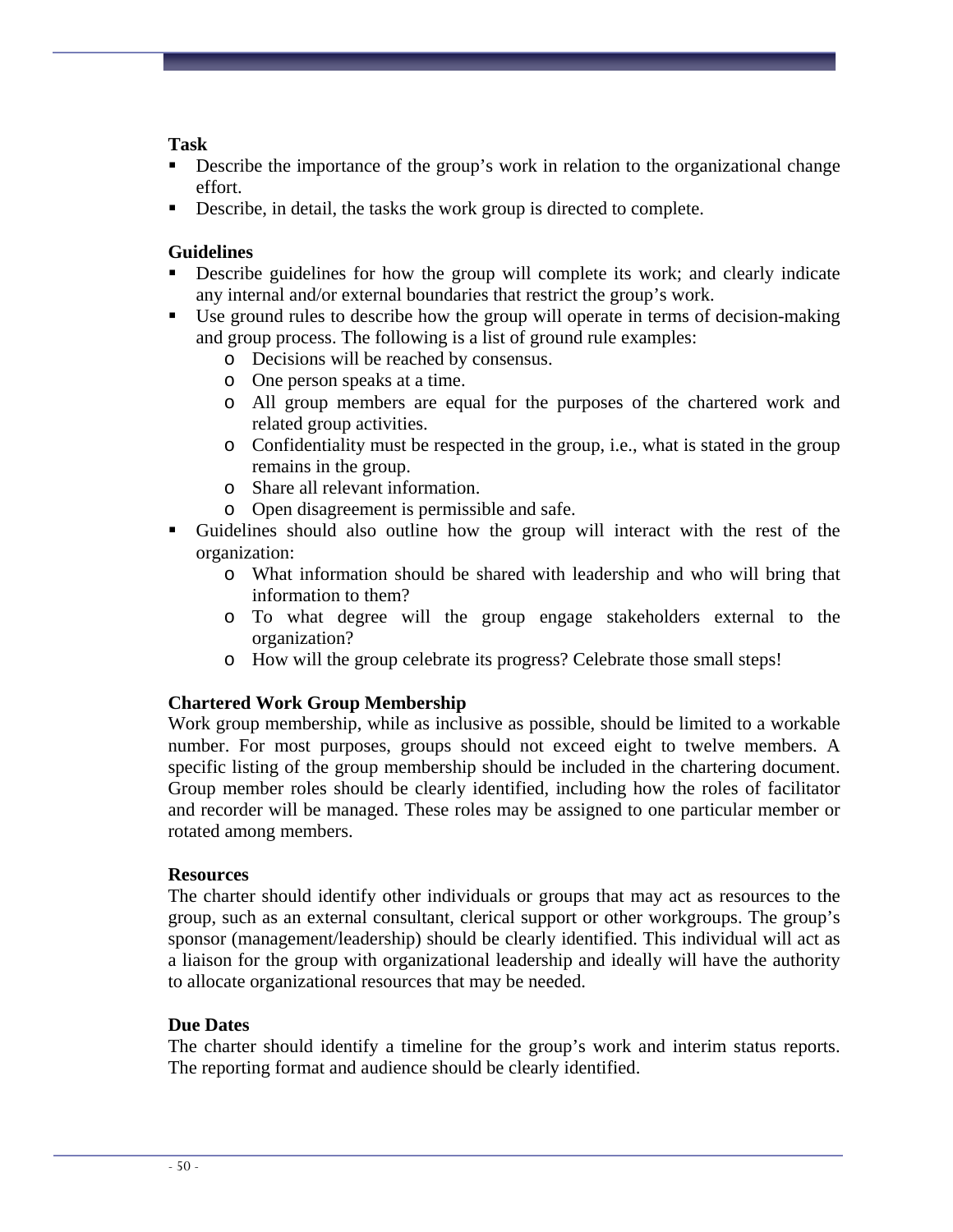# **3. The Essential Ingredients**

Once a collaborative group has been chartered and is ready to begin its work, it must consider the principles and tactics that will encourage success. There are a number of elements essential to creating and maintaining a successful collaboration. Those that follow are adapted from The Wilder Foundation and incorporate views from Feely (2000), Carter et al (2005) and Griffith (2000).

#### **1. Common Vision**

 Define a problem to be solved or task to be accomplished that will result in a mutually beneficial outcome.

#### Seek agreement regarding a shared vision to develop system-wide commitment.

- Develop strategies for achieving the vision.
- Ensure a safe environment for vocalizing differences.
- Find a common ground and keep everyone engaged and at the table.

#### **2. Purpose**

- Develop a unique purpose and clarify the need for change.
- Build concrete, attainable goals and objectives.
- Seek agreement between partners regarding strategies.
- Create incentives for collaboration and change.

#### **3. Clarity of Roles and Responsibilities**

- value the unique strengths that each partner brings to the collaboration.
- Clarify who does what, and create a sense of accountability.
- Take time to develop principles defining how participants will work together and revisit them often.
- Focus on strengths.
- Listen to, acknowledge, and validate all ideas. Be inclusive.

#### **4. Healthy Communication Pathways**

- Ensure open and frequent communication.
- Establish formal and informal communication links to strengthen team bonds and direct the process.

#### **5. Membership**

- Develop an atmosphere of mutual respect, understanding, and trust that is shared between participants.
- Help participants to see that collaboration is in their self-interest.
- Develop multiple layers of decision-making or consensus-based decision-making to create ownership of the project and maintain communication.

#### **The Essential Ingredients**

- 1. Common Vision
- 2. Purpose
- 3. Clarity of Roles and Responsibilities
- 4. Healthy Communication Pathways
- 5. Membership
- 6. Respect and Integrity
- 7. Accountability
- 8. Data-Driven Process
- 9. Effective Problem Solving
- 10. Resources
- 11. Environment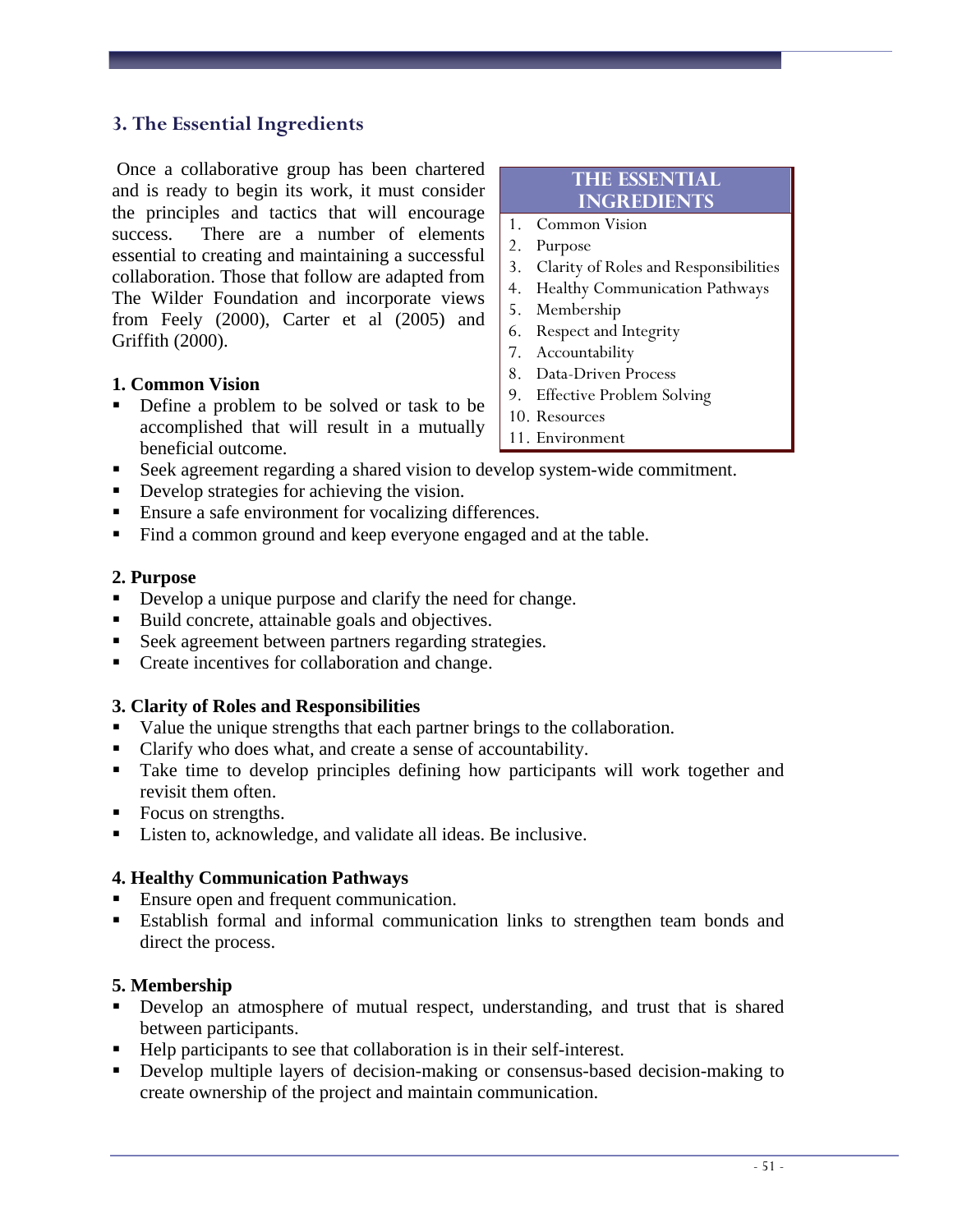Ensure that members share a stake in both the process and outcomes, have the ability to make compromises, and the authority to make decisions.

### **6. Respect and Integrity**

- Ensure that respect and integrity are integral to the collaborative relationship.
- View all partners as representatives of organizations and as *Centers of Expertise*.
- Ensure that all partners offer each other *procedural respect* and *role respect*.
- Overcome feelings of skepticism and mistrust. If not, they will undermine achievements of the collaboration.

# **7. Accountability**

- In order to clarify mutual expectations, partners must explicitly understand the following: their accountability to each other, to the collaboration as a whole, and to his or her parent organization.
- In order to create mutually agreed-upon expectations of accountability, each collaborative partner must understand the others' *accountability landscape* (i.e., their organization's history, successes, and challenges).
- Once a common understanding is achieved, the modes of attaining accountability can be developed among the partners.

# **8. Data-Driven Process**

- Focus on data.
	- o *The centerpiece of reform implementation is a data-driven, outcome oriented, strategic planning process and a cross-agency coordinated plan*  (Feely, 2002).
- Maintain a process that is flexible and adaptable to obstacles or barriers.
- Develop clear roles and policy guidelines, and utilize process improvement strategies.
- Identify and collect outcome data.
	- o *Identifying clear, measurable outcomes and charting progress toward their attainment is the most concrete and visible basis for accountability in complex change strategies* (Feely, 2002).
- Utilize data to review and refine processes and outcomes.
- Evaluate the process; self-assessment and data are essential tools for effective collaboration. The strength of the collaboration will grow as access and capacity to use data to inform policy and program decisions increases.

# **9. Effective Problem Solving**

- Identify problems in a safe way before they become crises.
- Offer collaboration participants an agreed-upon process to resolve problems effectively and efficiently.
- Continually assess team effectiveness and take steps to strengthen their work together (Carter et al, 2005).
- Build upon *small wins*. Celebrate and formalize changes quickly.

# **10. Resources**

**Provide sufficient funds and staffing necessary to maintain momentum.**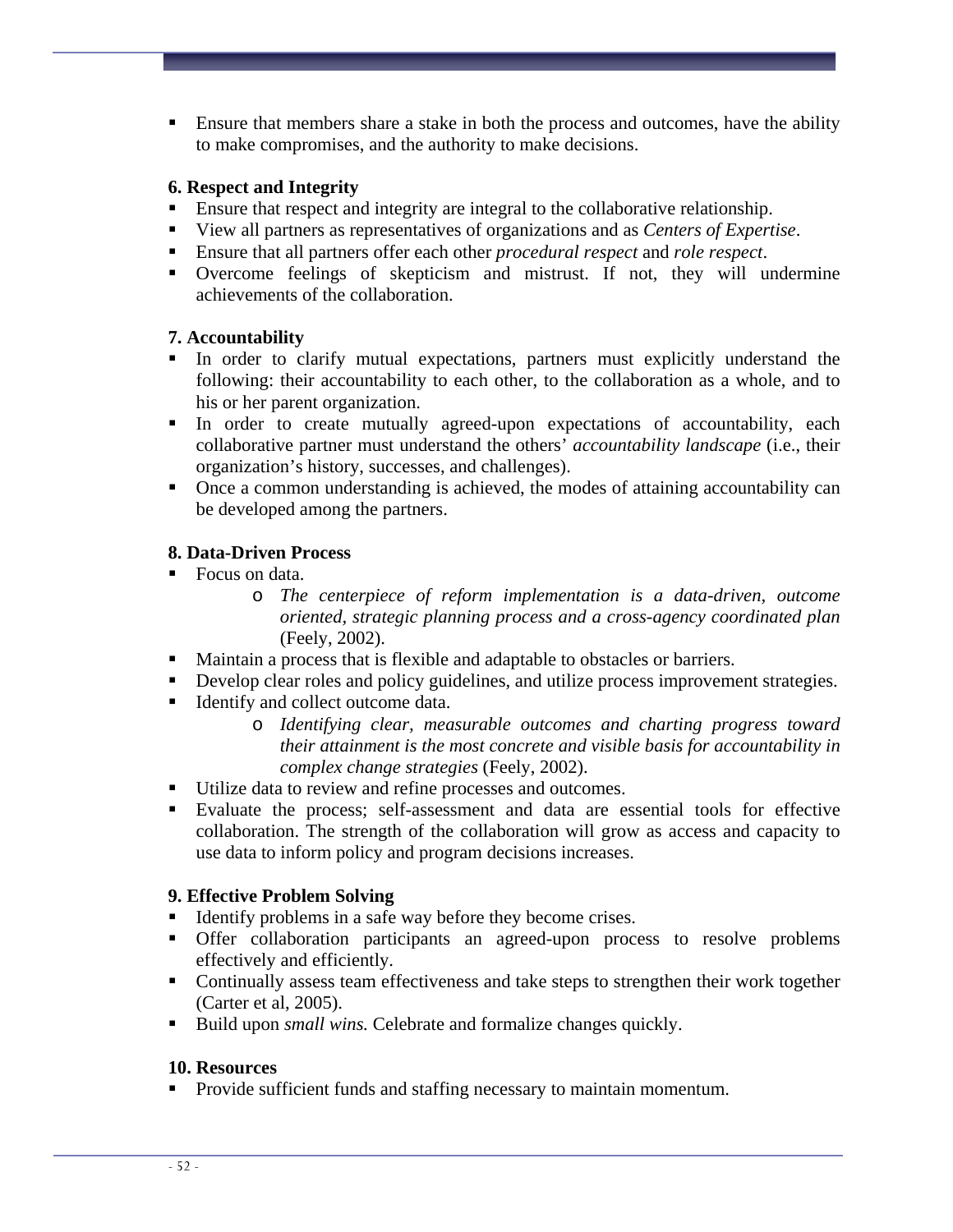Use skilled convener(s), as they can help to keep leadership and working groups on task and organized.

# **11. Environment**

- Develop a reputation for collaborating with the community.
- Be seen as a leader in collaborative work within the community.
- Develop trust, as it is a critical element in a collaborative climate.
- Develop a favorable political/social climate a political climate that supports collaboration is one that recognizes what collaboration is, values it as a process for social action, and supports collaborative efforts.

# **What are the Signs of Success?**

Once a collaboration process has begun, collaboration participants should ask themselves the following questions to determine their progress (Griffith, 2000).

- **Reliability** Does the collaboration consistently produce the desired substantive outcome (the work it intended to accomplish)?
- **Adaptability**  Is the collaboration adaptive to changes in its environment, in the collaboration itself, and in the problem domain? Change is inevitable, and a successful collaboration will be on the lookout for change and respond to it appropriately.
- **Legitimacy** Do the collaboration members view each other as legitimate players in the problem domain? Do they view the collaboration as a legitimate player in the larger problem domain? How is the collaboration viewed by those not involved?
- **Efficiency**  Is the work of the collaborative performed in an efficient and costeffective way? Is there sufficient structure to allow the members to communicate and accomplish necessary joint problem solving?
- **Accountability** Is the collaboration accountable to the "right" people in the "right" ways?
- **Sustainability**  Is the collaborative work sustainable in the long term? Has the collaboration identified any of its vulnerabilities and/or adapted for them? Is its robustness tied to particular funding streams, people or organizations?

# **4. Consensus Decision-Making**

Collaborations must determine how they make decisions that are inclusive of all participants and lead to effective outcomes.

Decision-making by consensus allows all group members a voice and opinion. This discussion allows for compromise to reach consensus. Consensus occurs when all group members can honestly say: *I am willing to support and implement the chosen direction*.

Although the ultimate decision may not be what all group members had personally hoped for, given their knowledge on the subject, the range of opinions in the group, and the time available to work the issues and personalities involved, the decision is one that *they can accept and implement.*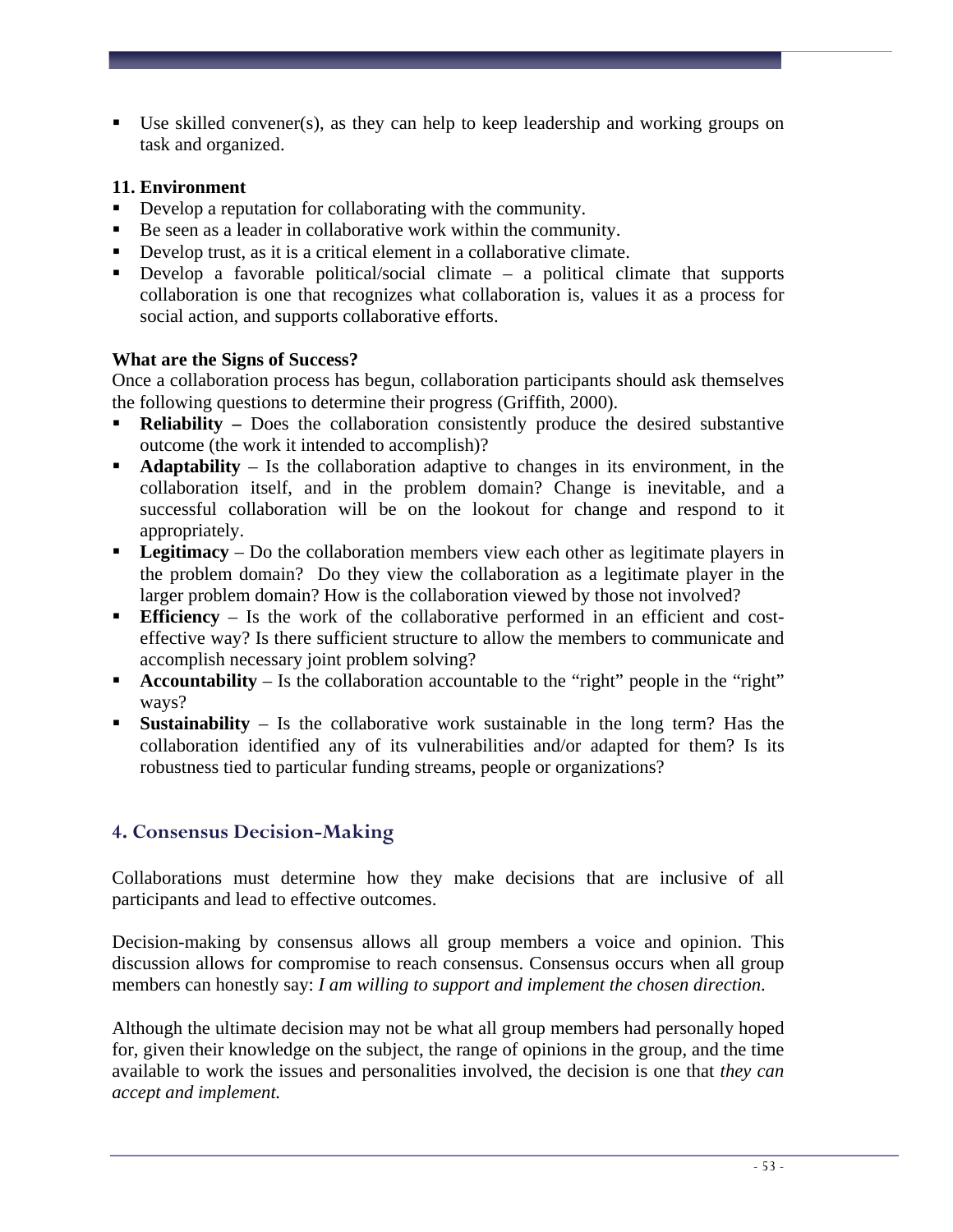Consensus decision-making involves a cooperative effort to find a sound solution acceptable to everyone rather than a competitive struggle in which an unacceptable solution is forced on the losers. With consensus as a pattern of decision-making and interaction, group members should not fear being outsmarted or outmaneuvered. They can be frank, candid, and authentic in their interaction at all steps in the decision-making process.

Achieving real consensus requires skill in straight communication and working through differences. The following communication guidelines assist groups to reach consensus:

- Each individual must take responsibility for what each wants and does not want, and what each is willing to support.
- Each individual must make their position known.
- Participants can make liberal use of the sentence structure: "I want/do not want x from y and I think/feel x."
- Do not hide behind questions. Make proposals instead.
- Avoid "shoulds."
- Respond to others. Do not leave them hanging.
- Talk to, not about, a person.
- Listen for feelings and try feeding them back.
- Check out assumptions, do not attempt to mind read or attribute motives to others.
- Do not smooth over problems; address them.
- Each individual must take control of their own feelings.
- **Offer solutions.**

Though consensus represents the ideal, it is not feasible to put every decision to a group, nor is it always possible to have every relevant stakeholder at the table. One the primary responsibilities of a collaborative's leadership is to determine which decisions should go to the group and which decision making structure is most desirable. For decisions affecting many stakeholders, consensus is often the answer, especially when time allows for the group to work through a consensus process. However, when emergency action is required, or when one or two stakeholders are determined to impede the process, a more directive style may be required.

Successful collaboration requires a thoughtful, sustained effort among partner organizations and/or internal stakeholders. Maintaining a productive collaboration that supports a shared vision is often challenging, but it yields great benefit when member organizations are collectively engaged in the change process and engaging in activities that are mutually reinforcing.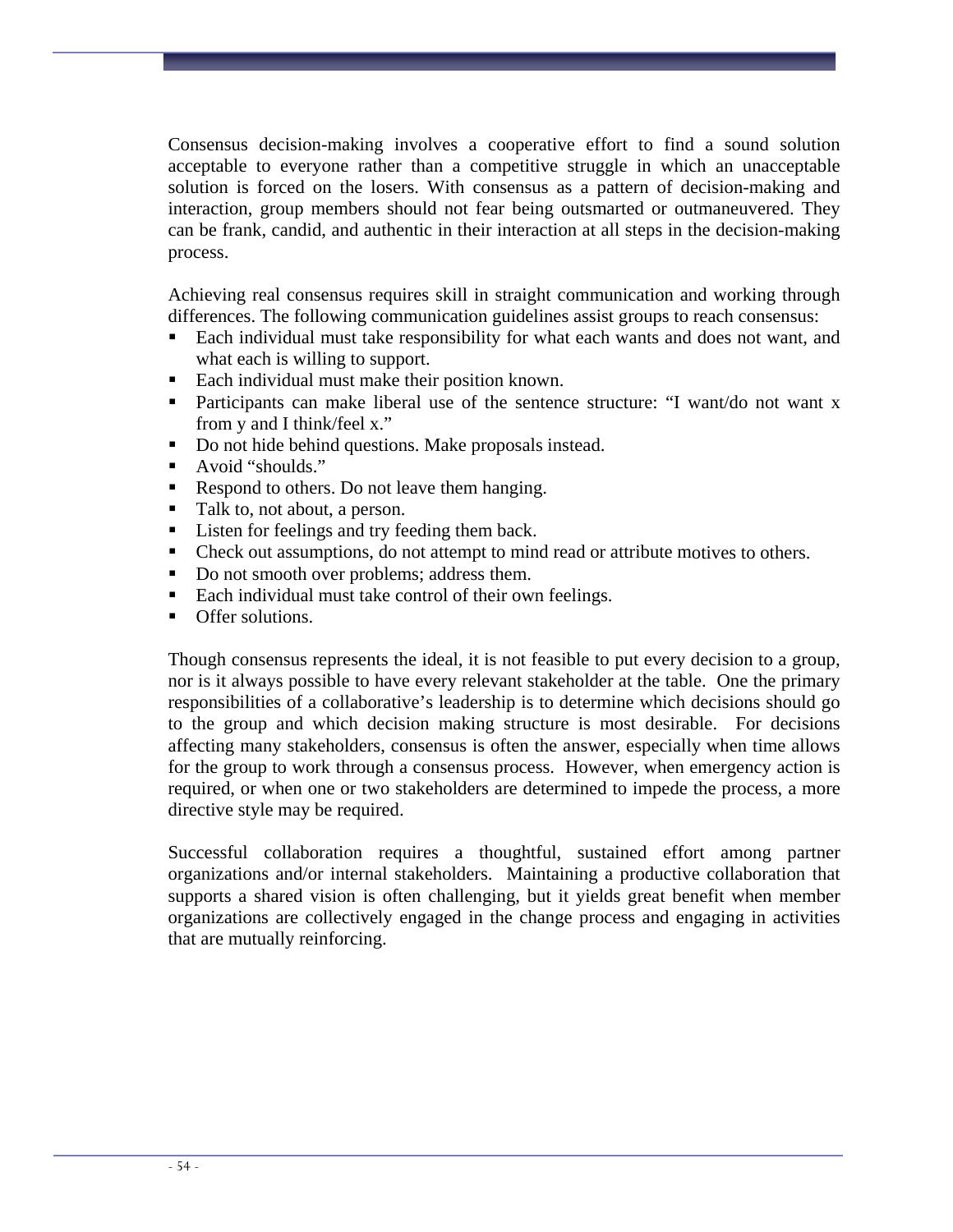# **Further Reading**

Sachwald, J and; Eley, E. (2008). The C-crets of Collaboration. Corrections Today, April 2007.

Valentine, K. (2001). *How to Make Partnerships Work: Suggestions from the Field.*  National Institute of Corrections: Topics in Community Corrections.

Woodward, W. (2001). *Collaboration: What It Takes.* National Institute of Corrections: Topics in Community Corrections.

Collaborative Justice Website. <http://www.collaborativejustice.org/corrections/main.htm>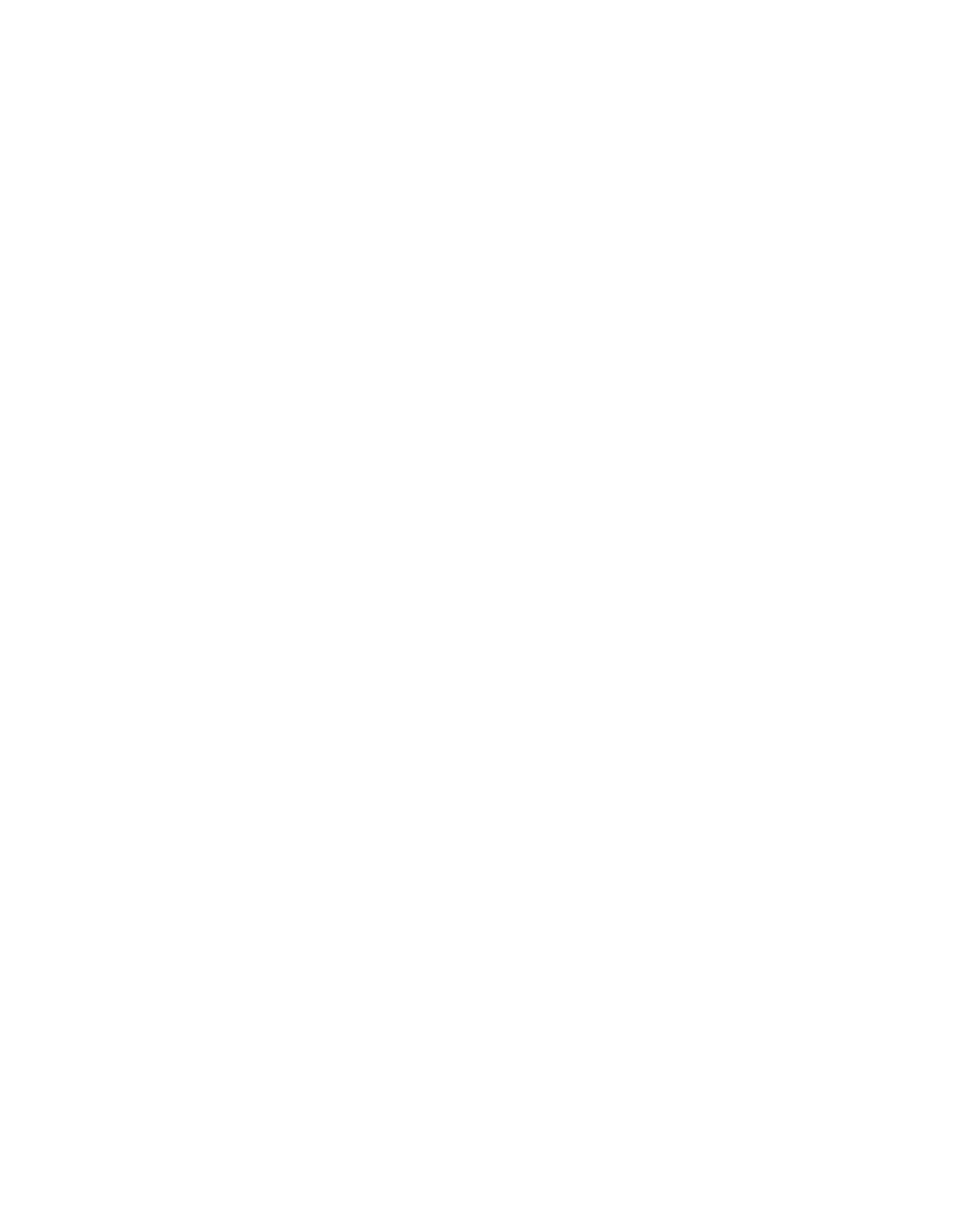# **CONCLUSION**

To improve supervision effectiveness and enhance the safety of our communities, agencies must adopt evidence-based principles in service delivery and commit resources to organizational development and collaboration. Organizational budgets can no longer support programs and practices that are not proven effective in reducing new crime.

This report provides a guide for agencies to transform themselves into evidence-based organizations. By providing an integrated model it maps out the essential ingredients for a successful transition. It is vital that each ingredient is given equal weight and importance. Simply implementing one without the others is not sufficient to achieve positive results.

The scale of the task should not be underestimated. It is not about implementing a few evidence-based programs or taking greater interest in the research literature. It requires a wide-ranging reform initiative. A fundamental change in direction is necessary, supported by visionary leadership that has the ability to deliver lasting structural and cultural reform.

There are great benefits to be reaped from implementing the integrated model. It has the potential to significantly impact public safety by substantially reducing re-offending and preventing new victimization. It also can result in a more efficient use of resources by investing limited funds wisely in interventions and practices that bring the greatest returns. In the long term, correctional agencies, and ultimately taxpayers, will get the most "bang for their buck." What's more, by ensuring that agencies become learning organizations, employees will be in a position to continually benefit from implementing the latest research findings on what works in reducing recidivism.

The introduction of evidence-based policies and practices will not solve all future problems, but it does provide solutions to many of the current challenges facing states that continue to see offender populations rise while budgets shrink. The stakes for not practicing what the evidence tells us are too high for the criminal justice system to simply continue on its current path without radically rethinking its approach.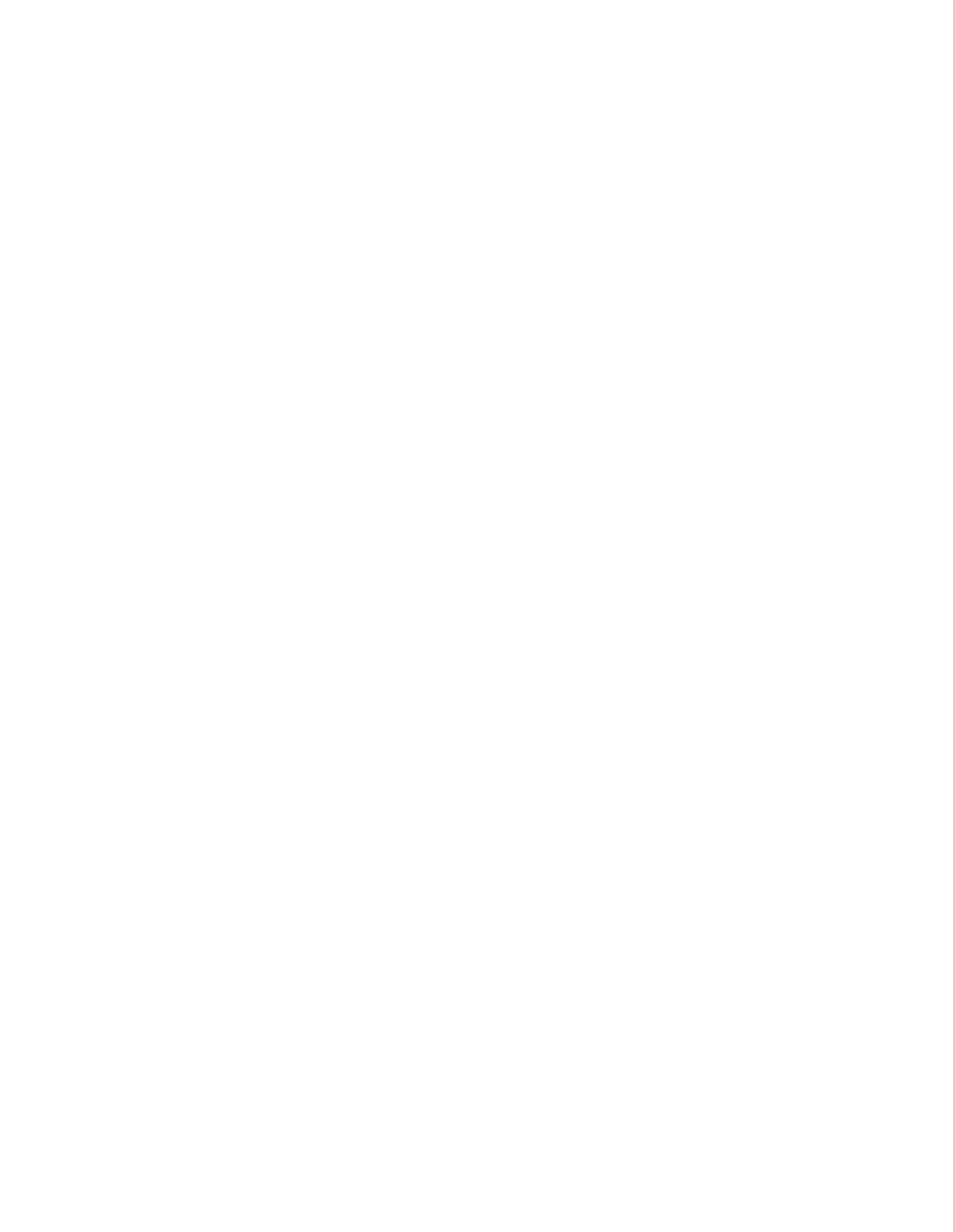# **APPENDIX A: RESEARCH SUPPORT GRADIENT**

Evidence-based practice is not simply the replication of a static group of practice. It is the ongoing critical review of the latest research and determination as to whether policy and practice needs to be updated based on new information. However, not all research is created equal, and each new study does not necessarily represent an improvement on past research. When evaluating practices for their basis in research, the level of rigor of the research design must be considered in addition to the reported efficacy of the intervention. The more rigorous the research design, i.e., the closer to a "gold standard" of research, the more likely the results will be replicable.

#### **Figure 6**



# **GOLD**

- Experimental/control research design with controls for attrition
- Significant sustained reductions in recidivism obtained
- **Multiple site replications**
- **Preponderance of all evidence supports effectiveness**

## **SILVER**

- Quasi-experimental control research with appropriate statistical controls for comparison group
- **Significant sustained reductions in recidivism obtained**
- **Multiple site replications**
- **Preponderance of all evidence supports effectiveness**

## **BRONZE**

Matched comparison group without complete statistical controls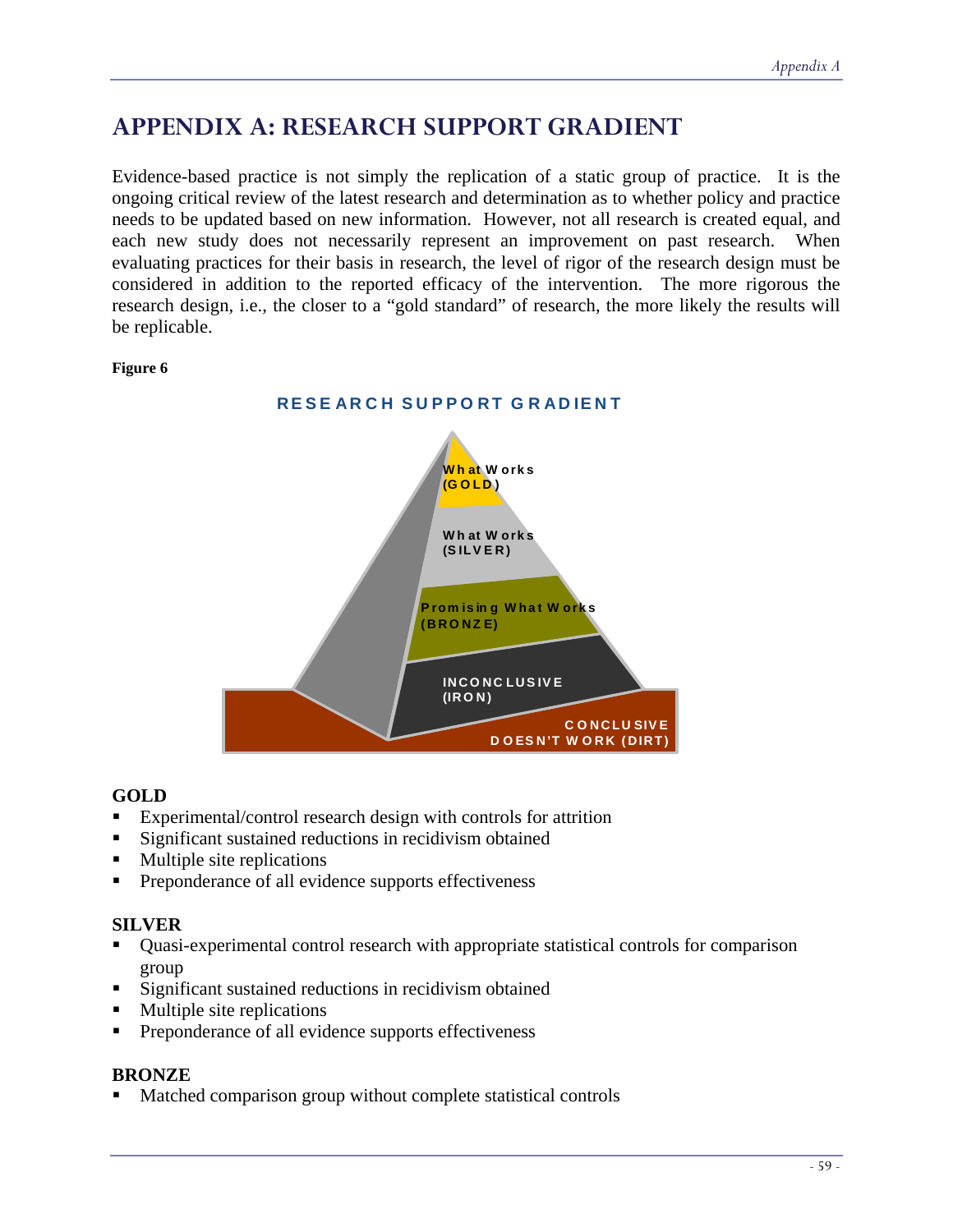- Significant sustained reductions in recidivism obtained
- Multiple site replications
- Preponderance of all evidence supports effectiveness

#### **IRON**

Conflicting findings and/or inadequate research designs

#### **DIRT**

- Silver and Gold research showing negative outcomes
- Conclusively doesn't work

The five criteria listed above are similar to what has already been employed in a number of nationally recognized projects such as the Blueprints for Violence Prevention (Mihalic et al, 2001) and the National Institute of Justice's independent review of crime prevention programs (Sherman et al, 1998).

The highest quality research support depicted in this schema (gold level) reflects interventions and practices that have been evaluated with experimental/control design and with multiple site replications that concluded significant sustained reductions in recidivism were associated with the intervention. The criteria for the next levels of support progressively decrease in terms of research rigor requirements (silver and bronze) but all the top three levels require that a preponderance of all evidence supports effectiveness. The next rung lower in support (iron) is reserved for programs that have inconclusive support regarding their efficacy or suspect evaluation methodology. Finally, the lowest level designation (dirt) is reserved for those programs that have been evaluated (utilizing methods and criteria associated with gold and silver levels) but the findings were negative and the programs were determined not effective.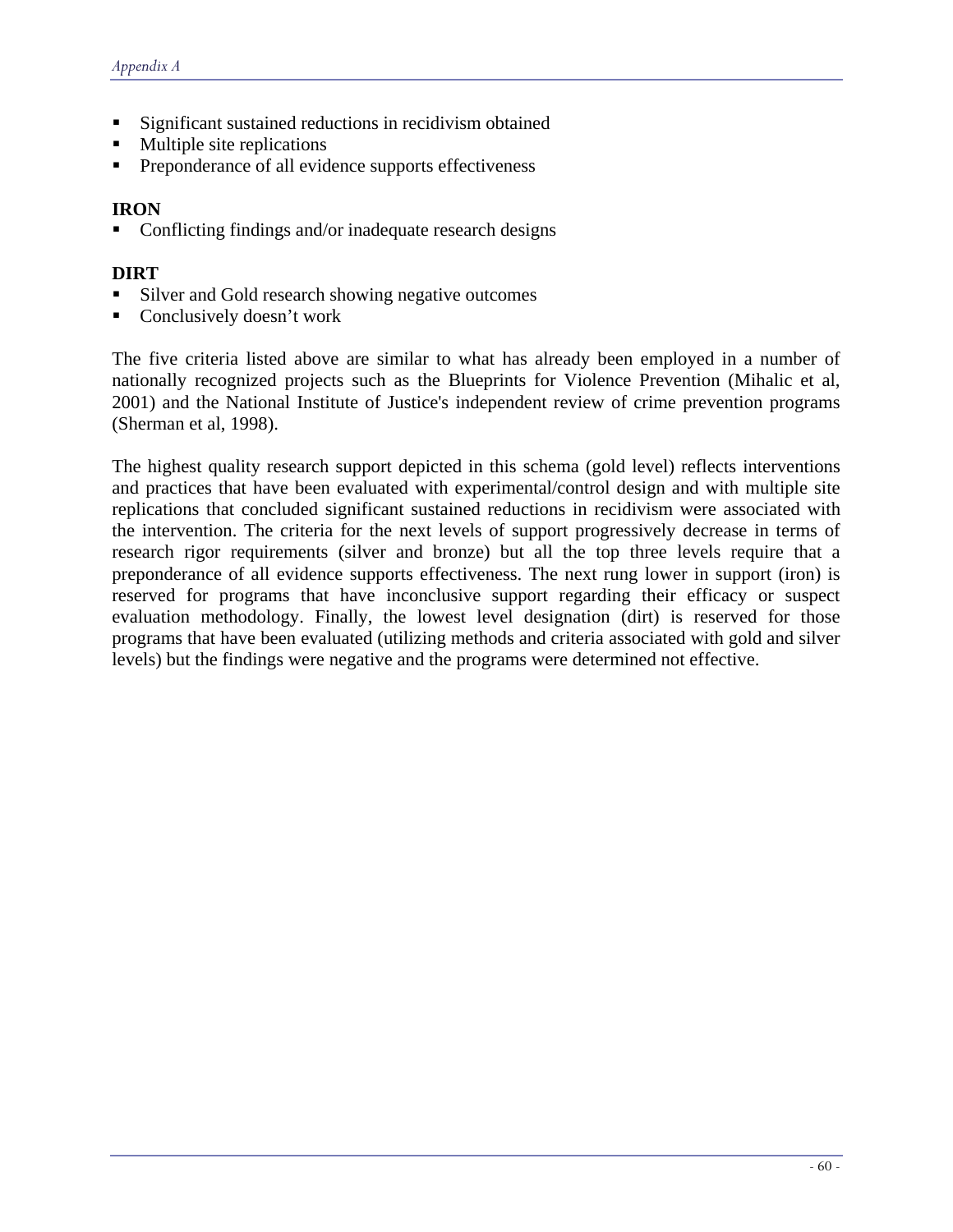# **APPENDIX B: THE SEARCH CONFERENCE**

Organizational change in public safety organizations requires a complex systemic transformation. No organization operates in isolation; therefore, the inclusion of system stakeholders is critical to the success of any such change effort. The organizational change process model in Figure 7 assumes that all stakeholders have a voice in the change process. It is based heavily on the *Future Search* model of Marvin Weisbord and Sandra Janoff (Weisbord, 1987; Weisbord and Janoff, 1995) and is based on the notion that assessment, intervention, and monitoring/ measurement are all required as separate logical stages. The model uses a large group planning meeting that brings together all stakeholders to work on a task-focused agenda. This is just one of many potential planning methods, but is provides a roadmap for assessing a system's needs and developing a strategic plan to address them. The description below refers to organizational stakeholders, but the process is also relevant to system-level planning.

In a *future search*, people have a chance to take ownership of their past, present, and future, confirm their mutual values, and commit to action plans grounded in reality*.* Organizations implementing significant systemic change will benefit from considering each of the phases set out in the model (see Figure 7) and by asking themselves a series of related questions prior to and throughout the implementation process.

### **Recognize History**

Organizational members must reflect on *where they come from as an organization, where they have been, and what they have experienced during that journey*. This reflection enables organizations to clarify and articulate a collective narrative and shared vision of history. This shared history can then become a launching pad for change rather than a warehouse for an incoherent array of artifacts and anecdotes.

### **Questions to Ask:**

- *How did we, as an organization, arrive at our current structure, technologies, and culture?*
- *What do we value?*
- *How do we operate?*

#### **Assess Current Condition**

Assessment and documentation of the present condition assists the organizational members

in determining where they are at the current time and what gaps remain. Participants must assess the degree to which the organization's *What is our organization's level of*  beliefs, operational systems, technologies, policies, and practices are consistent with, and policies, and practices are consistent with, and  $\mathbf{H}_{ow}$  well are evidence-based practices supportive of, evidence-based practices. Participants must pay attention to the organizational culture, as well as the quality and types of existing collaborations and partnerships with internal and external stakeholders.

## **Questions to Ask:**

- *change readiness?*
- *understood and implemented in our system?*
- *Who are our partners? How well are we working with them?*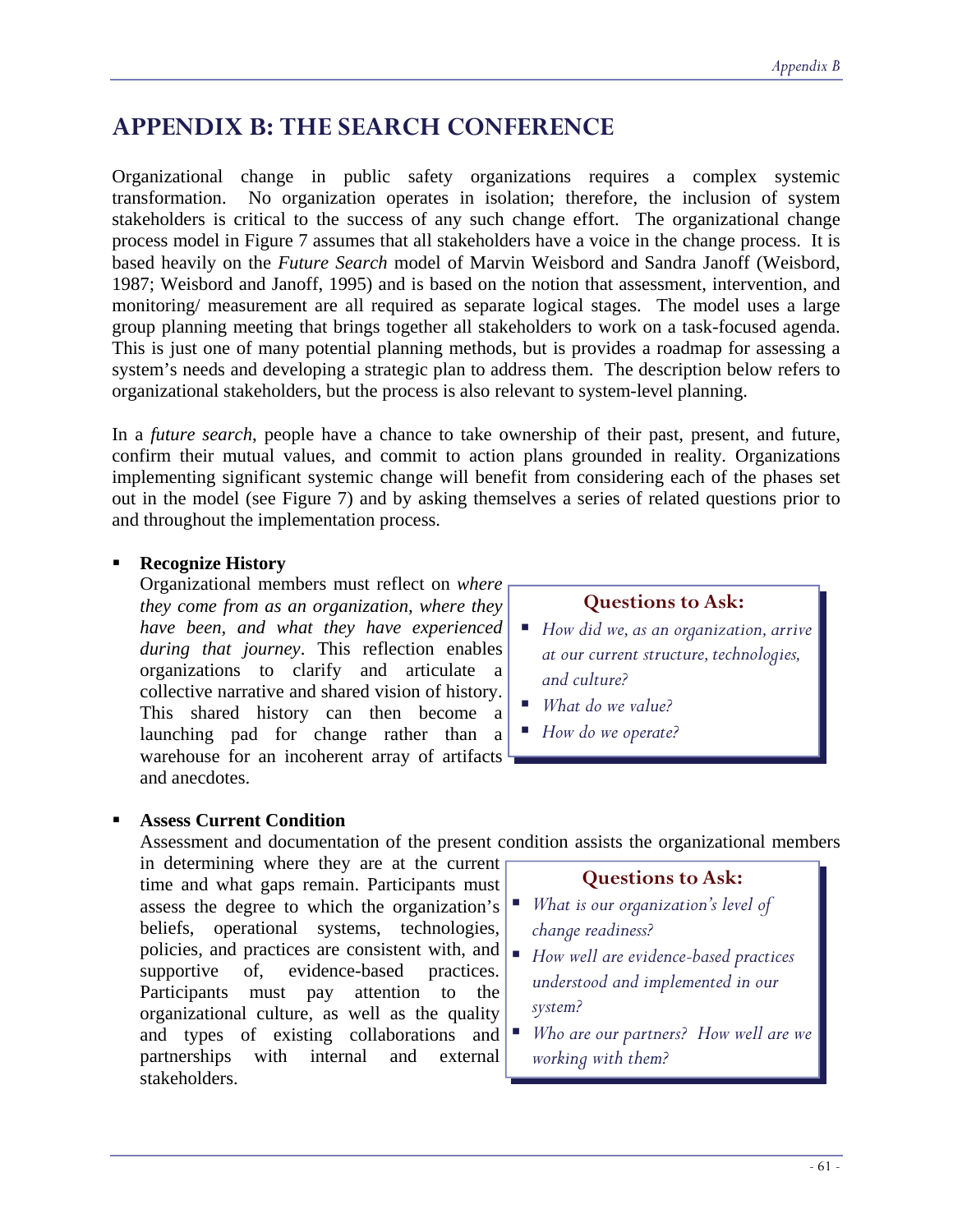### **Describe the Desired Future:**

In expressing a vision for the future, the organizational members describe their ideal picture of the changed organization. The participants, along with leadership, articulate a vision for organizational change at all levels. By creating a vision of a learning organization, members become committed to the journey of change that provides value to employees, clients, and stakeholders.

#### **Questions to Ask:**

- *What do we want our organizational future to look like?*
- *What is our organizational vision and mission?*
- *At what level do we envision the implementation of evidence-based practices?*
- *What type of organizational structure is needed to best support evidence-based practices?*
- *What collaborative relationships need to be developed to strengthen implementation?*

#### **Develop Strategies to Achieve the Desired Future:**

Build collaborations of mutual interest. Correctional organizations relate to and are dependent on many partners throughout the public, private, and community-based sectors who share a commitment to achieving the outcomes of reduced recidivism and increased public safety (see Chapter Six for more on Collaboration).

#### **Questions to Ask:**

- *With whom does the organization partner and collaborate?*
- *How do partnerships and collaborations help members successfully achieve their goals and further their unique corporate mission?*
- *What are the strengths of our collaborations? What needs improvement?*

Plan for effective action to reach the desired future. Develop a detailed, concrete plan of action that is time phased, measurable, politically and culturally competent, and includes effective, sustainable accountability and feedback loops. Clearly define the multiple roles of participants.

#### **Questions to Ask:**

- *What steps does the organization need to attain its goals?*
- *What are the specific activities needed to ensure an equal focus on evidence-based practices, organizational development and capacity building, and collaborative relationships?*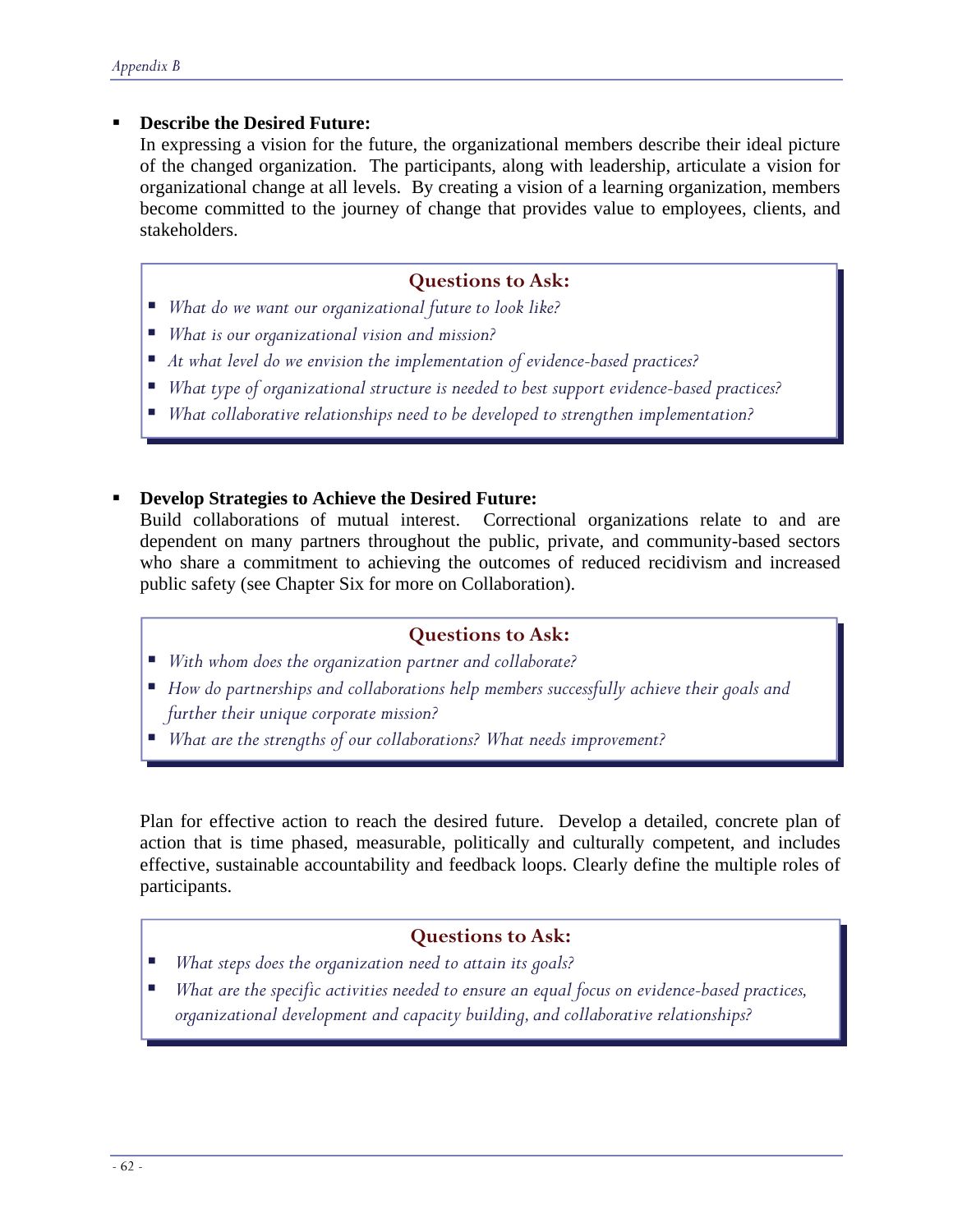#### **Implement, Monitor, and Provide Feedback:**

**Carry out the implementation:** Planning without action often leads to desperation and hopelessness for employees and stakeholders.Successful implementation results from a broad and deep commitment throughout the organization, relentless attention to the vision, support for the change process, removal of barriers, and careful monitoring and adjustment of the change process.

**Feedback:** Gathering, sharing, assessing, and constructing a valid and share interpretation of the information. Successful implementation results from the availability and management of information that is meaningful, timely, and accurately represents the progress made on the change plan within the unique cultural and political context of the participating site.

### **Questions to Ask:**

- *How will we gather data?*
- *What types of feedback are needed by which groups?*
- *How will we monitor progress and make adjustments when necessary?*

The results of this process can provide the foundation of a strategic plan and/or workplan for the implementation of evidence-based practices. This plan may stand alone or as a component of a larger strategic plan for an organization, or it can be incorporated into the plan for all organizations in a collaborative.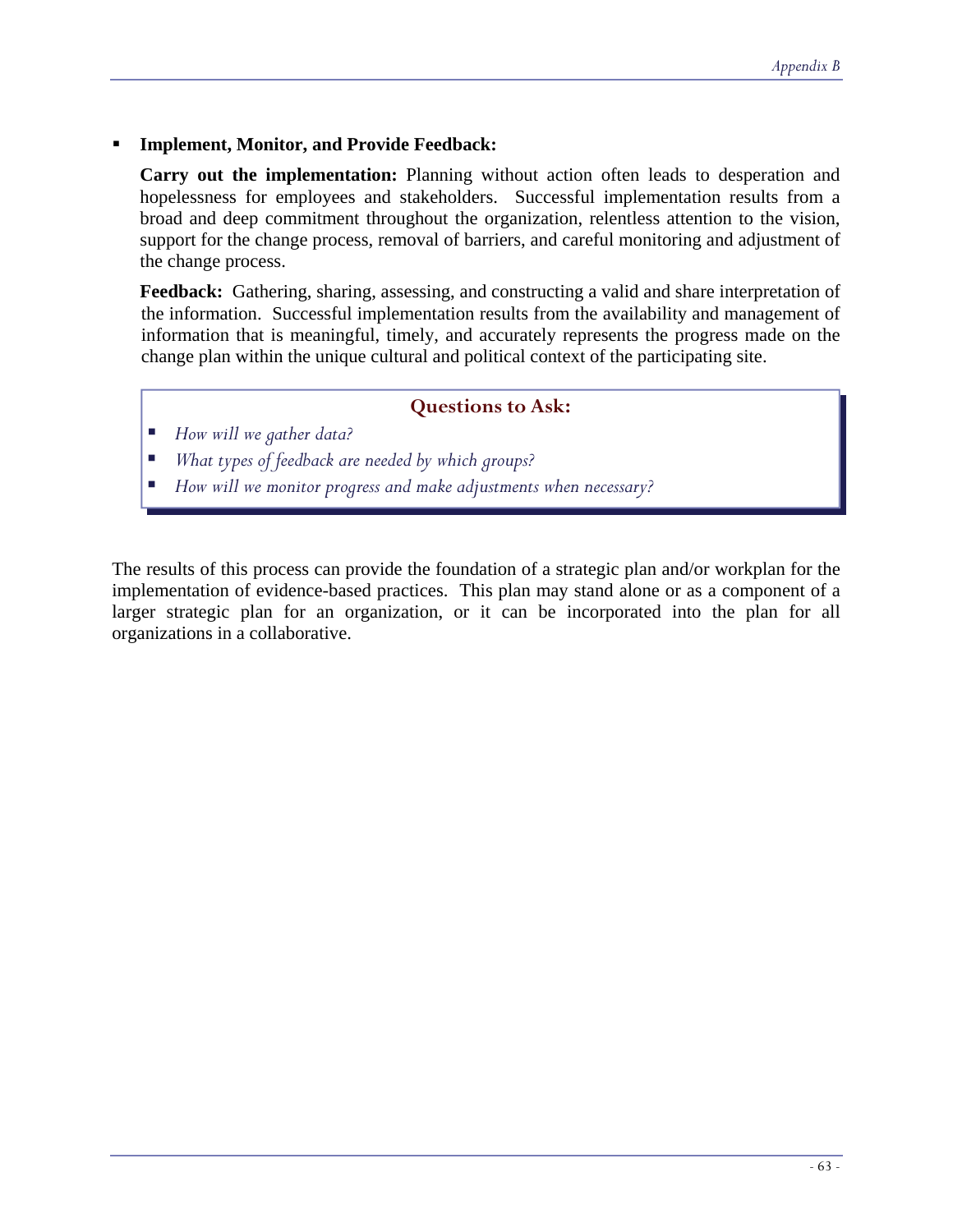# **Figure 7: Future Search Model**

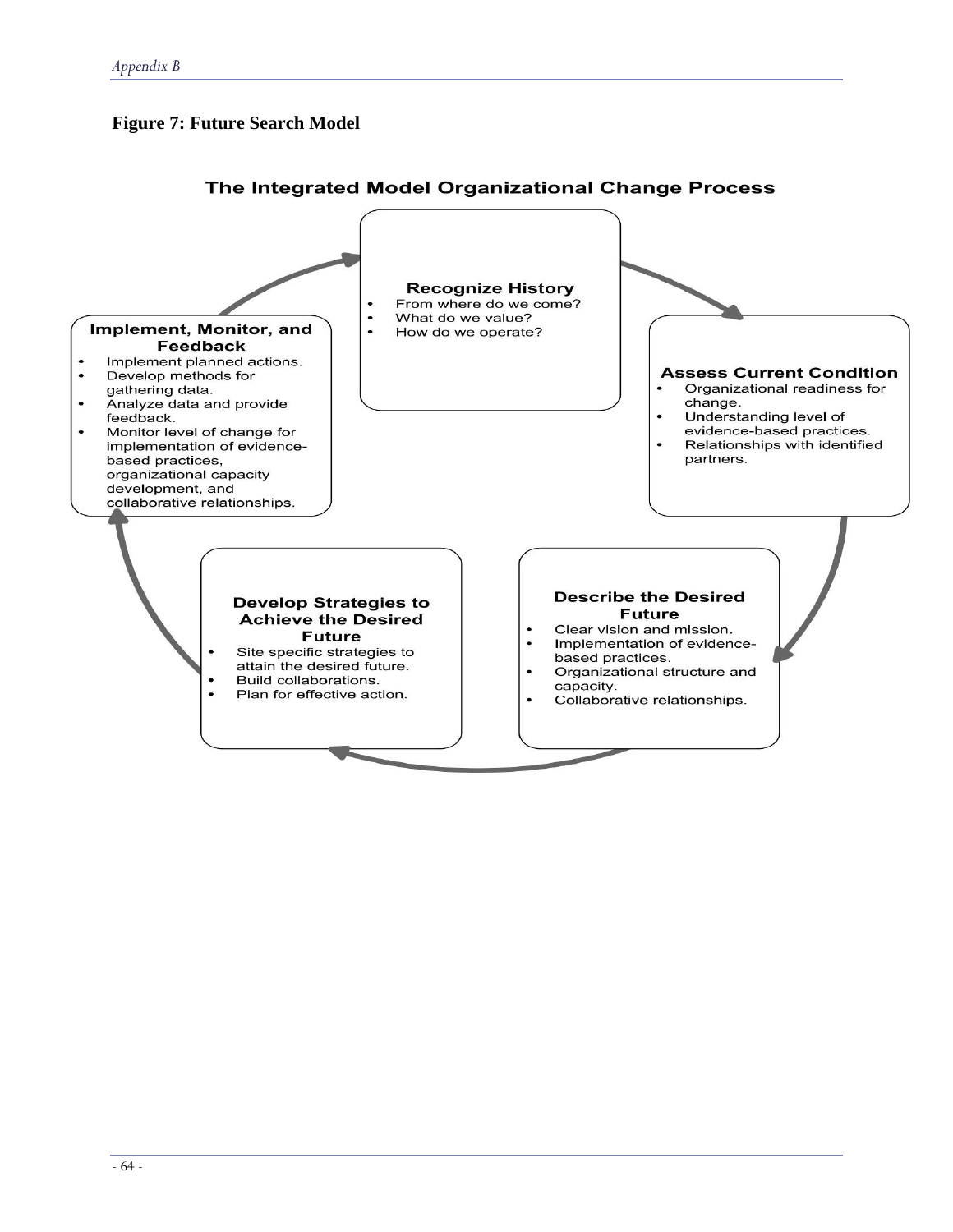# **APPENDIX C: KEY CONCEPTS IN ORGANIZATIONAL DEVELOPMENT**

The organizational development component of this report (Chapter 5) relies heavily on Peter Senge's *The Fifth Discipline* (1990) and Mark Moore's *Creating Public Value* (1995). Senge's and Moore's models provide a framework upon which organizations can begin their internal work to transition to evidence-based organizations. While this represents a very small segment of relevant organizational literature in business and the social sciences, these two frameworks provide a useful starting point.

### **The Fifth Discipline: Peter Senge**

In Senge's *The Fifth Discipline,* he introduces the concept of a *Learning Organization* – an organization that is continually aware of and working to implement effective change, develop corresponding organizational capacity, and develop collaborative relationships with partners. When applied to the arena of community corrections, the learning organization strives for alignment and parallel development in all three areas to better achieve the outcome of reduced recidivism. The alignment or intersection of these three components is the creative zone where it is most possible to reduce the recidivism of offenders and minimize the number of new or repeat victims in our communities.

Senge highlights five disciplines as the keys to achieving the capacity of a learning organization, emphasizing the fifth discipline, *systems thinking,* as the most important:

- *1. Personal Mastery:* Continually clarifying and deepening our personal vision, focusing our energies, developing patience, and seeing reality objectively;
- 2. *Mental Models:* Understanding the deeply ingrained assumptions, generalizations, or mental images that influence how individuals and groups understand the world and take action (manage offenders);
- 3. *Building a Shared Vision***:** Collaborative creation of organizational goals, identity, visions, and actions shared by members;
- 4. *Team Learning***:** Creation of opportunities for individuals to work and learn together (collaboratively) in a community where it is safe to innovate, learn, and try anew; and
- 5. *Systems Thinking:* View of the system as a whole (integrated) conceptual framework providing connections between units and members; the shared process of reflection, reevaluation, action, and reward.

A **Learning Organization** is continually aware of and working to implement evidencebased principles, develop corresponding organizational capacity, and develop collaborative relationships with public safety and community partners.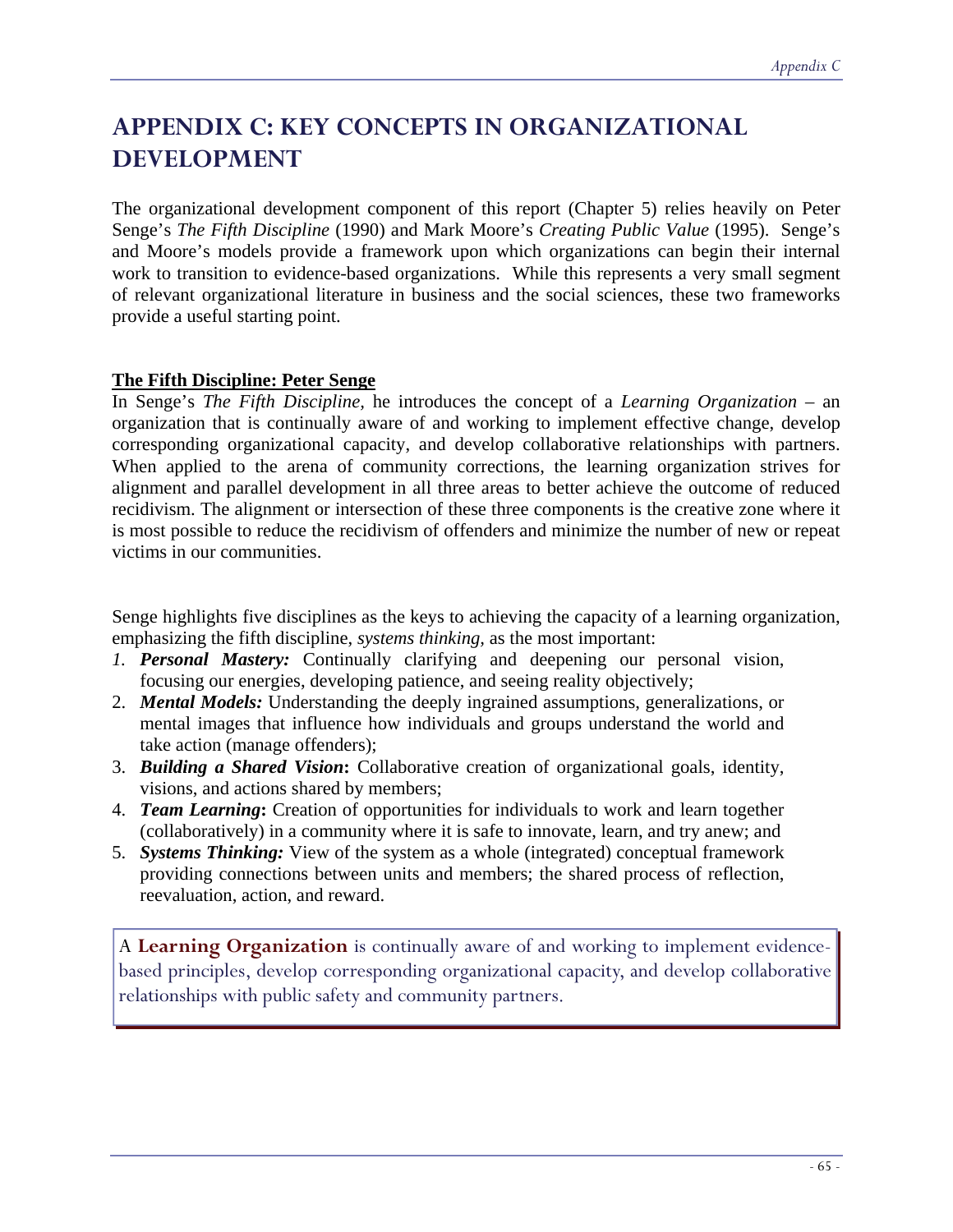## **Creating Public Value: Mark Moore**

Also emphasizing the importance of systems thinking, Mark Moore focuses on the leader's ability to identify, create, and show value internally and externally. A key assumption for any service provided by the public sector is that the service or product provides value for the variety of constituents. Just as in the private sector, where the goal is to provide value to the shareholder, the public sector attempts to provide value to its stakeholders. The concept of providing value should drive decision-making in the public sector.

The question that then arises is *what do citizens want or value of the services corrections has to offer?* Citizens often see the value of corrections systems as limited, confined to those convicted of a crime. Many citizens are not familiar with the complexity of corrections systems or the various options available for supervision. While it is clear that some offenders must be incarcerated based on the seriousness of the crime, in the interest of public safety, and as a consequence for their behavior, research indicates that most offenders can be more effectively and efficiently managed in the community. Clearly citizens want recidivism reduction, but they often do not understand how best to achieve this goal.

What would it take for citizens to see community-based corrections as the preferred option for the rehabilitation of many offenders? To be taken seriously, the field must measure results in a way that helps citizens to understand the value of the service. Community-based corrections agencies must operate as learning organizations, constantly measuring themselves and their ability to enhance public safety and reduce recidivism. They must measure how well they are assessing and delivering what works, how productive the organization is, and how well it is collaborating with stakeholders.

In his book, *Creating Public Value,* Mark Moore's Strategic Management Triangle (Figure 8) provides a simple yet powerful framework that helps leaders ensure that their organizations are creating public value. Public sector leaders must focus on defining public value, building support for the organization and its services as they align with that value, and ensuring the necessary organizational capacity exists to achieve that value.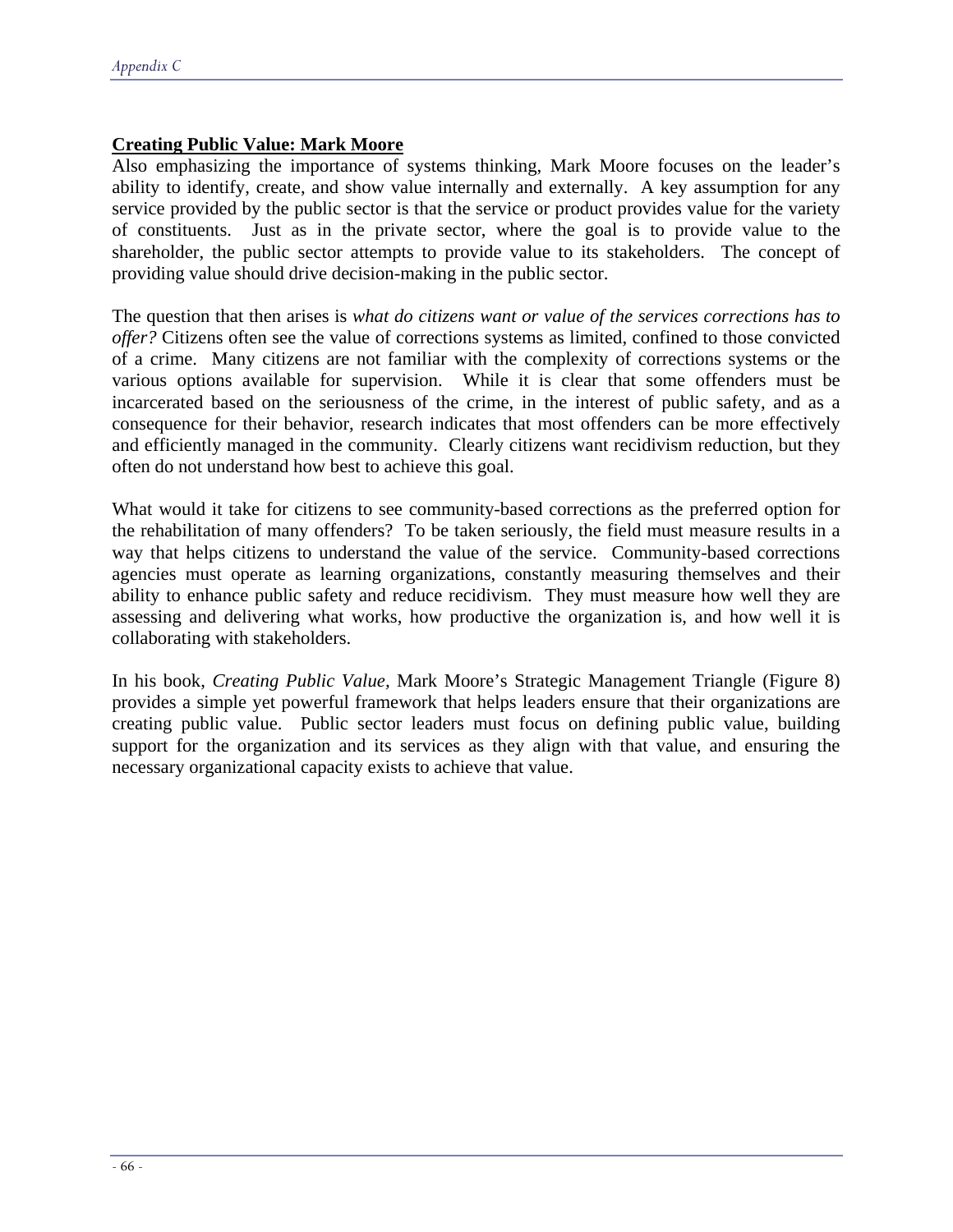

Moore argues that the first job of any public sector leader is to *define the value* of the services provided to key stakeholders. Unless authorizing bodies, i.e., legislative and judicial bodies, funding entities, and citizens, see the value in the services provided, they will not support the organization's efforts to acquire the resources and/or the legislative or executive mandates necessary to deliver the services. This means it is important to define for authorizing bodies why a service should be provided and funded. Collaboration and partnership building with stakeholders ensure that those entities understand and support the organization's vision and incremental efforts.

Secondly, the organization must produce the services in a way that *builds political and legal support* for the service. The service must be evaluated to ensure that it meets the interests and concerns of the citizens and their representatives. The strategic manager is adept at developing an organizational strategy that addresses the often conflicting concerns of many stakeholders. The leader must build political support for the service.

Finally, the strategy must be one that is *administratively and operationally feasible*. The organization must be capable of executing the strategy. For example, if a leader proposes a new service, but fails to either reduce existing workload or provide new resources, employees are unlikely to be able to deliver that service well. The organization must be capable of delivering all of its services in the most effective and efficient way.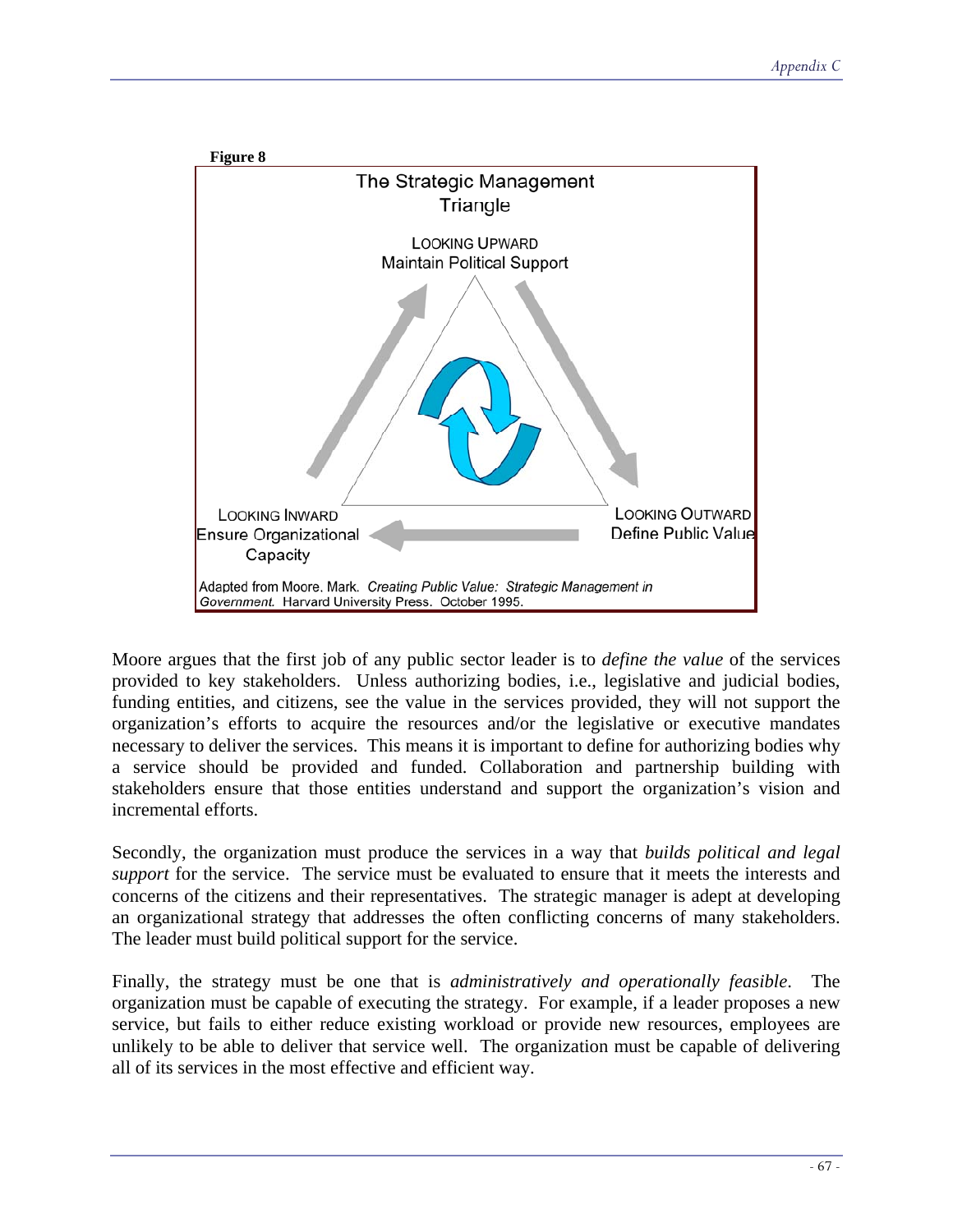The *Strategic Management Triangle* framework reminds practitioners that to achieve the goal of reduced recidivism requires not only the implementation of evidence-based practices, but also the ability to develop the requisite organizational capacity, to build and maintain collaborative relationships with stakeholders, and to demonstrate the value of evidence-based practices to those stakeholders.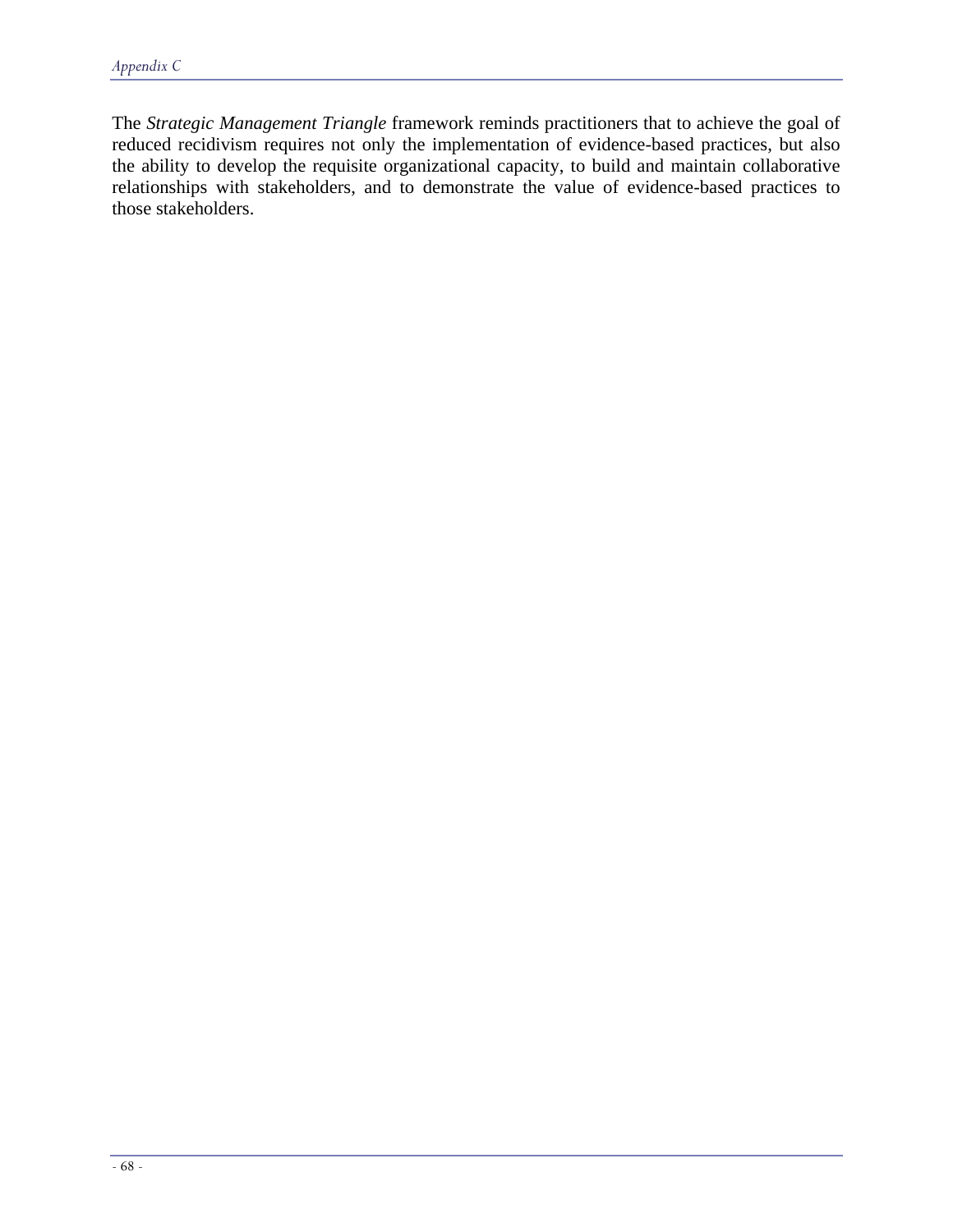# **REFERENCES**

- Agostinelli, G., Brown, J.M. and Miller, W.R.. (1995) Effects of normative feedback on Consumption among heavy drinking college students. *Journal of Drug Education* 25: 31-40.
- Allen, L.C., MacKenzie, D.L., & Hickman, L.J. (2001). The effectiveness of cognitive behavioral treatment for adult offenders: A methodological, quality-based review. *International Journal of Offender and Comparative Criminology, 45,* 498-514.
- Alvero, A.M., Bucklin, B.R. & Austin, J. (2001) An objective review of the effectiveness and essential characteristics of performance feedback in organizational settings. *Journal of Organizational Behavior Management* 21(1): 3-29.
- AMA. (1992) Users' Guides to Evidence-based Medicine. Nov 4; 268(17):2420-5. Copyright 1992, American Medical Association. or [http://www.cche.net/usersguides/ebm.asp.](http://www.cche.net/usersguides/ebm.asp)
- Andrews, D.A. (1989). "Personality and Crime: Knowledge Destruction and Construction in Criminology." *Justice Quarterly* 6:291-309.
- Andrews, D.A, J. Bonta, and R. Hoge. (1990). Classification for effective rehabilitation: Rediscovering psychology. *Criminal Justice and Behavior* 17:19-52.
- Andrews, D.A. and Bonta, J. (2006) The Psychology of Criminal Conduct.(4th edition) Cincinnati: Anderson.
- Andrews, D.A., & Bonta, J. (2001). *LSI-R user's manual*. Toronto, Ontario, Canada: Multi-Health Systems, Inc.
- Andrews, D.A, & Dowden, C. (2006). Risk principle of case classification in correctional treatment: A metaanalytic investigation. *International Journal of Offender Therapy and Comparative Criminology, 50,* 88- 100.
- Andrews, D.A., & Kiessling, J.J. (1980). Program structure and effective correctional practices: A summary of the CaVIC research. In R.R. Ross and P. Gendreau (eds.) *Effective Correctional Treatment*. Toronto, Butterworth.
- Aos, S. (1998) Watching the bottom line: Cost-effective interventions for reducing crime in Washington. Washington State Institute for Public Policy. Olympia, WA.
- Aos, S., Miller, M., & Drake, E. (2006). Evidenced-based adult corrections programs: What works and what does not. *Washington State Institute for Public Policy Bulletin, January,* 1-20.
- Azrin, N. H., Sisson, R. W., Meyers, R. & Godley, M. (1982). Alcoholism treatment by disulfiram and community reinforcement therapy. *Journal of Behavioral Therapy and Psychiatry* **13**(2): 105-112.
- Baer, J.S., Marlatt, A.G., Kivlanhan, D.R., Fromme, K., Larimer, M.E. & Williams, E. (1992) An experimental test of three methods of alcohol risk reduction with young adults. *Journal of Consulting and Clinical Psychology* 60(6): 974-979.
- Baer, J.S., D.R. Kivlahan, and D.M. Donovan. (1999). Integrating Skills Training and Motivational Therapies: Implications for the Treatment of Substance Dependence. *Journal of Substance Abuse Treatment* 17:15-23.
- Baron, J., and Kreps, D. (1999). Str*ategic Human Resources: Frameworks for General Managers.* New York: John Wiley & Sons.
- Bernstein, G.A., Farrington, D.P., & Leschied, A.W. (2001). *Offender rehabilitation in practice: Implementing and evaluating effective programs*. New York: John Wiley & Sons.
- Bigelow, G., E. & Silverman, K. (1999). "Theoretical and empirical foundations of contingency management treatments for drug abuse." Pp. 15-31 in *Motivating Behavior Change Among Illicit-Drug Abusers,* edited by Stephen T. Higgins & Kenneth Silverman. Washington, DC: American Psychological Association.
- Birgden, A. (2004). Therapeutic jurisprudence and responsivity: Finding the will and the way in offender rehabilitation. *Psychology, Crime & Law, 10,* 283-295.
- Bonta, J. (1996). Risk-needs assessment and treatment. In A. Harland's (ed.) *Choosing Correctional Options that Work: Defining the Demand and Evaluating the Supply*. Thousand Oaks: CA: Sage.
- Bonta, James A., Tanya Rugge, Terry Scott, Guy Bourgon, and Annie Yessine (2008). Exploring the black box of community supervision, *Journal of Offender Rehabilitation* Vol. 47(3), 248–270.
- Bogue, B. (2002). An evolutionary model for examining community corrections. Report to CT Judicial Branch Court Support Services Division, November, 2002.
- Bourgon, G. and Armstrong, B. (2005) Transferring the Principles of Effective Treatment into a "Real World" Prison Setting *Criminal Justice and Behavior* 32; 3: 3-25
- Braithwaite, J. (1989). *Crime, shame, and reintegration*. New York: Press Syndicate of the University of Cambridge.
- Bridges, W. (1991). *Managing Transitions, Making the Most of Change*. Cambridge, M.A.: Perseus Books.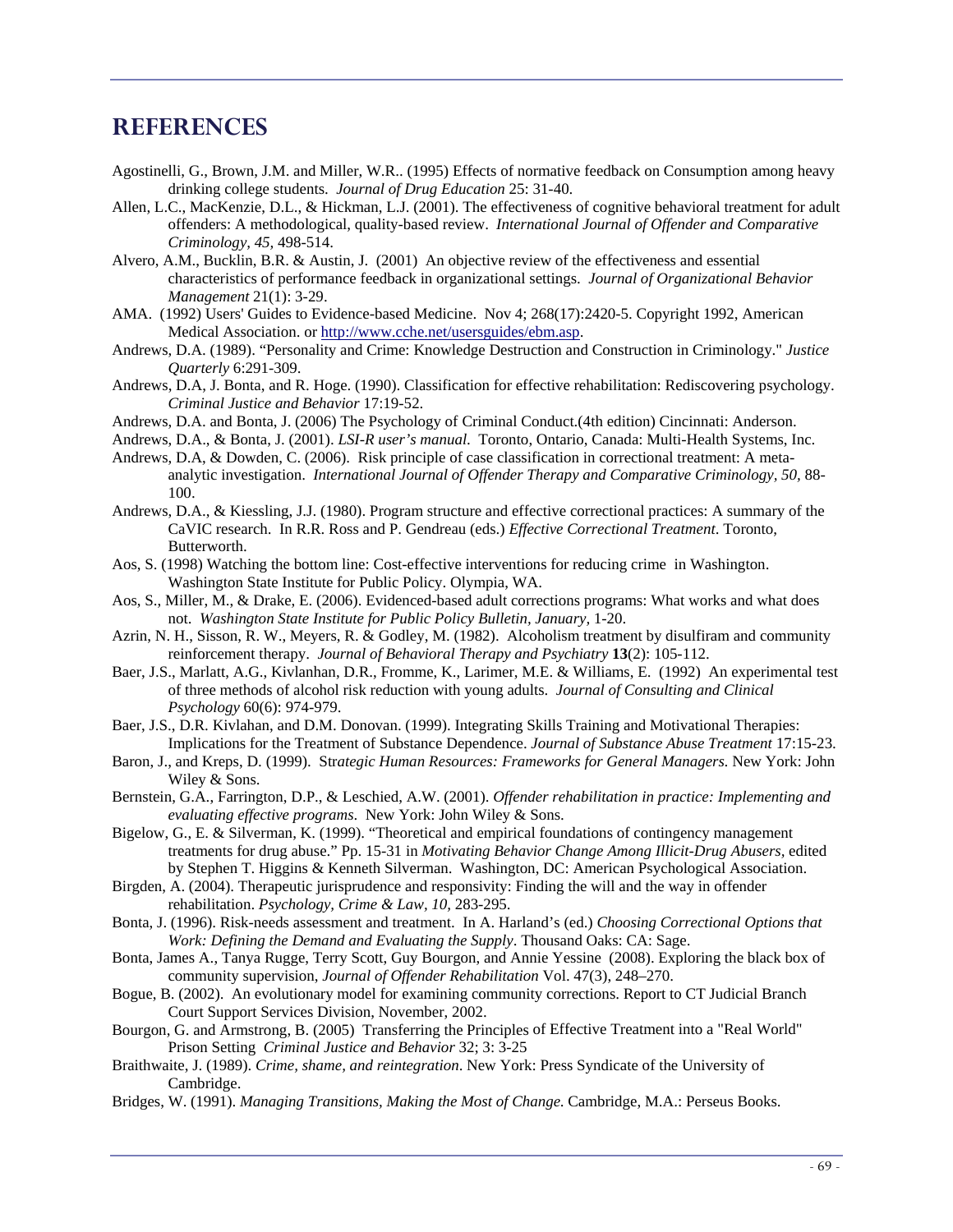Burnett, R. (2004) 'To reoffend or not to reoffend? The ambivalence of convicted property offenders' in S. Maruna and R. Immarigeon (eds) *After Crime and Punishment: Pathways to Offender Reintegration*. Cullompton, Devon: Willan.

Burns, J. (1982). *Leadership.* London: Harpercollins.

- Burrell, W. (1998). Probation and Public Safety: Using Performance Measures to Demonstrate Public Value. *Corrections Management Quarterly* 2:61-69.
- Burrell, W.D. (2000). Reinventing probation: Organizational culture and change. *Community Corrections Report* 7:49-64.
- Burke, B., Arkowitz, H., & Menchola, H. (2003). The efficacy of motivational interviewing: A meta-analysis of controlled clinical trials. *Journal of Consulting and Clinical Psychology, 71,* 843-861.
- Burke, P.B. (2008) *TPC Reentry Handbook: Implementing the NIC Transition from Prison to the Community Model.* Washington, DC: National Institute of Corrections.
- Carey, M. (2002). Social learning, social capital and correctional theories: Seeking an integrated model. Paper presented at International Community Corrections Association conference, November, 2002.
- Carter, M., Bumby, K., Gavin, F., Stroker, R., & Woodward, W. (2005). *Collaboration: A Training Curriculum to Enhance the Effectiveness of Criminal Justice Teams.* Washington, D.C.: State Justice Institute.
- Clark, M.D., Walters, S.T., Gingerich, R., Meltzer, M. (2006). Motivational interviewing for probation officers: Tipping the balance towards change. *Federal Probation, 70,* 38-44.
- Clear, T.R. (1981). Objectives-Based Case Planning. *NIC, Monograph 1981*.
- Corbett, R.P., D.R. Beto, B. Coen, J.J. DiIulio, B.L. Fitzgerald, I. Gregg, N. Helber, G.R. Hinzman, R. Malvestuto, M. Paparozzi, J. Perry, R. Pozzi, and E.E. Rhine. (2000). Transforming Probation Through Leadership: The "Broken Windows" Model. Center for Civic Innovation at the Manhattan Institute, New York. Available at: [www.manhattan-institute.org/pdf/broken\\_windows.pdf](http://www.manhattan-institute.org/pdf/broken_windows.pdf).
- Currie, E. (1998). *Crime and punishment in America.* New York, NY: Metropolitan Books.
- Decker, P.J. (1983) The effects of rehearsal group size and video feedback in behavior modeling training. *Personnel Training* 36: 763-773.
- Dilulio, J., Alpert, G., Moore, M., Cole, G., Petersilia, J., Logan, C., & Wilson, J.Q. (1993). *Performance measures for the criminal justice system*. Washington, D.C.: U.S. Department of Justice. Available at: [http://www.ojp.usdoj.gov/bjs/abstract/pmcjs.htm.](http://www.ojp.usdoj.gov/bjs/abstract/pmcjs.htm)
- Durlak, J. A. (1998). Why program implementation is important. *Journal of Prevention & Intervention in the community* 17: 5-18.
- Ellickson, P., Petersilia, J., Caggiano, M. & Polin, S. (1983). Implementing new ideas in criminal justice. Santa Monica, CA, The Rand Corporation.
- Farrall, S. (2002) *Rethinking What Works with Offenders*. Cullompton, Devon: Willan.
- Feely, K. (2000). *Pathways to Juvenile Detention Reform: Collaboration and Leadership.* Baltimore: Annie E. Casey Foundation. Available at: *[http://www.aecf.org/KnowledgeCenter/Publications.aspx?pubguid={07A5FB2B-6399-40EA-A0EF-](http://www.aecf.org/KnowledgeCenter/Publications.aspx?pubguid=%7B07A5FB2B-6399-40EA-A0EF-889A328B7EA8%7D)[889A328B7EA8}.](http://www.aecf.org/KnowledgeCenter/Publications.aspx?pubguid=%7B07A5FB2B-6399-40EA-A0EF-889A328B7EA8%7D)*
- Fixsen, D. L., Naoom, S. F., Blase, K. A., Friedman, R. M. & Wallace, F. (2005). *Implementation Research: A Synthesis of the Literature*. Tampa, FL: University of South Florida, Louis de la Parte Florida Mental Health Institute, The National Implementation Research Network (FMHI Publication #231).
- Gendreau, P. (1996). The principles of effective intervention with offenders. In A. Harland's (ed.) *Choosing Correctional Options that Work: Defining the Demand and Evaluating the Supply* (pp.117-130). Thousand Oaks, CA: Sage.
- Gendreau, P., & Andrews, D. A. (2001). *Correctional Program Assessment Inventory— 2000* (*CPAI-2000*). Saint John, Canada: University of New Brunswick.
- *Gendreau P., French S.A., and A. Taylor (2002). What Works (What Doesn't Work) Revised 2002* Invited Submission to the International Community Corrections Association Monograph Series Project.
- Gendreau, P., M. Paparozzi, et al. (1993). Does "Punishing Smarter" Work? An Assessment of the New Generation of Alternative Sanctions in Probation. Forum On Corrections Research 5: 31-34.
- Gendreau, P., Little, T., & Goggin, C. (1996). A meta-analysis of the predictors of adult offender recidivism: What works. *Criminology, 34,* 575-607.
- Gendreau, P., Goggin, C. & Smith, P. (1999). The forgotten issue in effective correctional treatment: Program implementation. *International Journal of Offender Therapy and Comparative Criminology* 43(2): 180- 187.
- Goleman, D., (2000). Leadership that gets results. *Harvard Business Review* March-April 2000. Available at: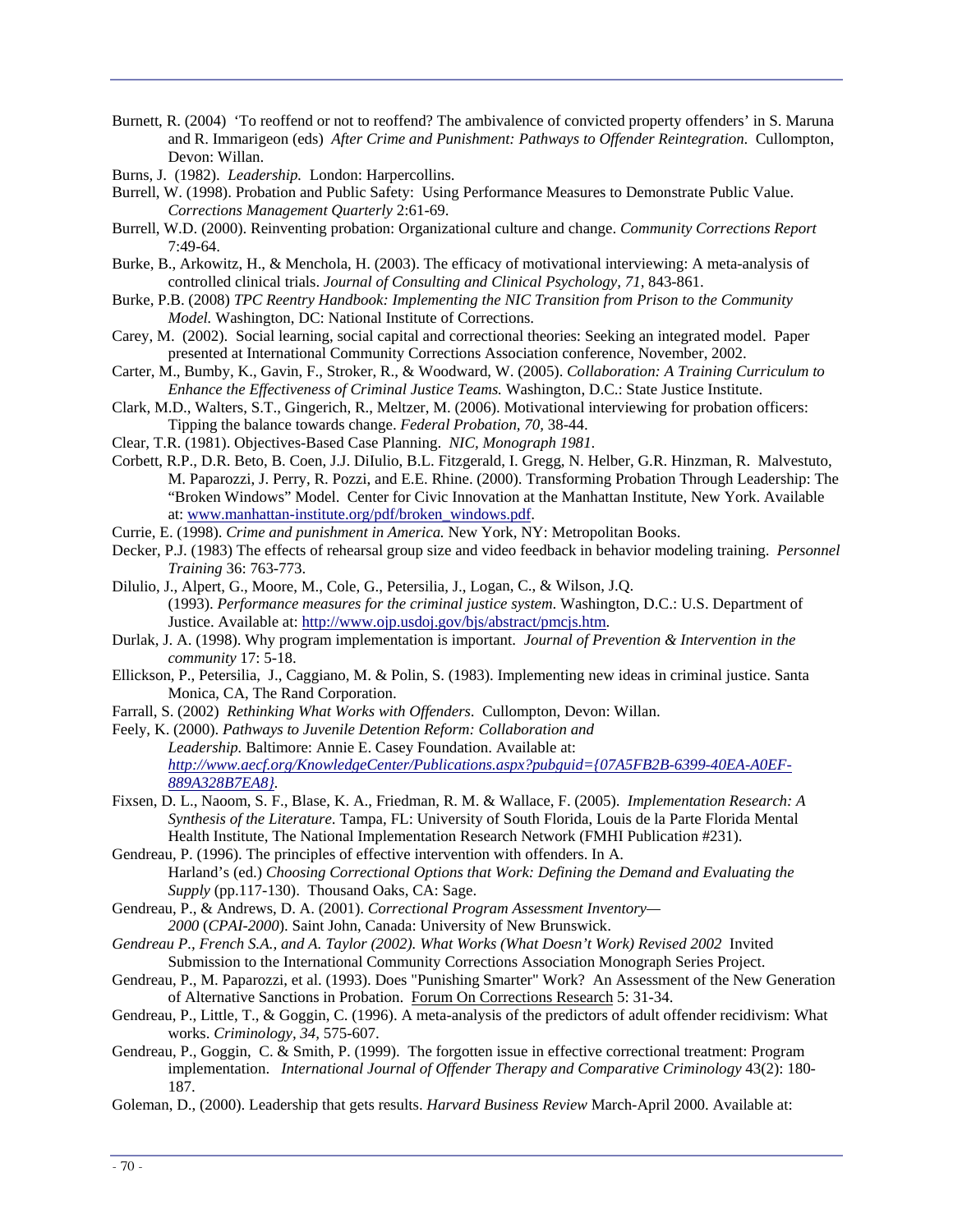[www.anderson-sabourin.com/Leadership\\_That\\_Gets\\_Results.pdf](http://www.anderson-sabourin.com/Leadership_That_Gets_Results.pdf) 

- Gottredson, D. C. & Gottfredson, G.D. (2002) Quality of school-based prevention programs: Results from a national survey. *Journal of Research in Crime and Delinquency* 39: 3-35.
- Gray, J.A. (2001) *Evidence based health care: how to make health policy and management decisions*. 2<sup>nd</sup> Edition. London: Churchill Livingstone.
- Griffith, G. (2000). *Report to Planning Committee on Study of Three Collaboratives.* Oregon: Department of Corrections.
- Hanson, R. K. & Harris, A. (1998). Triggers of sexual offense recidivism. *Research Summary: Corrections Research and Development* 3(4): 1-2.
- Harland, A. T. (1996). *Choosing Correctional Options that Work: Defining the Demand and Evaluating the Supply*. Thousand Oaks, CA: Sage.
- Harris, P. M. & Smith, S. (1996). Developing community corrections: An implementation perspective. pp. 183- 221, in Choosing correctional options that work: Defining the demand and evaluating the supply. Edited by A. Harland. Thousand Oaks, CA, Sage Publications.
- Henggeler, S. W., Melton, G. B., Brondino, M.J., Scherer, D.G. & Hanley, J.H. (1997). Multisystemic therapy with violent and chronic juvenile offenders and their families: The role of treatment fidelity in successful dissemination. *Journal of Consulting and Clinical Psychology* 65: 000-0013.
- Higgins, S. T. and K. Silverman, Eds. (1999*). Motivating behavior change among illicit-drug abusers: Research on contingency management interventions.* Washington, DC, American Psychological Association.
- Hollin, C.R. (2002). Risk-needs assessment and allocation to offender programs. In J. McGuire's (ed.) *Offender Rehabilitation and Treatment: Effective Programmes and Policies to Reduce Re-offending* (pp.309-332). Chichester, England: John Wiley and Sons.
- Hubbard, D.J., Travis, L.F., & Latessa, E.J. (2001). *Case classification in community corrections: A national survey of the state of art.* Washington, D.C.: U.S. Department of Justice, National Institute of Corrections.
- Klein, M and Teilmann, K. (1980). *Handbook of Criminal Justice Evaluation*, Sage: Thousand Oaks, C.A.
- Kouzes, J. and Posner, B., (2007) *The Leadership Challenge, Fourth Edition,* San Francisco: Jossey-Bass. Landenberger, N.A., & Lipsey, M.W., (2005). The positive effects of cognitive-
- behavioral programs for offenders: A meta-analysis of factors associated with effective treatment. *Journal of Experimental Criminology, 1 (4),* 451-476.
- Latessa, E., F. Cullen and Gendreau, P. (2002). Beyond correctional quackery: Professionalism and the possibility of professional treatment. *Federal Probation*, 66(2), 43-49..
- Latessa, E.J. (2004). The challenge of change: Correctional programs and evidenced-based practices. *Criminology & Public Policy, 3,* 547-560.
- Latimer, J., Dowden, C., & Muise, D. (2005). The effectiveness of restorative justice practices: A meta-analysis. *The Prison Journal, 85,* 127-144.
- Lipsey, M.W, Chapman, G., & Landenberger, N.A. (2001). Cognitive-behavioral programs for offenders. *The annals of the American Academy of Political and Social Sciences, 578, 144-*157.
- Lipton, D. S., D. Thornton, et al. (2000). Program accreditation and correctional treatment. *Substance Use & Misuse* 35(12-14): 1705-1734.
- Lowenkamp, C.T., Latessa, E.J., & Holsinger, A.M. (2006). The risk principle in action: What have we learned from 13,676 offenders and 97 correctional programs? *Crime & Delinquency, 52,* 77-93. Available at: http://www.nicic.org/Library/021069.
- Ludeman, K. (1991) Measuring skills and behavior. *Training & Development* Nov.:61-66.
- MacKenzie, Doris L. 2006. *What Works in Corrections*. New York: Cambridge University Press.
- Maple, J. (1999). *Crime Fighter.* NY:NY, Doubleday Publishing.
- Maruna, S. (2000) *Making Good*. Washington: American Psychological Association.
- McDonald, C. (2003) Forward via the Past? Evidence-Based Practice as Strategy in Social Work, The Drawing Board: An Australian Review of Public Affairs. March. Vol. 3(3): 123-142. or <http://www.econ.usyd.edu.au/drawingboard/journal/0303/mcdonald.pdf>
- McGuire, J. (2001). What works in correctional intervention? Evidence and practical implications. Pp. 25-43 in *Offender rehabilitation in practice: Implementing and evaluating effective programs.*, edited by D. F. Gary Bernfeld, Alan Leschied. New York, NY: John Wiley & Sons, LTD.
- McGuire, J. (ed.) (2002) *Offender Rehabilitation and Treatment: Effective Programmes and Policies to Reduce Reoffending*. Chichester, England: John Wiley and Sons.
- McGregor, D. (1960). *The Human Side of Enterprise.* McGraw-Hill/Irwin.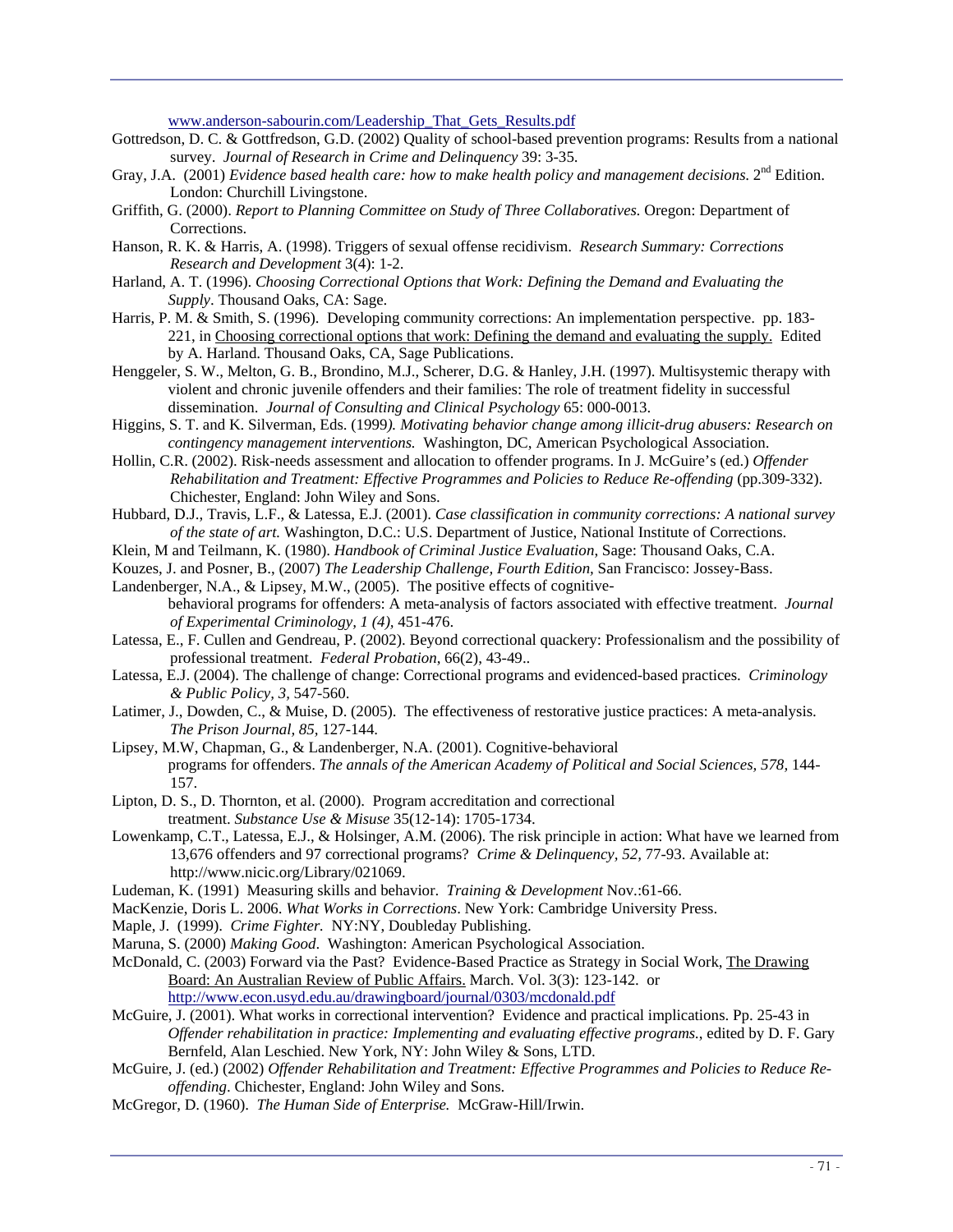- McNeil, F., Batchelor, S., Burnett, R. and Knox, J. (2005) 21<sup>st</sup> Century Social Work, Reducing Re-offending Key Practice Skills, Edinburgh: Scottish Executive
- Mee-Lee, D., L. Gartner, et al. (1996). Patient Placement Criteria for the Treatment of Substance-Related Disorders, Second Edition. American Society of Addiction Medicine PPC-2.
- Meyers, R.J., Miller, W.R., Smith, J.E., & Tonnigan, S. (2002). A randomized trial of two methods for engaging treatment-refusing drug users through concerned significant others. *Journal of Consulting and Clinical Psychology, 70,* 1182-1185.
- Meyers, R.J., Villanueva, M., & Smith, J.E. (2005). The community reinforcement approach: History and new directions. *Journal of Cognitive Psychotherapy, 19,* 247-260.
- Milkman H. and Wanberg, K. (2007) Cognitive Behaviour Treatment: A review and Discussion for Corrections Professionals, Washington: National Institute of Corrections. Available at: http://www.nicic.org/Library/021657
- Mihalic, S., K. Irwin, D. Elliott, A. Fagan, and D. Hansen. (2001). Blueprints for Violence Prevention. *Juvenile Justice Bulletin*, *July 2001*. Available at: http://www.ncjrs.gov/html/ojjdp/jjbul2001\_7\_3/contents.html
- Mihalic, S., K. Irwin, D. Elliott, A. Fagan, and D. Hansen. (2004). Successful Program Implementation: Lessons from Blueprints: *Juvenile Justice Bulletin*, *July 2004*. Available at: www.ncjrs.gov/pdffiles1/ojjdp/204273.pdf
- Mihalic, S. & Irwin, K. (2003). Blueprints for violence prevention: From research to real world settings factors influencing the successful replication of model programs. *Youth Violence and Juvenile Justice, Vol. 1, No. 4, 307-329*.
- Miller, W. R. and K. A. Mount (2001). A small study of training in Motivational Interviewing: Does one workshop change clinician and client behavior? Albuquerque, NM
- Miller, W.R., Sovereign, G.R. & Krege, B. (1988) Motivational interviewing with problem drinkers: II. The drinker's check up as a preventive intervention. *Behavioral Psychotherapy* 16: 251-268.
- Miller, W. and S. Rollnick. (2002). *Motivational interviewing: Preparing people for change.* New York, NY: Guilford Press.
- Moore, M. (1995). *Creating Public Value.* Massachusetts: Harvard University Press.
- O'Connor, T. & Perryclear, M. (2002) Prison religion in action and its influence on offender rehabilitation.
- O'Leary, V. & Clear, T. (1997). Community corrections: Approaching the  $21<sup>st</sup>$  century. National Institute of Corrections, Washington, DC, 1-60.
- Palmer, T. (1995). Programmatic and non-programmatic aspects of successful intervention: New directions for research. *Crime & Delinquency,* 41(1): 100-131.
- Paparozzi, M.A. & Gendreau, P. (2005) *An Intensive Supervision Program That Worked: Service Delivery, Professional Orientation, and Organizational Supportiveness* . The Prison Journal, Vol. 85, No. 4, 445-466
- Petersilia, J. (1997). Probation in the United States: Practices and Challenges. *National Institute of Justice Journal*: 2-8.
	- Project Match Research Group (1997) Therapist effects in three treatments for alcohol problems. *Psychotherapy Research* 8(4):455-474.
- Pew Center on the States (2008*). Policy Framework to Strengthen Community Corrections.* Public Safety Performance Project. Available online at

<http://www.pewcenteronthestates.org/uploadedFiles/Policy%20Framework.pdf>

- Prochaska J.O., & DiClemente C.C. (1984) The transtheoretical approach: crossing traditional boundaries of therapy. Homewood, IL: Dow Jones-Irwin.
- Quay, H.C. (1977) The Three Faces of Evaluation, Criminal Justice and Behavior, 4 (4), 341-354.
- Ratcliffe, M.R., Collins, S., Leach, J., Millar, R.H. and Osborne, J.F. (2000). Towards Evidence- based Practice in Science Education (EPSE) - an ESRC funded Teaching and Learning Research Network. Paper presented to the British Educational Research Association Annual Conference, University of Cardiff, 7-9 September. Or<http://www.york.ac.uk/depts/educ/projs/publications.html>
- Ryan, R.M. and E.L. Deci. (2000). Self-determination theory and the facilitation of intrinsic motivation, social development, and well-being. *American Psychologist* 55:68-78.
- Sachwald, Judith, Ernest Eley, Jr., and Faye S. Taxman (2006) An ounce of prevention: Proactive community supervision reduces violation behavior. *Topics in Community Corrections* 31–38. Available online at: <http://www.nicic.org/Downloads/PDF/Library/period307.pdf>
- Senge, P. (1990). *The Fifth Discipline: The Art and Practice of the Learning Organization*. New York: Currency Doubleday.
- Sundel, M., & Sundel, S.S. (2005). *Behavior change in the human services* (5th ed.). Thousand Oaks, CA: Sage.